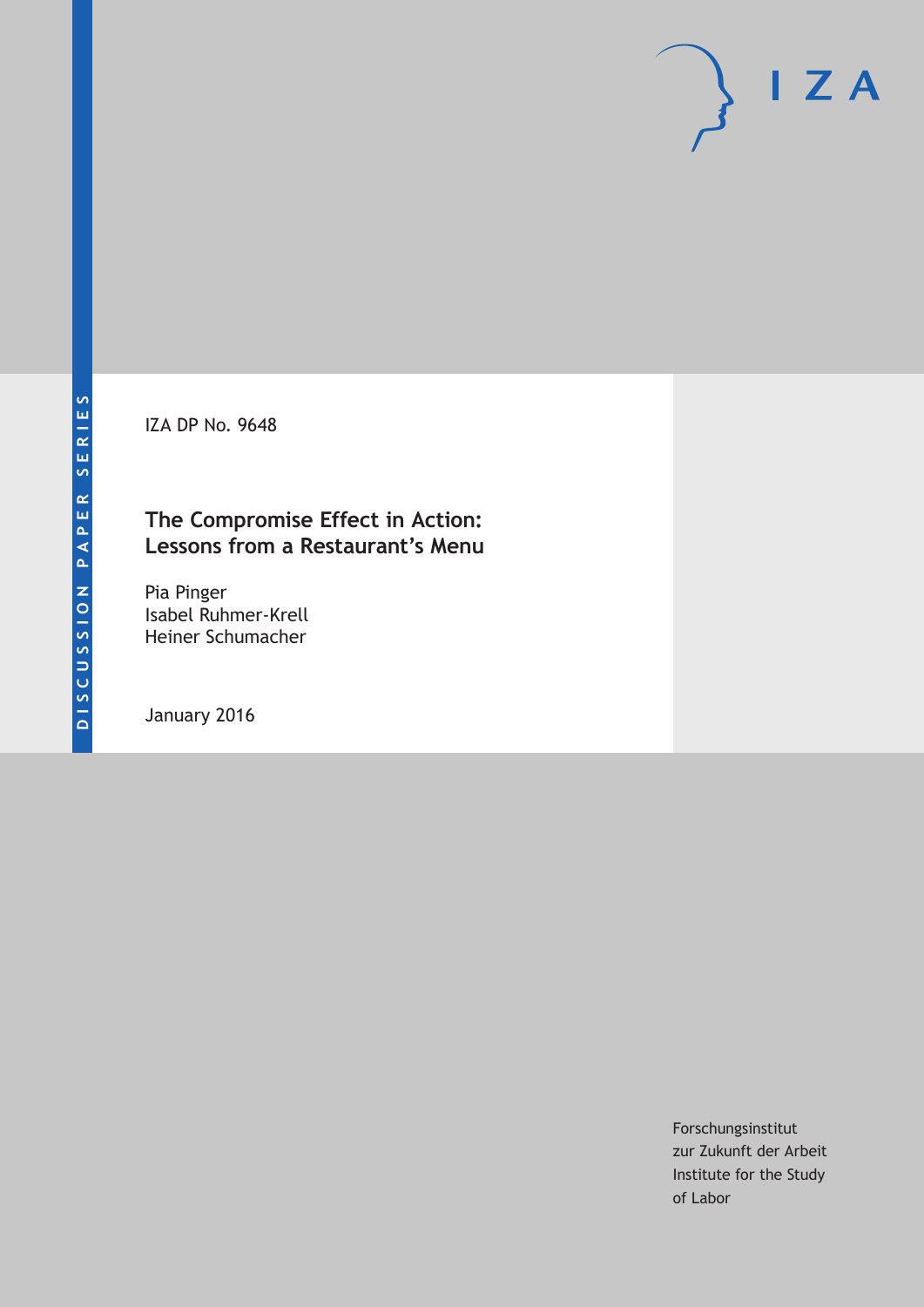# **The Compromise Effect in Action: Lessons from a Restaurant's Menu**

## **Pia Pinger**

*University of Bonn and IZA* 

## **Isabel Ruhmer-Krell**

*PricewaterhouseCoopers AG* 

## **Heiner Schumacher**

*KU Leuven*

Discussion Paper No. 9648 January 2016

IZA

P.O. Box 7240 53072 Bonn Germany

Phone: +49-228-3894-0 Fax: +49-228-3894-180 E-mail: iza@iza.org

Any opinions expressed here are those of the author(s) and not those of IZA. Research published in this series may include views on policy, but the institute itself takes no institutional policy positions. The IZA research network is committed to the IZA Guiding Principles of Research Integrity.

The Institute for the Study of Labor (IZA) in Bonn is a local and virtual international research center and a place of communication between science, politics and business. IZA is an independent nonprofit organization supported by Deutsche Post Foundation. The center is associated with the University of Bonn and offers a stimulating research environment through its international network, workshops and conferences, data service, project support, research visits and doctoral program. IZA engages in (i) original and internationally competitive research in all fields of labor economics, (ii) development of policy concepts, and (iii) dissemination of research results and concepts to the interested public.

IZA Discussion Papers often represent preliminary work and are circulated to encourage discussion. Citation of such a paper should account for its provisional character. A revised version may be available directly from the author.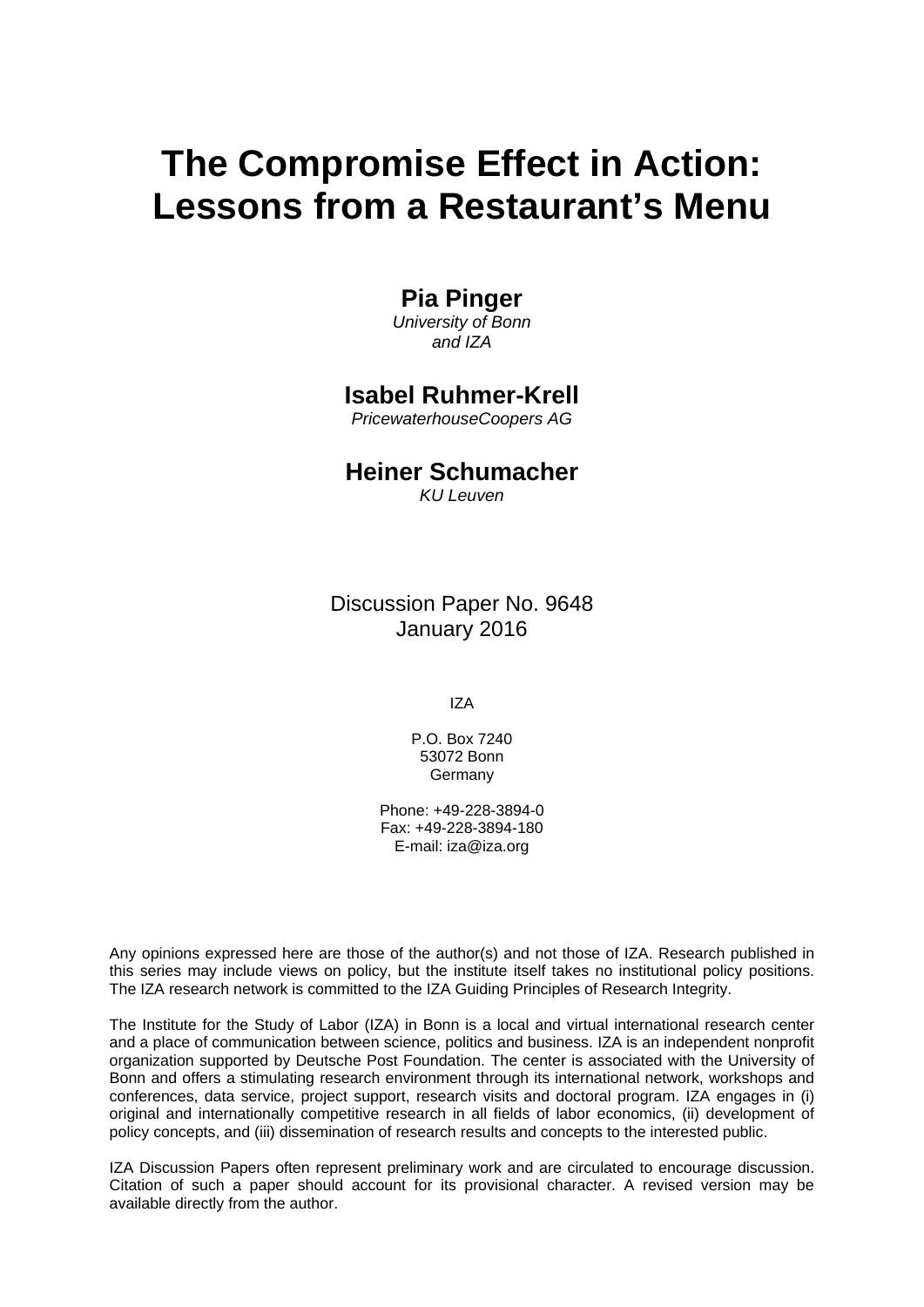IZA Discussion Paper No. 9648 January 2016

## **ABSTRACT**

## **The Compromise Effect in Action: Lessons from a Restaurant's Menu\***

The compromise effect refers to individuals' tendency to choose intermediate options. Its existence has been demonstrated in a large number of hypothetical choice experiments. This paper uses field data from a specialties restaurant to investigate the existence and strength of the compromise effect in a natural environment. Despite the presence of many factors that potentially weaken the compromise effect (e.g., a very large choice set, the opportunity to choose familiar options), we find evidence for it both in descriptive statistics and regression analyses. Options which become a compromise after a change in the choice set gain on average five percent in market share. We also find that the compromise effect is especially pronounced in groups, while for single customers it is statistically insignificant.

JEL Classification: D03, M31

Keywords: utility theory, restaurant data, compromise effect

Corresponding author:

 $\overline{a}$ 

Pia Pinger Department of Economics University of Bonn Adenauerallee 24-42 53113 Bonn Germany E-mail: pinger@uni-bonn.de

<sup>\*</sup> The authors thank Dirk Engelmann, Johannes Koenen, Julian Krell, Christian Michel, Martin Peitz, Martin Watzinger and the seminar participants at the University of Mannheim for help and useful discussions. Anastasia Moor provided excellent research assistance. Isabel Ruhmer-Krell gratefully acknowledges financial support from the German Science Foundation (DFG). A first version of this paper was written while she was working at the University of Mannheim. Supplementary materials can be found in the [Online Appendix.](https://docs.google.com/viewer?a=v&pid=sites&srcid=ZGVmYXVsdGRvbWFpbnxwaWFwaW5nZXJ8Z3g6NGE1NjFiMGE2NTVjYzAyMw)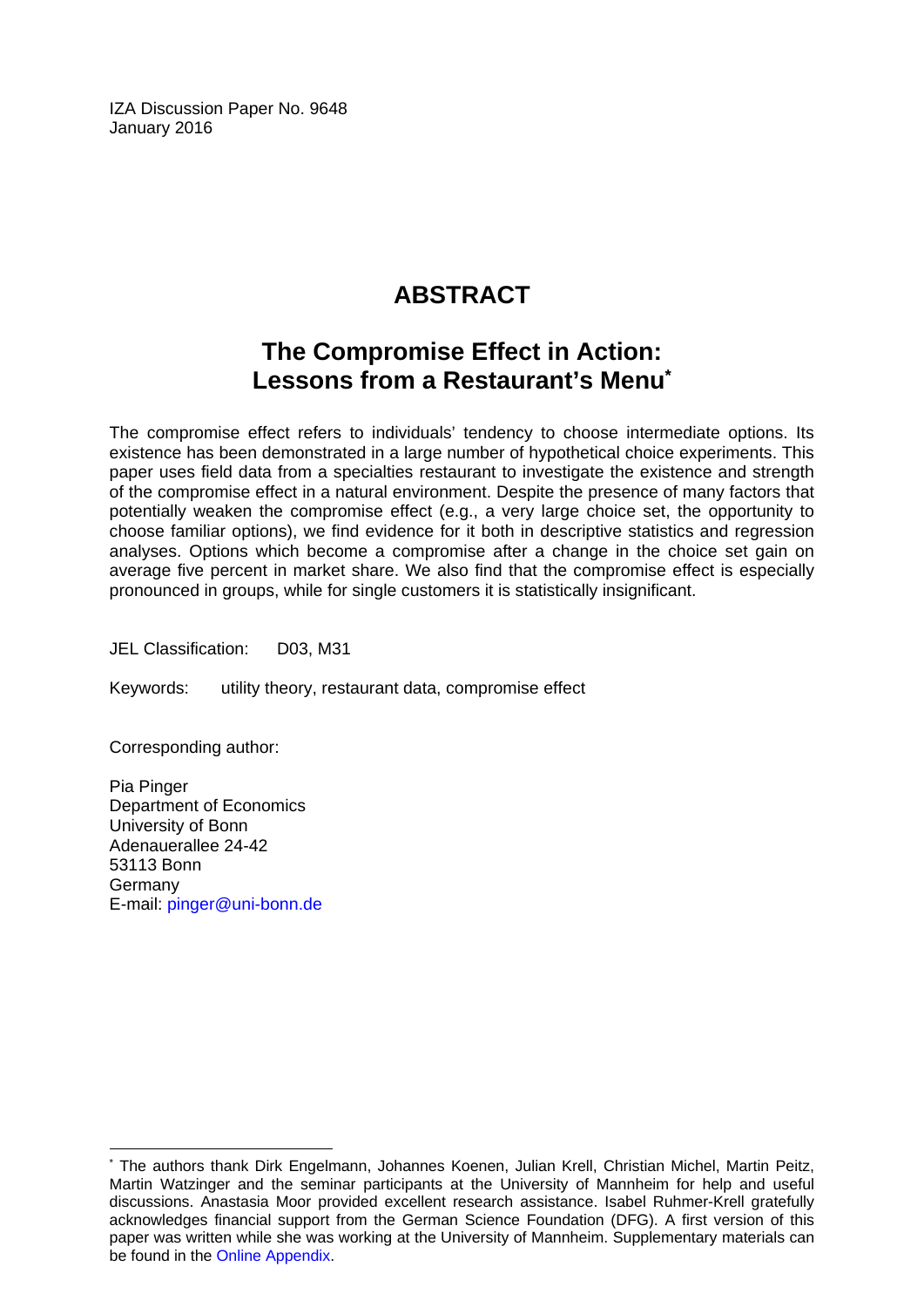### 1 Introduction

A crucial assumption of rational choice theory is that decision makers have well-defined preferences over all available options. It implies that a change in the composition of the choice set should not affect the decision maker's preferences over two alternatives. However, a large body of work in psychology and economics shows that this assumption is frequently violated. In many situations, the context matters for choice behavior, i.e., the choice between two alternatives depends on which other options are available. One of the most well-known context effects is the "compromise effect." The compromise effect refers to a tendency to choose non-extreme options. To illustrate, consider Figure 1. Suppose that the original choice set is given by the options  $\{v, w, x, y\}$ , which differ in two dimensions (such as quality and price). If option  $z$  becomes available, option  $y$  becomes a compromise: it is no longer the best option with respect to attribute 1, but also no longer the worst option with respect to attribute 2. A compromise effect occurs if option  $y$  is chosen more often after the introduction of z than before.





Notes: The squared options w and y turn into compromise options when options v and z are added to the choice set.

The compromise effect was first demonstrated by Simonson (1989). Subsequently, a large experimental literature emerged that studies the scope and magnitude of the compromise effect. It is now considered to be one of the most robust phenomena in behavioral research. Simonson and Nowalis (2000) show that the compromise effect is weaker when subjects are requested to state reasons for their intended choice. They discuss where in such a situation subjects want to present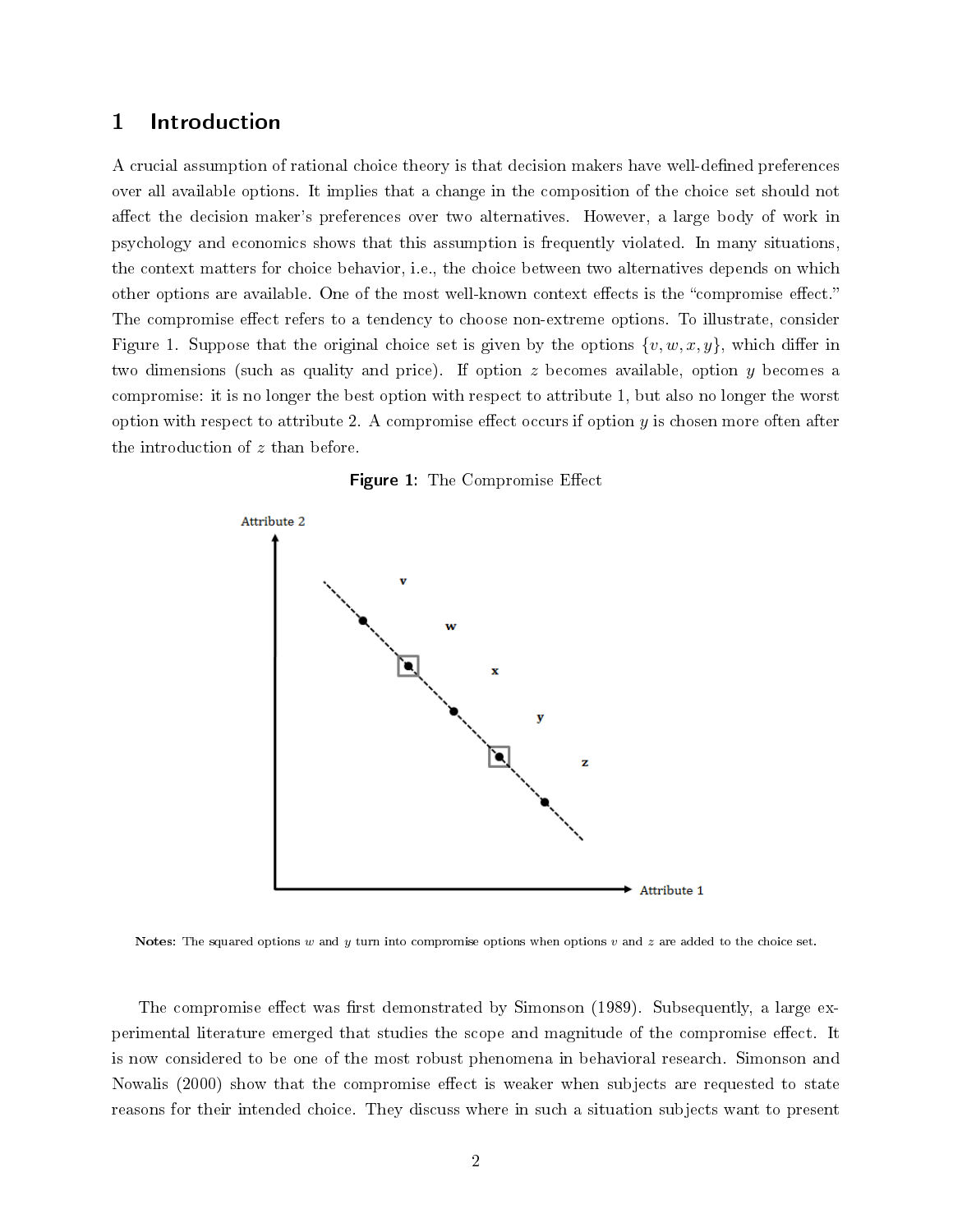reasons (and thus choices) that are less conventional. Dhar et al. (2000) demonstrate that time pressure reduces the extent of the compromise effect. Dhar and Simonson (2003) find that introducing a "no-choice" option weakens or even eliminates the compromise effect. They conjecture that a compromise is chosen especially by those subjects who are uncertain about their preferences. These subjects are more likely to choose the no-choice option than subjects who select extreme options. Similarly, Sheng et al. (2005) find that subjects who are more familiar with a product category are less likely to choose the compromise. Kivetz et al. (2004a) demonstrate that the compromise effect also prevails in larger choice sets with complex alternatives characterized by more than two attributes. Chuang et al.  $(2012)$  investigate how recommendations of others affect the extent of the compromise effect. They find that it is weaker when extreme options are recommended to the decision maker. All of these papers use data from hypothetical choice experiments.

In this paper, we examine the compromise effect for the first time in a natural environment. Specifically, we use the cashier data from a German specialties restaurant from a seven-year period. They contain more than 88,000 individual choices. In the restaurant's menu, main dishes are grouped into six categories (such as fish, steaks, etc.). For each category, the options are listed in an ascending-price order. During the observational period, the restaurant changed its menu several times, thereby creating in each category choice set variations that can be used to study the compromise effect.

The considered setting is clearly not conducive for the compromise effect. The customers of the specialties restaurant may invest more cognitive effort into decisions than subjects in hypothetical choice experiments. This may reduce the scope for decision biases (Levitt and List 2007). Moreover, the choice situation  $-$  selecting a dish from a restaurant's menu  $-$  should be a familiar one to most customers. In addition, all the mentioned sources of influence that potentially weaken the compromise effect are present in our setting: there are many more options on the menu than in the experiments cited above, and there are at least four choices in each food category; customers can pick from categories they know well (e.g., they can choose a well-known dish); no-choice is an option; and when customers arrive in groups, they may discuss their choices or make recommendations to each other.

Despite these adverse factors, we find a significant compromise effect in our data, both in descriptive and regression analyses. On average, it amounts to an increase in market shares of around five percentage points. However, its strength greatly varies between the different food categories, ranging from zero to over one hundred percent. Moreover, we find suggestive evidence that the compromise effect is stronger for customers who dine in groups. For customers who dine alone, we find no statistically significant compromise effect.

Our results are relevant in at least two respects. First, they are of interest to theoretical researchers, who aim at building empirically accurate models for economic choice behavior. Second, they are important to practitioners and marketers, who may exploit the compromise effect to construct choice sets strategically, so that the attractiveness and purchase likelihood of designated high-margin options is maximized.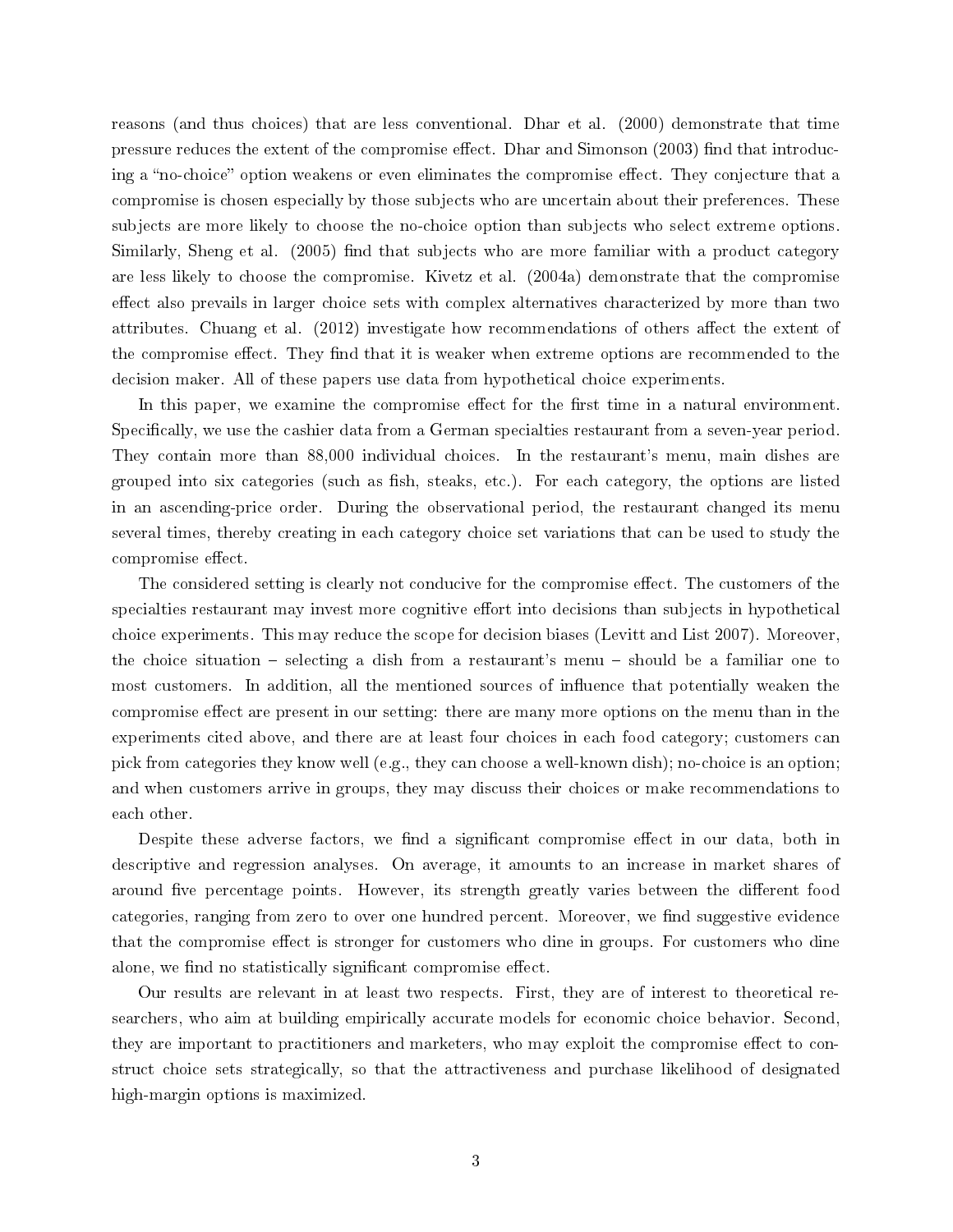The paper contributes to several strands of the literature. A number of papers use behavioral concepts to construct models that capture the compromise effect.<sup>[1](#page-5-0)</sup> Alternatively, one can explain the compromise effect in a standard model by assuming that the choice set informs consumers about important features of the environment (Wernerfelt 1995, Prelec et al. 1997, Kamenica 2008). The propensity to choose middle options may be due to the fact that some consumers are uncertain about their true preferences, but know that within the customer population they have intermediate tastes. Our data do not allow us to examine the different theories. However, the results provide some support for the idea that the compromise effect is pronounced in product categories consumers do not know well.

We also contribute to a growing literature that documents biased consumption choices using field data and field experiments.<sup>[2](#page-5-1)</sup> Doyle et al. (1999) use sales data from a grocery store to show that the attraction effect also occurs in a natural environment (the attraction effect refers to an increase in the market share of an option when an alternative becomes available which is strictly dominated by that option, but not by the other options in the original choice set). Iyengar and Lepper (2000) expose shoppers in a grocery store to either limited choice sets (with 6 options) or extensive choice sets (with 24 options). They demonstrate that the availability of too many options discourages choice  $("choice overload hypothesis")$ : Customers in the limited choice set condition were much more likely to actually buy a product than customers in the extensive choice set condition. DellaVigna and Malmendier (2006) analyze the customers' contract choice and attendance at three health clubs. For a large share of customers a per-visit option would be optimal, given their realized attendance. Nevertheless, many of them purchase costly long-term contracts, which implies a monetary loss. The authors show that these customers on average overestimate future attendance when signing the contract. Abeler and Marklein (2015) randomly distribute cash grants and in-kind grants (vouchers

<span id="page-5-0"></span><sup>&</sup>lt;sup>1</sup>Simonson and Tversky (1992) argue that it may be due to "extremeness aversion": Unlike extreme options, compromise options - such as options w and y in Figure 1 when the choice set is  $\{v, w, x, y, z\}$  - have no large disadvantages. When disadvantages are weighted more than advantages (as under loss aversion), this feature makes compromises attractive. Tversky and Simonson (1993) derive the compromise effect from a simple utility framework that exhibits two non-standard features, "background" and "choice set" effects. Background (e.g., previous exposure to other choice sets) influences the weight of each dimension in the utility function; the choice set influences the valuation of an option through pairwise comparisons of this option with the alternatives in the choice set. Kivetz et al. (2004a) build four context-dependent choice models, which they estimate and test using experimental data. In particular, they show that these models can better explain the data than traditional choice models that are derived from value maximization. Kivetz et al. (2004b) discuss to what extent their models can be extended to more complex environments, such as group decisions or the purchase of complex products. De Clippel and Eliaz (2012) construct a multiple selves model in which both the compromise and the attraction effect occur as a solution of a bargaining game between different selves, which represent the different quality dimensions. There is also a growing literature on non-standard choice theory that captures empirically relevant phenomena related to the compromise effect. Masatlioglu and Ok (2005) extend rational choice theory by a status quo bias. Rubinstein and Salant (2006) analyze rational choice from lists (rather than sets) where the order of presentation potentially matters for decisions. Manzini and Mariotti (2007) and Apesteguia and Bellester (2013) examine multi-stage decision processes that can rationalize choices that violate the axiom of independence of irrelevant alternatives. In Ehlers and Sprumont (2008) and Lombardi (2008) choices are modeled as the outcome of a tournament, and thus may be cyclic (a fact known as the Condorcet paradox). Salant and Rubinstein (2008) study choice functions that depend on the framing of the problem.

<span id="page-5-1"></span><sup>&</sup>lt;sup>2</sup>There are many more studies on biases in financial decision making and labor economics; see DellaVigna (2009) and List and Rasul (2010) for reviews.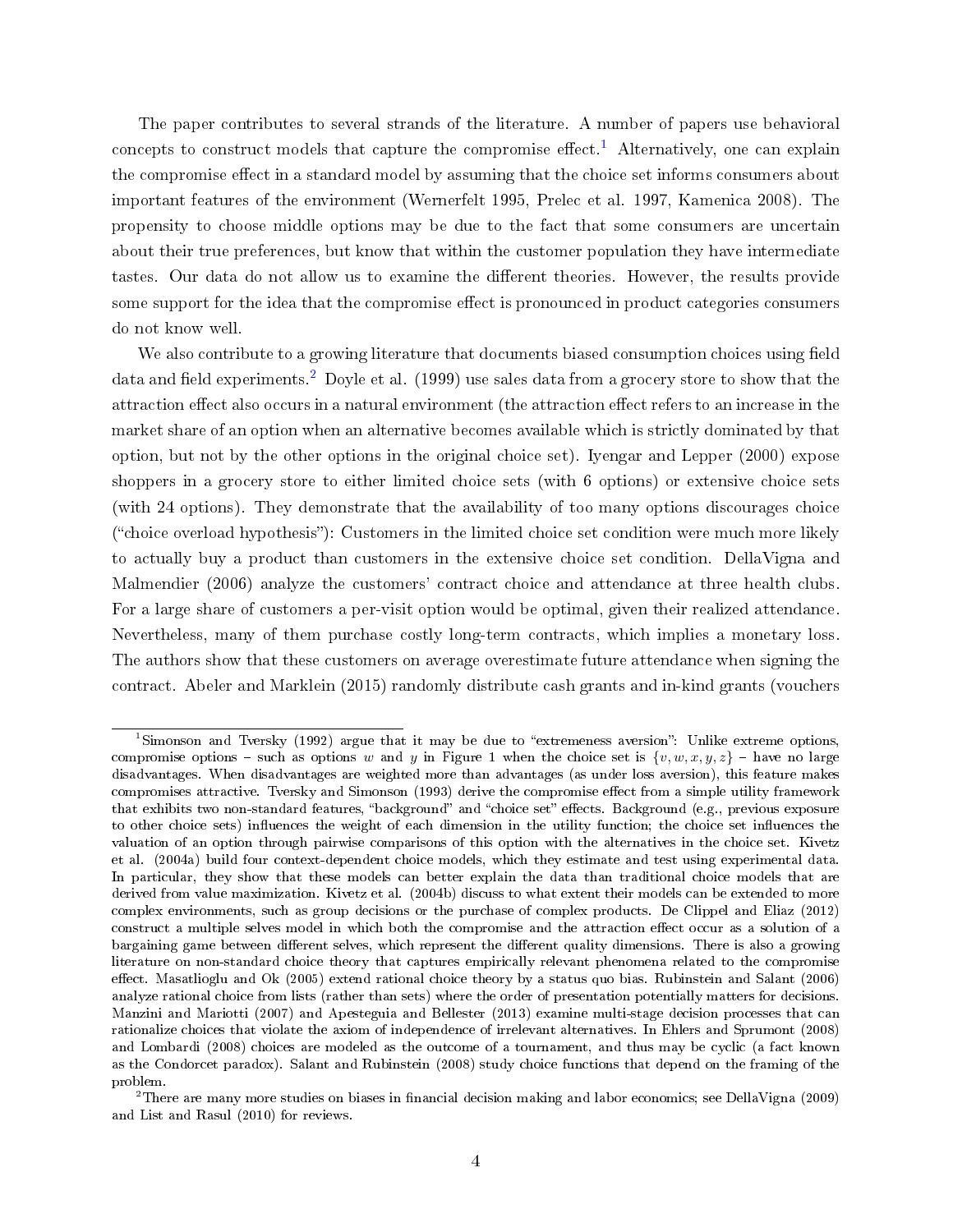for beverages) to customers in a restaurant. They find that consumers do not treat these grants as fungible. Instead, they change consumption according to the label of the in-kind grant.

The remainder of this paper is organized as follows. Section [2](#page-6-0) formally derives the different measures for the strength of the compromise effect which are commonly used in the literature. Section [3](#page-7-0) describes the data set and our empirical strategy. Our results are discussed in Section [4.](#page-13-0) Section [5](#page-18-0) concludes.

#### <span id="page-6-0"></span>2 Theoretical Framework

This section defines the notion of the compromise effect within the standard choice framework and derives implications that can be tested with aggregate data.<sup>[3](#page-6-1)</sup> Let T be the set of all potential options. Each option  $x \in T$  has n attributes such as price, taste or quality. Let  $x_i$  be the score of option x in dimension i. A choice function  $C(S)$  assigns to every set  $S \subset T$  an option that the decision maker chooses (for convenience, we rule out that the decision maker is indifferent between two or more options). A choice function  $C$  satisfies "value maximization" if there exists a function  $v: T \to \mathbb{R}$  that assigns a real value to each option so that  $x = C(S)$  if and only if  $v(x) \ge v(y)$  for all  $y \in S$ .

An immediate consequence of value maximization is the "independence of irrelevant alternatives" (IIA). An option that is not chosen cannot become the chosen option when new options are added to the choice set. Formally, this means that  $x = C(T)$  and  $x \in S \subset T$  imply  $x = C(S)$ . Unfortunately, it is impossible to detect a violation of IIA in aggregate data. The ordering of market shares of two options x and y may reverse under value maximization when a new option becomes available.<sup>[4](#page-6-2)</sup> We therefore examine the implications of value maximization for the market share of an option under varying choice sets.

A second consequence of value maximization is "regularity": The market share of an option x cannot increase when new options are added to the choice set. Define by  $P(x;T)$  the market share of option x if the choice set is given by T, and by  $P(S;T)$  the sum market shares of the options in  $S \subset T$  if the choice set is T. Regularity then means that  $x \in S \subset T$  implies  $P(x;S) \geq P(x;T)$ . This inequality is most commonly used to detect violations of value maximization. In particular, the difference  $\Delta P_1(x) = P(x;T) - P(x;S)$  is used as a measure for the compromise effect.

There exists yet another implication of value maximization for aggregate data, but it requires stronger assumptions on the value function  $v$ . Suppose that  $v$  is defined over an option's attributes,  $v(x) = v(x_1, ..., x_n)$ , and that it continuously increases in each attribute. We say that option y "lies in between option x and z" if its attribute scores are such that  $x_i \leq y_i \leq z_i$  for each dimension i.

<span id="page-6-2"></span><span id="page-6-1"></span><sup>&</sup>lt;sup>3</sup>In this section, we follow and extend the framework of Tversky and Simonson (1993).

<sup>&</sup>lt;sup>4</sup>To illustrate, assume that x is chosen more often than y when only these two options are available. Now add option  $z$  to the choice set. The ordering of market shares of  $x$  and  $y$  reverses if those consumers who originally chose x strictly prefer z to x, while those consumers who originally chose y strictly prefer y to z.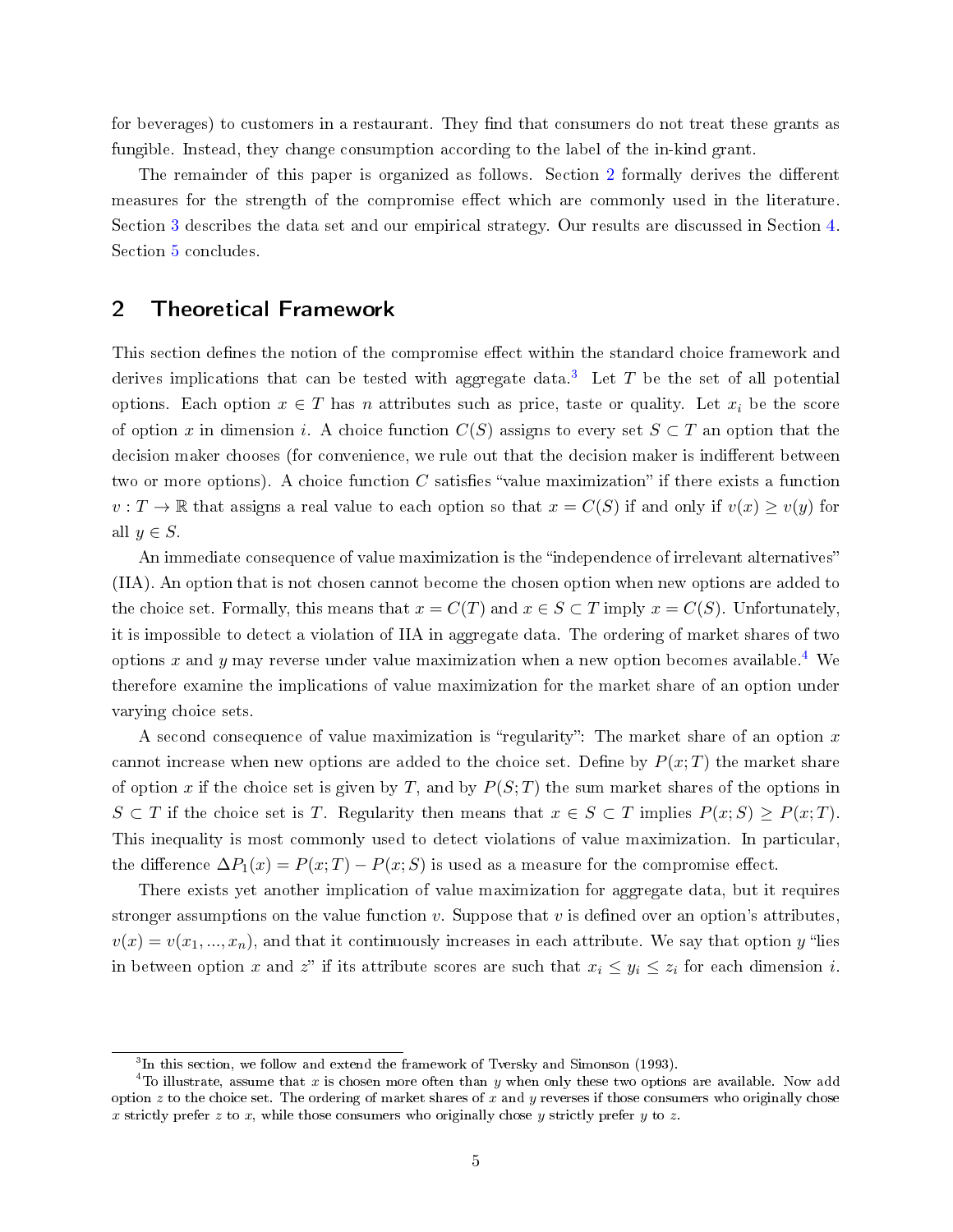Define the "popularity" of y relative to x in the choice set  $S$  by

$$
P(y, x; S) = \frac{P(y; S)}{P(y; S) + P(x; S)}
$$

.

Under an additional weak assumption  $-$  the "ranking condition"  $-$  option y loses relatively more in terms of market share than option x when z is introduced.<sup>[5](#page-7-1)</sup> To capture this formally, define by S and T two choice sets where  $T = S \cup \{z\}$ . If the ranking condition and value maximization is satisfied, then y lying in between x and z implies  $P(y, x; S) \geq P(y, x; T)$ . The difference  $\Delta P_2(y)$  $P(y, x; T) - P(y, x; S)$  therefore is our second measure for the compromise effect. If there are more than two options in set S, measure  $\Delta P_2$  can be defined for all options x with  $x_i \leq y_i$  in each dimension  $i$ . We construct a third measure for the compromise effect that uses this fact. Denote by  $S - y$  the set that contains all options from S except y and assume that for each option  $x \in S - y$  it holds that  $y$  lies between  $x$  and  $z$ . Then value maximization and the ranking condition imply that  $P(y, S - y; S) \ge P(y, S - y; T)$ . The difference  $\Delta P_3(y) = P(y, S - y; T) - P(y, S - y; S)$  is then our third measure for the compromise effect.

### <span id="page-7-0"></span>3 Data and Empirical Strategy

#### 3.1 Data

Our data originate from a German specialties restaurant located in a rural area of North-Eastern Germany.<sup>[6](#page-7-2)</sup> According to the owner, at most 25 percent of customers visit the restaurant on a regular basis (around once a month); all other customers are tourists who use the restaurant as a day-trip destination.[7](#page-7-3)

The restaurant provided two datasets. The first dataset includes all the restaurant's bills from January 5, 2002 until May 29, 2009. They contain 88,113 individual choices of main dishes. We can, in addition, extract the amount and prices of dishes ordered, the total billing amount, date and time, table number and the name of the waiter.

The second dataset is the menus that were offered to customers during the observational period. In total, there were 21 different menus. Each menu contains between 24 and 30 main dishes. These were grouped into six separate categories: traditional, fish, venison, steaks, poultry and vegetarian. Within each category, the available dishes are listed according to price, starting with the cheapest option. Figure [2](#page-8-0) shows several examples. From these menus we can extract information about the exact position of each item within each category.<sup>[8](#page-7-4)</sup>

<span id="page-7-2"></span><span id="page-7-1"></span><sup>&</sup>lt;sup>5</sup>See the [Online Appendix](https://docs.google.com/viewer?a=v&pid=sites&srcid=ZGVmYXVsdGRvbWFpbnxwaWFwaW5nZXJ8Z3g6NGE1NjFiMGE2NTVjYzAyMw) for details.

 $6$ The exact name and location is not disclosed in agreement with the restaurant's owner. Aggregation of the available data could otherwise allow local competitors to take advantage of financial figures.

<span id="page-7-4"></span><span id="page-7-3"></span><sup>7</sup>This is supported by Table [1,](#page-22-0) which shows that 57% of all menu choices were made on weekends.

 ${}^8$ The categories remained the same over time even though the category names varied slightly (see Figure [2\)](#page-8-0). One dish (chicken breast llet) was listed in two categories (poultry and steaks) in three menus. In those cases we randomly assigned half of the observations to each of the categories.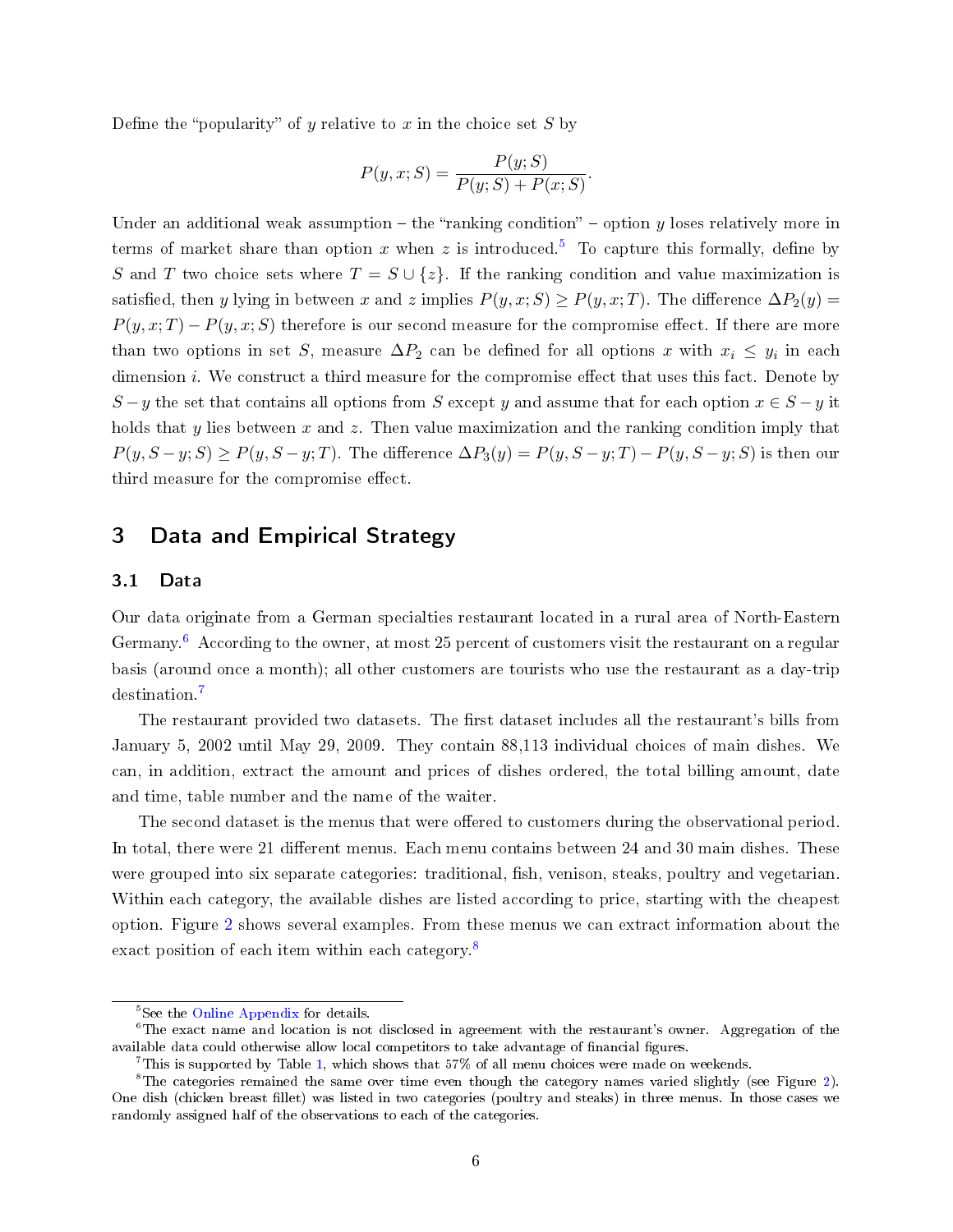#### <span id="page-8-0"></span>**Example page from menu 7: Example page from menu 14:**

|                                                                                                                                            |         | Fischiges aus Fluss und Meer                                                                                                                 |        |
|--------------------------------------------------------------------------------------------------------------------------------------------|---------|----------------------------------------------------------------------------------------------------------------------------------------------|--------|
| Fischiges                                                                                                                                  |         | gebackene Tintenfischringe auf Salat                                                                                                         | 7.50E  |
| paniertes Rotbarschfilet mit Rotkohl und Kartoffeln                                                                                        | .9,80E  | mit Knoblauchdip und I oast                                                                                                                  |        |
| Forelle "Müllerin" mit zerlassener Butter, Rotkohl<br>und Kartoffeln                                                                       | 10,40€  | paniertes Rotbarschfilet<br>mit Apfelrotkohl und Kartoffeln                                                                                  | 9,906  |
| gedünstetes Lachsfilet an grünen Nudeln<br>mit Knoblauch-Schrimps-Soße                                                                     | 12,90€  | Forelle "Müllerin" mit zerlassener Butter,<br>Apfelrotkohl und Kartoffeln                                                                    | 10.60€ |
| naturgebratenes Langasiusfilet (Wels)<br>auf Zucchini-Tomaten-Bett im Reisrand                                                             | 18.50€  | Lasta mit Riesengarnelen<br>in einer tomatigen Knoblauch-Sahne-Soße                                                                          | 12,50€ |
|                                                                                                                                            |         | gebratence Pangasiusfilet (Wels)<br>mit Reis, Broccoli und Dill-Sahne-Soße                                                                   | 12,90E |
| Wildgerichte                                                                                                                               |         | Wildspezialitäten                                                                                                                            |        |
| Wildgulasch mit Rotkohl und Knödeln                                                                                                        | 10,70€  | Wildschweinbraten                                                                                                                            | 12,50€ |
| Wildschweinbraten mit Rotkohl und Klößen                                                                                                   | 11,90€  | mit Apfelrotkohl und Klößen                                                                                                                  |        |
| Fürschloraten mit Waldpreisellseeren', Kroketten<br>und Waldpilzen                                                                         | 12.80€  | Fürschbraten mit Waldpreiselbeeren' ,<br>Kroketten und Waldpilzen                                                                            | 12,90€ |
| Spezialität des Kauses:                                                                                                                    |         | Spezialitäten des Flauses:                                                                                                                   |        |
| Jagdherrenplatte<br>(Wilderariationen vom Rirech, Wildhasen und Wildechwein<br>mit Waldpilzen und Kroketten, garniert mit Orangenacheiben) | 18,90 E | Jagdherrenplatte<br>(Wildvariationen vom Rirsch, Wildhasen<br>und Wildschwein mit Waldpilzen und Kroketten,<br>garniere mic Orangenscheiben) | 14.80€ |
|                                                                                                                                            |         | Bisonbraten<br>mit Waldpilzen, Apfelrotkohl und Kroketten                                                                                    | 17,50€ |

Figure 2: Examples of menu pages

Tables [1](#page-22-0) and [2](#page-22-1) summarize the main variables of interest as well as the most important controls. The average price of a chosen main dish is EUR 10.05, with a standard deviation of about EUR 2.60. About 38 percent of the chosen items are located at the middle position within their menu category while only less than 25 percent are either in first or last position.<sup>[9](#page-8-1)</sup> Splitting this up by category, column 10 of Table [2](#page-22-1) shows that between 25 and 54 percent of the customers chose the middle position of a category. When compared to the random share of middle positions available in each category (column 3 of Table [2\)](#page-22-1) the median is chosen relatively more often.

#### [Insert Tables [1](#page-22-0) and [2](#page-22-1) about here]

Our observations are table-wise restaurant bills. In most cases, they reflect individual choices made in the presence of a group. The data do not contain information about these groups except for their approximate size as measured by the total number of main dishes listed on the bill. On

<span id="page-8-1"></span><sup>9</sup>The large fraction of items in the middle position (median position within category) partly results from its definition. The middle position is defined such that it equals the median whenever there is an unequal number of items. When there is an equal number of items within a category, the two middle items are both defined to be at the median position within the category.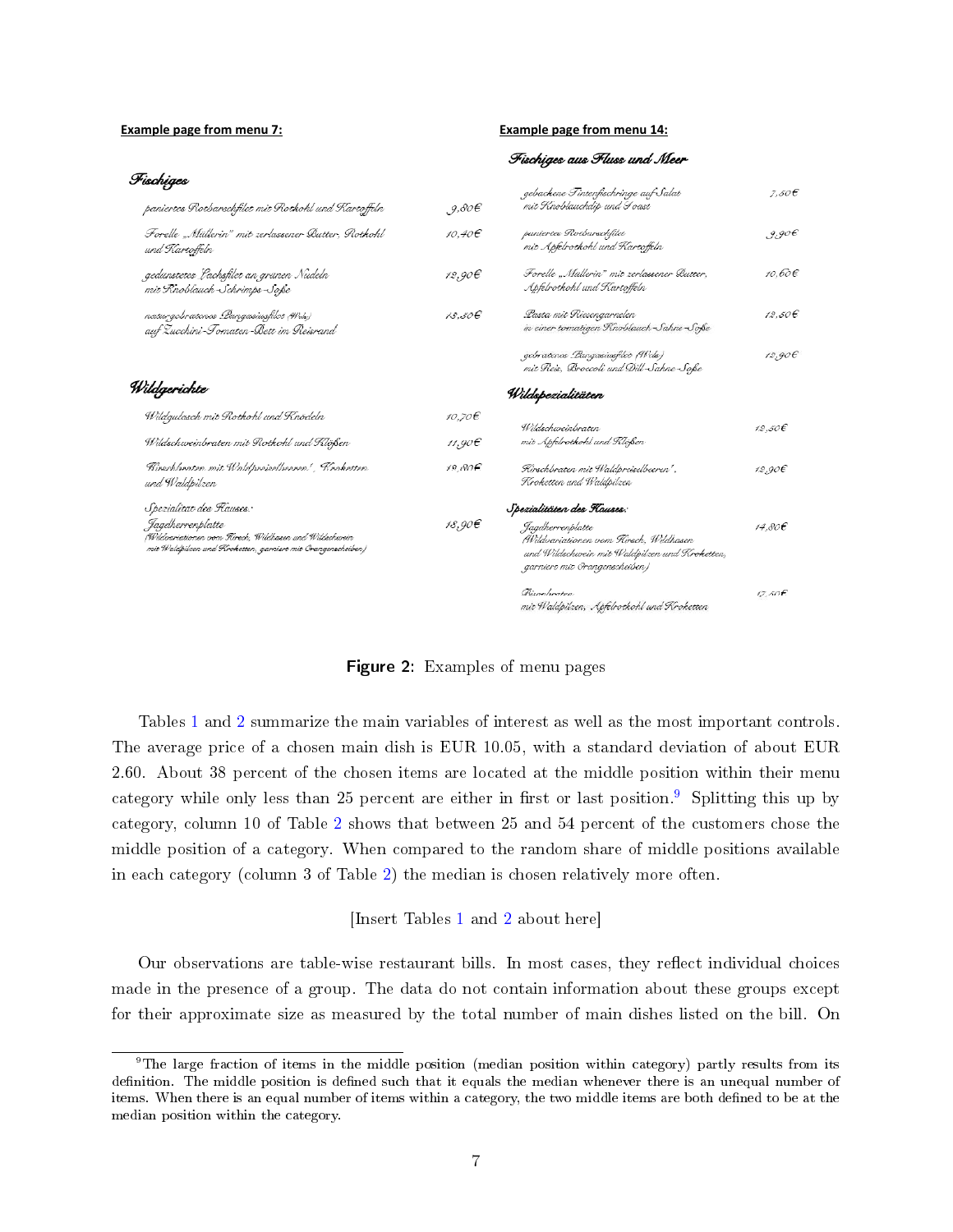average, individuals come in groups of three or four (the average number of main dishes per bill is 3.62). Only 7.13 percent of all bills contained a single main dish.

As control variables we use regional weather data on the average daily temperature, macroeconomic indicators on the monthly unemployment rate at the district level, and an index measuring the business climate on the national level.

#### <span id="page-9-0"></span>3.2 Quasi-Experimental Cases

We use the variations in the menus to test the existence and the size of the compromise effect. In general, there can be many modifications in each category. We therefore start by focusing on "pure" cases in which a category is expanded by exactly one option at the upper or lower end of the price range. The prices and positions of all other options have to remain constant. Overall, we find nine such cases in our dataset. They comprise 16.8 percent of all observations in the data. In three cases, a low-price option is added, while in the other six cases a high-price option expands the category. We will compare the market shares of the option that becomes a compromise before and after the the menu change (i.e., the market share within the category).

For the pure cases we calculate the extent of the compromise effect according to our measures  $\Delta P_1$ ,  $\Delta P_2$ , and  $\Delta P_3$ . To illustrate, consider the example from Figure 1 with quality as attribute 1 and inverse price as attribute 2. Suppose that in a particular category the original menu features four options. If a low-price option v is added, the category in the old menu is given by  $S = \{w, x, y, z\}$ (listed by price from the cheapest to the most expensive option), and by  $T = \{v, w, z, y, z\}$  in the new menu. Option w becomes a compromise so that our three measures are given by

$$
\Delta P_1(w) = P(w;T) - P(w;S), \n\Delta P_2(w) = P(w, z;T) - P(w, z;S), \n\Delta P_3(w) = P(w, S - w;T) - P(w, S - w;S).
$$

Next, consider the case when a high-price option  $z$  is added. Denote the category in the old menu by  $S = \{v, w, x, y\}$ , and in the new menu by  $T = \{v, w, z, y, z\}$ . Now option y becomes a compromise and the three measures are given by

$$
\Delta P_1(y) = P(y;T) - P(y;S), \n\Delta P_2(y) = P(y, v;T) - P(y, v;S), \n\Delta P_3(y) = P(y, S - y;T) - P(y, S - y;S).
$$

We implicitly assume that price and quality of the options in a category are positively related. A dish with a lower price must be of lower quality than a dish that exhibits a higher price. This assumption seems to be reasonable: According to the owner of the restaurant, the pricing is based on a cost-plus-markup method. Hence, more expensive ingredients as well as more sophisticated preparation both being indicators of higher quality determine higher prices.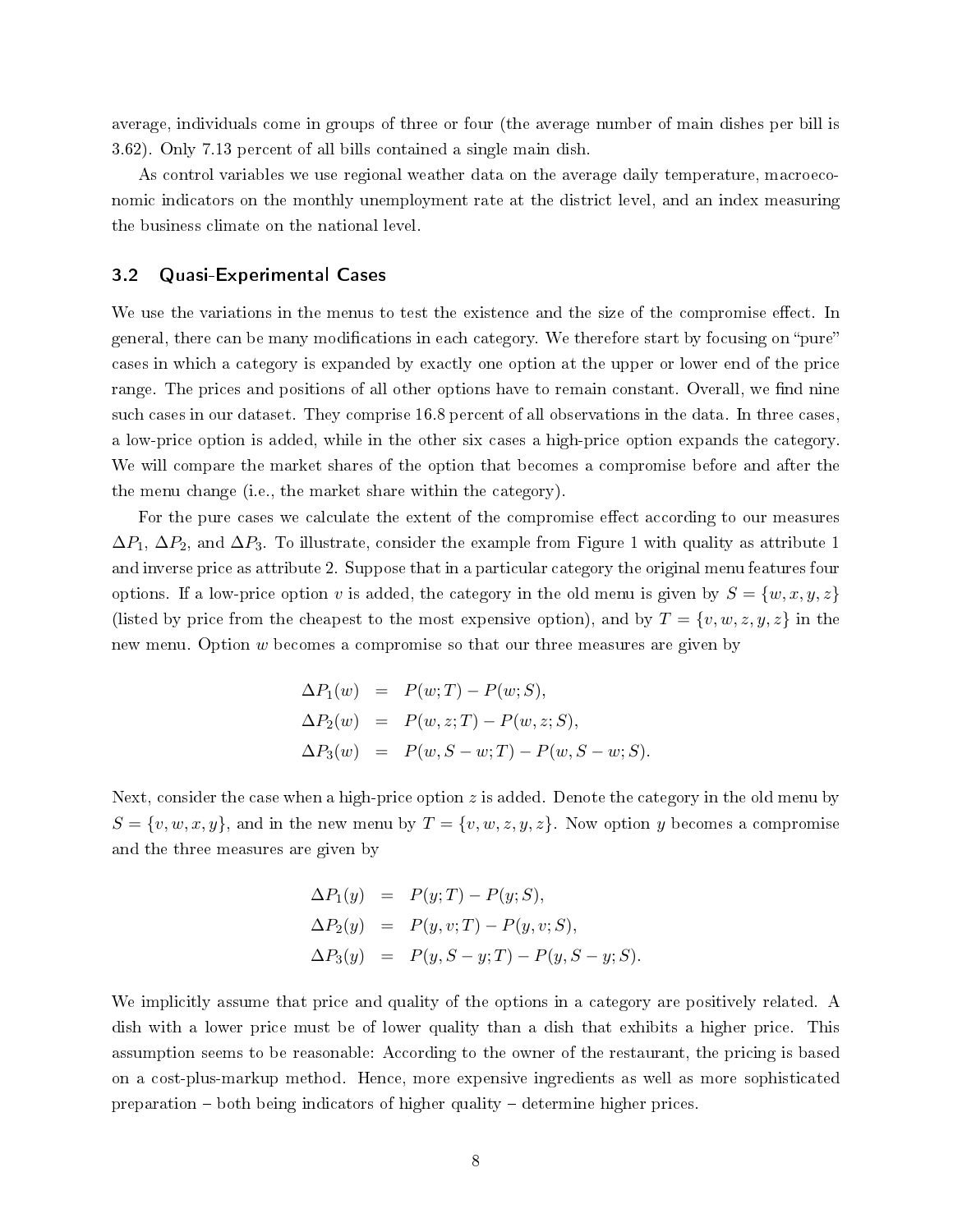#### 3.3 Regression Analysis

In this subsection, we outline our empirical strategy. We first estimate discrete choice conditional logit models. They allow us to control for alternative-specific and contextual factors which potentially influence customers' decisions so that we can use the entire dataset. Next, we depart from the IIA assumption and allow for correlated unobserved heterogeneity in a mixed logit framework. Finally, we apply an instrumental variable (IV) framework to address potential endogeneity issues, which may arise if the restaurant owner exploits the compromise effect.

#### 3.3.1 Conditional logit analysis

We estimate conditional logit models to analyze the decision as a function of an item's position in the menu.<sup>[10](#page-10-0)</sup> Assume that, for individual i and dish choice k, utility  $U_{ik}$  is additively separable in a deterministic component  $V_{ik}$  and a random component  $\epsilon_{ik}$ , which is an independently, identically distributed value:

$$
U_{ik} = V_{ik} + \epsilon_{ik} \qquad \text{for all} \quad k = \{1, ..., K\}.
$$
 (1)

In our data, we only observe the choice that yields the highest utility:

$$
Pr(y_i = k) = Pr(U_{ik} \ge U_{il}) = Pr(\epsilon_{il} - \epsilon_{ik} \le V_{ik} - V_{il}) \text{ for all } l \ne k \in K,
$$
 (2)

where the deterministic part of this utility is explained by alternative specific regressors  $(X_{ik})$ , such as price or position, and by case-specific regressors  $(Z_i)$ , such as the weather or the overall economic situation:

$$
V_{ik} = X'_{ik}\beta + Z'_i\gamma_k. \tag{3}
$$

The covariate vector comprises an alternative-specific intercept that captures time-invariant, unexplained utility similar to a fixed effect. The probability of choosing  $k$  conditional on all observables can then be written as:

$$
p_{ik} = Pr(y_i = k | X_{ik}, \beta, Z_i, \gamma_k) = F_k(X_{ik}, \beta, Z_i, \gamma_k),
$$
\n
$$
\tag{4}
$$

and the individual likelihood contribution is given by

$$
L_i(y_i|X_{ik}, \beta, Z_i, \gamma_k) = \prod_{k=1}^K p_{ik}.
$$
\n
$$
(5)
$$

Under the assumption that, conditional on the position in the menu and other observables, IIA holds, we can write the choice probability as:

$$
p_{ik} = \frac{exp(X'_{ik}\beta + Z'_i\gamma_k)}{\sum_{l=1}^{L} exp(X'_{il}\beta + Z'_i\gamma_l)}.
$$
\n
$$
(6)
$$

<span id="page-10-0"></span><sup>&</sup>lt;sup>10</sup>See, for example, Train (2003) or Cameron and Trivedi (2009) for a description of conditional logit models.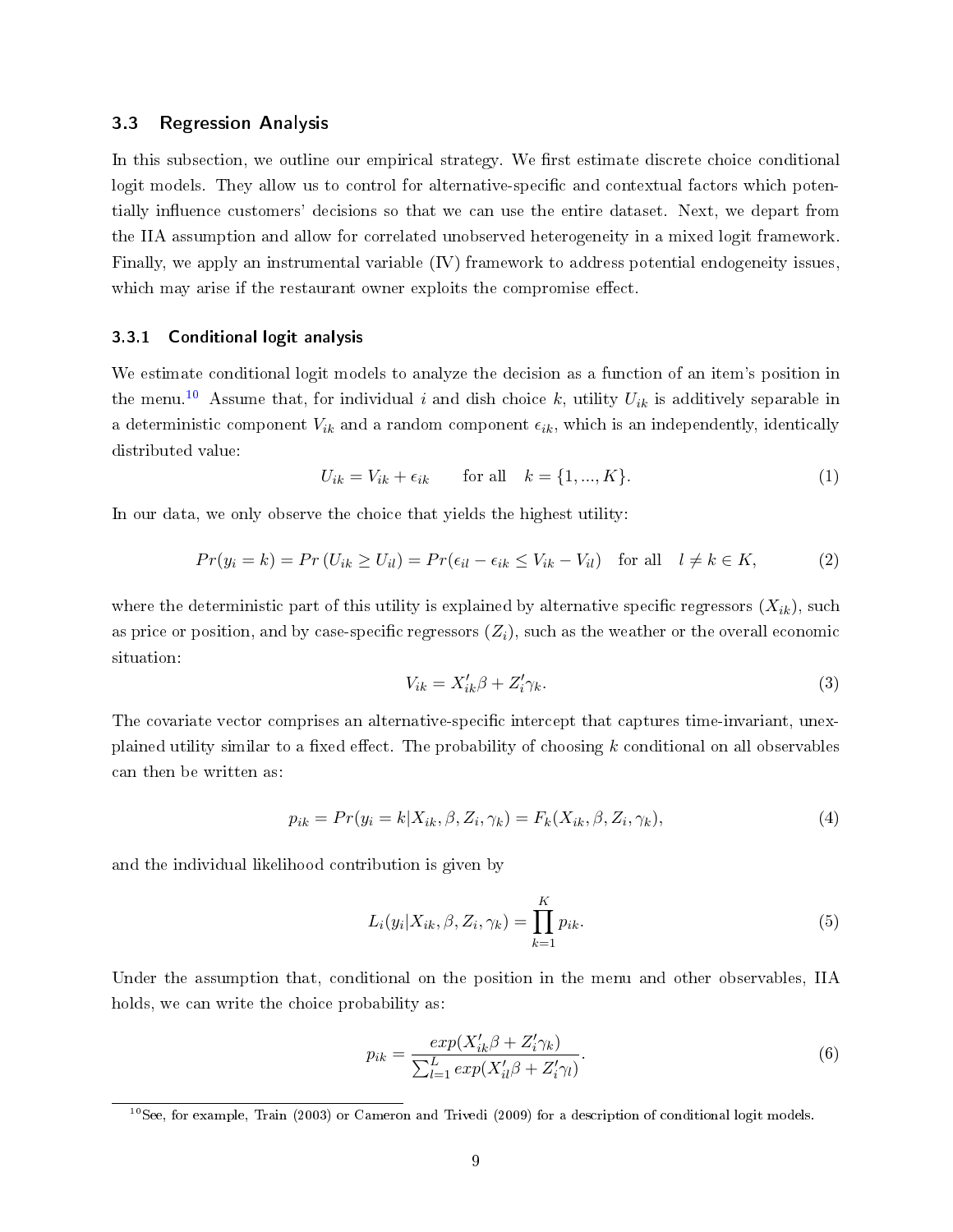The alternative-specific intercepts reflect the desirability of each alternative according to its unmeasured time-invariant attributes. The interpretation of the coefficients of alternative-specific regressors is as follows: A positive coefficient means that if the respective regressor increases for one of the options, this item is chosen more often and all other items together are chosen less often. The case-specific regressors can be interpreted as parameters of a binary logit model against the base alternative. Relative to the probability of the base alternative, an increase of the regressor leads to an increase in the choice probability of the alternative if the respective coefficient has a positive sign. We compute marginal effects at the means of the explanatory variables for all price and position coefficients to quantify how the probability of choosing a certain item changes in response to a change in price or position. In particular, we are interested in comparing the marginal effect of moving an item to an extreme position to the marginal effect of a change in price.

We apply the conditional logit model to (i) the nine pure cases, (ii) all menu choices within each of the six categories. Using only the pure cases, we investigate how an individual's utility from a certain choice is influenced by the addition of a new extreme-position option. The introduction of this item is captured by a dummy indicating a change of menus. Hence, the utility specification for each of the nine pure cases is given by

$$
U_{ik} = \beta_0 + \beta_1 \text{ price}_{ik} + \gamma_{1k} \text{ menu } change_i + Z'_i \gamma_k + \epsilon_{ik}. \tag{7}
$$

Since the pure cases comprise only a small fraction of the dataset, we run additional regressions in order to exploit all menu changes, even if they imply multiple modifications of the choice sets. To this end, we coded several alternative-specific dummy variables, indicating the location of an alternative within the respective category. In particular, we are interested in the coefficients of the following explanatory variables: first position within category, last position within category, and median position within category. If there is a compromise effect, all signs except for the one of median position within category should be negative. The utility specification for the models that exploit all menu changes equals

$$
U_{ik} = \beta_0 + \beta_1 \text{ price}_{ik} + \beta_2 \text{ position}_{ik} + Z_i' \gamma_k + \epsilon_{ik}. \tag{8}
$$

First, we estimate conditional logit models for all menu categories separately. This allows us to investigate whether the compromise effect is present in each menu category, and whether there exists heterogeneity in the effect, e.g., if it is larger for more extravagant food categories such as fish. Next, we use a random draw of the complete menu choices.<sup>[11](#page-11-0)</sup> In this way, we can control for the possibility that changing the choice set within a certain category may lead customers to switch to a different category of main dishes.

<span id="page-11-0"></span> $11$ Due to computational restrictions, we reduce the sample size by randomly drawing a subsample of observations. With 75 alternatives in the full menu sample, the simulations are computationally infeasible otherwise. In both steps, we have to estimate the models using an unbalanced choice set, as the number of available alternatives varies across individual observations.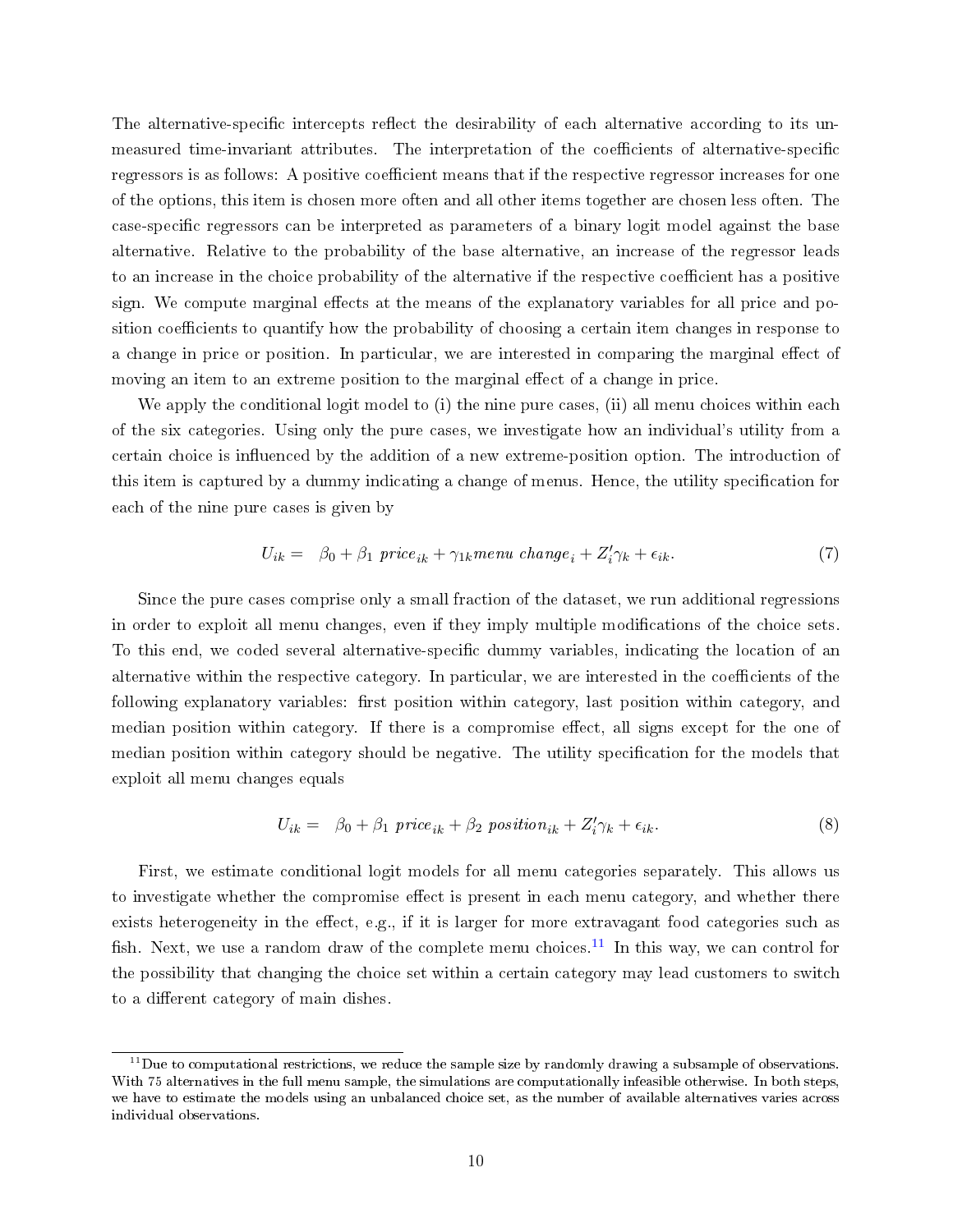#### 3.3.2 Relaxing the IIA assumption

The conditional logit estimator relies on the assumption that, conditional on observables, adding another non-preferred option or changing the characteristics of a non-preferred option does not affect the relative choice probabilities of two existing options. This assumption may not always be satisfied. As a robustness check, we therefore estimate mixed logits using maximum likelihood on the complete dataset. This allows us to introduce random taste variation, unrestricted substitution patterns, and correlation in unobserved factors. Most importantly, the mixed logit specification relaxes IIA by introducing normally distributed coefficients on price and/or item position, i.e.,  $\beta_i = \beta + v_i$  with  $v_i \sim N(0, \Sigma_\beta)$  (there can be an error correlation across choices). Conditional on the unobservable random part  $v_i$ , choice probabilities are then given by

$$
p_{ik}|v_i = \frac{exp(X'_{ik}\beta + X'_{ik}v_i + Z'_i\gamma_k)}{\sum_{l=1}^{L} exp(X'_{il}\beta + X'_{il}v_i + Z'_i\gamma_l)}.
$$
\n(9)

The unobserved component  $v_i$  is integrated out by numerical simulation using a sequence of Halton draws to simulate the probabilities.

#### 3.3.3 Addressing potential endogeneity

Although the restaurant owner told us that prices were based on a cost-plus-markup calculation and that he was unaware of the compromise effect, we cannot rule out completely that he has implicitly or unconsciously taken advantage of the compromise effect when designing the menu. For example, he might have placed the previously most profitable dish in a middle position of the corresponding category (and change prices accordingly).<sup>[12](#page-12-0)</sup> Thus, demand for an item may depend on option characteristics, which are unobservable to the econometrician, but known to the restaurant owner, who takes them into account when determining an item's position on the menu. Denote by  $\xi_{km}$  such unobserved attributes for option k in menu period m. The utility of individual i from consuming option k in menu period m is then given by

$$
U_{ikm} = V(X_{km}, Z_i, \beta, \gamma_k, v_i) + \xi_{km} + \epsilon_{ikm}, \qquad (10)
$$

where  $X_{km}$  comprises price and position variables. The position variables are endogenous with respect to the information contained in  $\xi_{km}$ , resulting in biased coefficient estimates. We address this concern in two steps. First, we estimate panel data fixed effects models with position variables on the left hand side and lagged market shares from the previous menu period on the right hand side, to see if the current position in the menu correlates with past demand. Second, we estimate the parameters of a random-coefficients logit demand model from product market shares using the Berry-Levinsohn-Pakes estimator (Berry et al. 1995, henceforth BLP).<sup>[13](#page-12-1)</sup> The idea of this estimator

<span id="page-12-1"></span><span id="page-12-0"></span> $12$ We are grateful to one anonymous reviewer for pointing this problem out to us.

 $13$ Each menu period constitutes a "market" (in BLP-speak) in our application. Note that market shares can be computed from individual choices, because our data contain the universe of restaurant purchases of the sample period.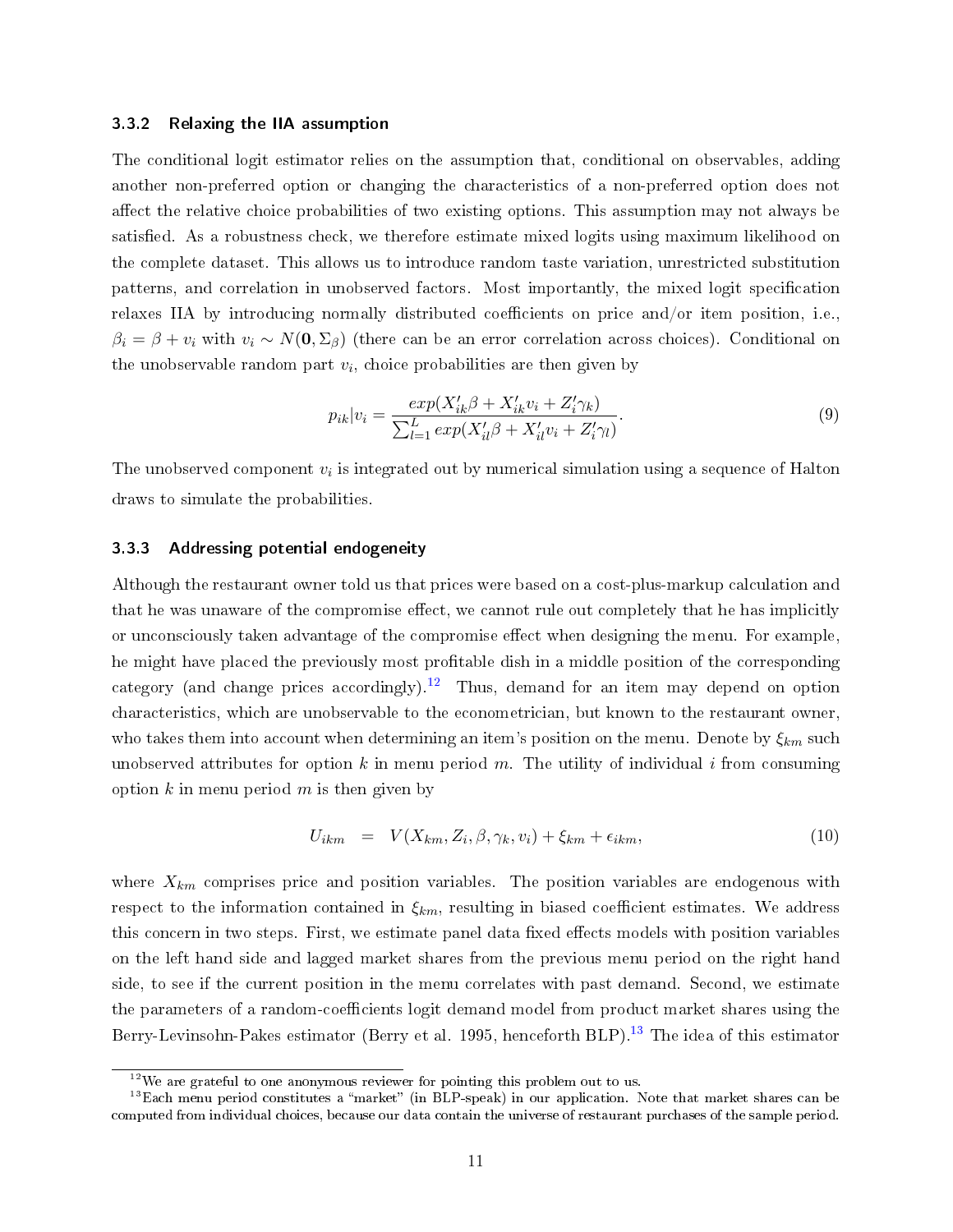is to make the unobserved part of utility  $\xi_{km}$  observable by estimating constants,  $\delta_{km}$ , for each dish in each menu period. These constants subsume the part of the utility function that varies only by choice and menu period,  $\delta_{km} = X'_{ik}\beta + \xi_{km}$ .<sup>[14](#page-13-1)</sup> In this way, all endogeneity is taken out of the choice equations. The estimated constants can then be used within an instrumental variable (IV) framework to obtain causal estimates of the corresponding  $\beta s$ , where the position variables are instrumented by variables that satisfy the IV assumptions. The instruments need to correlate strongly with the position variables and need to influence the choice utility only via their influence on the position variables. We identify indicators of seasonality and past position indicators as suitable instruments. Seasonality – as measured by the average outside temperature – is a good instrument in our application, because menus tend to change as seasons change (due to the availability of ingredients and because dishes tend to be lighter in the summer than in the winter). Past position indicators are good instruments because the menus were never designed from scratch, so past dish positions in the menu strongly predict current positions. At the same time, past positions should not influence current customer choices other than through their impact on the current position.

A final remark concerns the potential endogeneity of the price variable. In some applications of structural demand analysis, it is necessary to instrument prices. We think that this is not necessary in our case, for the following reasons. First, in our application, the price serves as a control variable only, and we are not interested in causal effect of prices on customer demand. Second, the restaurant mostly serves walk-in customers. The number of regular customers, who may think that their demand influences the composition of menus, is small. Third, prices are calculated based on a cost-plus-markup method. Cost changes result from a change in input prices and thus are independent of customer choice.

#### <span id="page-13-0"></span>4 Results

#### 4.1 Evidence from the Quasi-Experimental Cases

We first examine the part of the data that is closest to an experimental setting, namely the nine pure cases. Table [3](#page-23-0) shows for each pure case the market share of each dish on the original menu (denoted by S) and the extended menu (denoted by T), as well as the three descriptive compromise effect measures. The market shares of the compromise options are printed in bold letters. We observe that the differences in absolute market shares  $\Delta P_1$  are positive in eight out of nine cases. However, they are small  $-$  between 0.92 and 5.12 percentage points  $-$  so that only two differences are significant.

#### [Insert Tables [3](#page-23-0) and [4](#page-24-0) about here]

Turning to the change in the market share relative to the most extreme alternative option in the original menu,  $\Delta P_2$ , we find positive differences in all cases except one. Five differences are

<span id="page-13-1"></span> $^{14}$ The number of constants is potentially very large. To deal with the problem that each iteration requires a large number of constants, we use the contraction proposed by BLP and implemented by Vincent (2015), which uses the fact that predicted shares in each menu period should equal actual shares.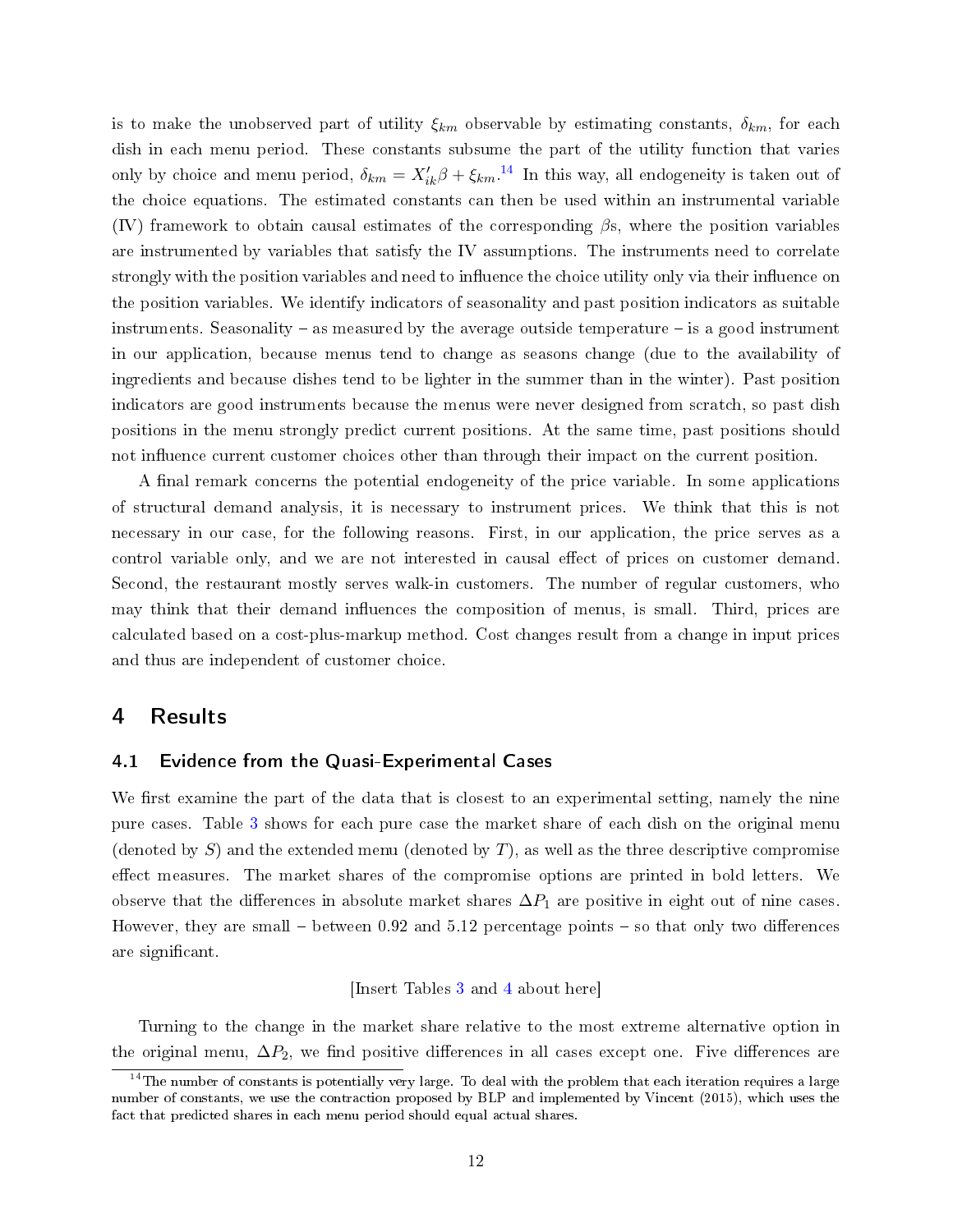significantly positive, and the positive differences vary between 2.80 and 30.54 percentage points. The least conservative measure for the compromise effect,  $\Delta P_3$ , turns out to be significantly positive in six cases, with positive differences between  $2.10$  and  $22.69$  percentage points. Overall, there is substantial evidence for the compromise effect.

Two other issues are worth noticing. First, the compromise effect is more pronounced in the categories with relatively few items (Cases 5, 6 and 7, each having four options in the original menu). This result is consistent with previous experimental findings (see Kivetz et al. 2004a). Second, in each of the nine cases, the option that is a direct compromise in the original menu, but moves more into the middle in the extended menu (e.g., option w in Case 1) loses market shares. The probability of this item being chosen decreases by around 5 percentage points and the corresponding coefficient is significant at the 5-percent level in 5 out of 9 cases (detailed calculations not shown). This provides further evidence that the compromise effect matters in our setting.

Table [4](#page-24-0) shows the results of conditional logit regressions for each of the quasi-experimental cases. The upper panel displays the regressions without controls; the lower panel shows the regressions including a number of important covariates. The average marginal effect displayed refers to the coefficient of the compromising choice option. The compromise effect implies a positive sign. In line with the descriptives reported in Table [3,](#page-23-0) we find evidence for a compromise effect. However, only the coefficients for cases with smaller choice sets are significantly positive.

#### 4.2 Complete Sample Evidence

We now consider the regression results for the complete dataset. We start out by presenting categorywise conditional logit estimations and then turn to the conditional logit estimations over all alternatives. We then proceed by relaxing the IIA assumption in mixed logit models. Last, we address potential endogeneity and investigate the existence group size effect.

#### 4.2.1 Conditional logit analysis

Tables [5](#page-25-0) to [10](#page-30-0) display the marginal effects that correspond to the category-wise conditional logit specifications.<sup>[15](#page-14-0)</sup> The marginal effects displayed in those tables have been transformed so that they can be interpreted as percentage (instead of percentage point) changes in the demand for each item in response to being moved to an extreme or median position. Thus, all marginal effects have been adjusted for the fact that different dishes are chosen with different baseline probabilities. In order to compare the estimated compromise effect to a change in prices, the footnotes of the tables report own-price marginal effects (in percentage terms) of a one Euro increase in the price of the respective dish.

[Insert Tables [5](#page-25-0) to [10](#page-30-0) about here]

<span id="page-14-0"></span><sup>&</sup>lt;sup>15</sup>The corresponding coefficients are displayed in Tables [B.1](#page--1-0) to [B.6](#page-24-0) of the [Online Appendix.](https://docs.google.com/viewer?a=v&pid=sites&srcid=ZGVmYXVsdGRvbWFpbnxwaWFwaW5nZXJ8Z3g6NGE1NjFiMGE2NTVjYzAyMw)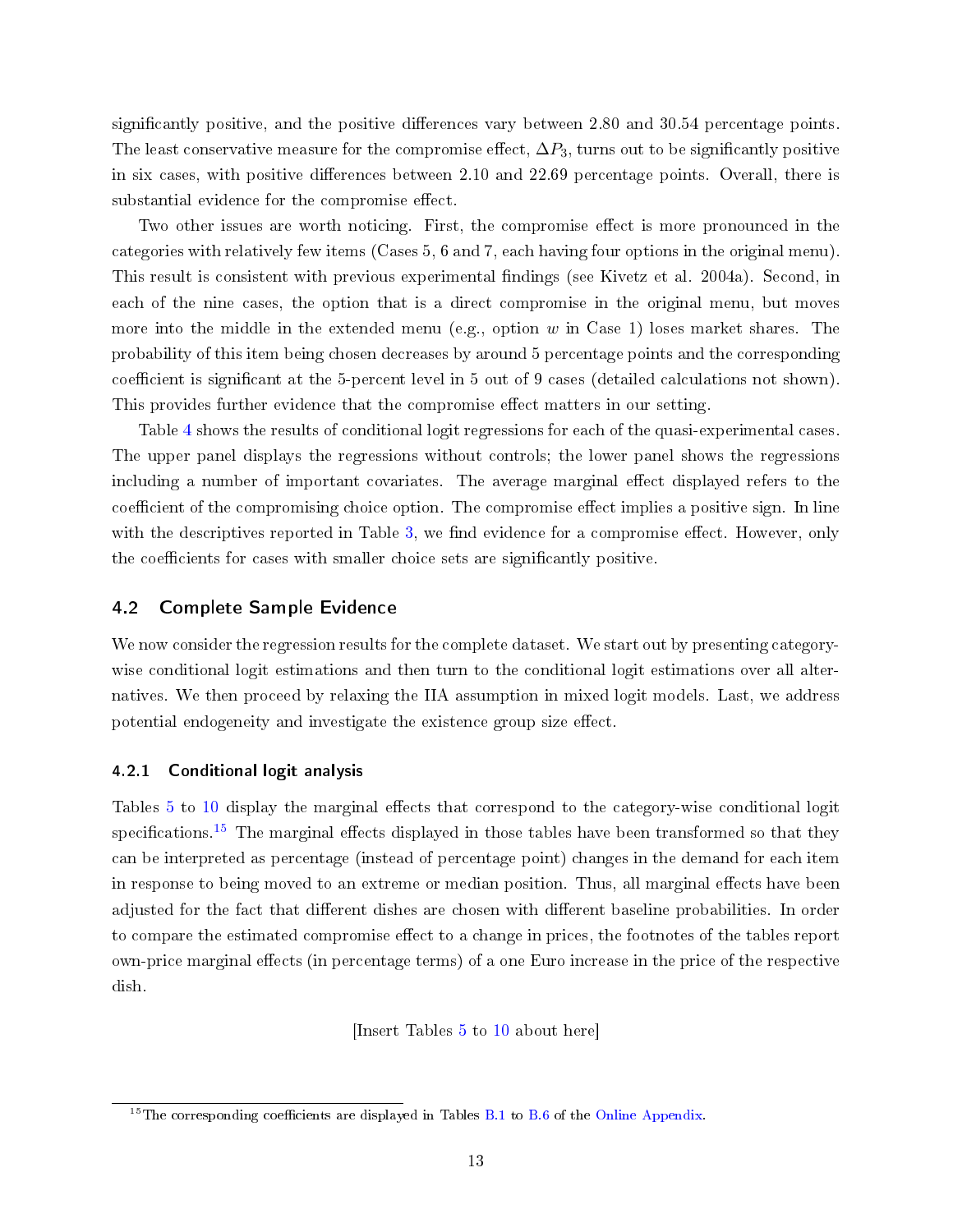Being placed in an extreme position within a certain category mostly decreases the choice proba-bility of an option; in contrast, being placed in the median position increases it in all cases.<sup>[16](#page-15-0)</sup> There is evidence for the compromise effect in all categories, yet there are some important exceptions. First, being in first position (low-price, low-quality item) has a significantly positive impact on the probability of being chosen in category 3 (venison). A possible explanation for this exception might be the overall price level in this category. As can be seen in Table [2,](#page-22-1) venison is the menu category with the highest average price level.<sup>[17](#page-15-1)</sup> Customers may pick the lowest price alternative, because they know that it is still a medium-price, medium-quality option when compared to the complete menu.

Second, regarding the last position, positive signs are found for category 1 (traditional dishes) and category 6 (vegetarian).<sup>[18](#page-15-2)</sup> Again, the overall price level in these categories might explain this finding, given that categories 1 and 6 are the lowest price categories in the overall menu (see Table [2\)](#page-22-1). Hence, customers might be willing to select the highest price/quality alternative in an otherwise cheap category.

The size of the estimated compromise effect again differs between categories. It seems to be most pronounced in categories which contain expensive high quality foods such as fish or steaks (categories 2 and 4) and least pronounced in categories which contain familiar, inexpensive foods such as traditional or vegetarian dishes (categories 1 and 5). This confirms the findings from Sheng et al.  $(2005)$  who show that familiarity with the choice set weakens the compromise effect. When comparing the compromise effect to the marginal effect of a one Euro increase in an item's price, we find that the compromise effect is often twice as large.<sup>[19](#page-15-3)</sup> However, there is again much heterogeneity, with the estimated price effect being  $0.2$  to 2 times as large as the estimated compromise effect. Overall, the category-wise regressions support the evidence found in the nine pure cases. A compromise effect seems to be present in all of the categories, while the magnitude of the effect varies in the food category.

#### [Insert Tables [11](#page-31-0) to [13](#page-33-0) about here]

Next, we estimate a set of full menu conditional logit models. There are 75 different options that were offered over the course of the observation period. About a third of them was listed in each menu. Hence, we use an unbalanced choice set in the estimations. In order to keep running

<span id="page-15-0"></span> $16$ All dishes are listed according to price within each of the categories. In the part of the analysis where we examine the categories separately, we can therefore only investigate whether there exists a compromise effect above and beyond the (linear) price effect.

<span id="page-15-1"></span><sup>&</sup>lt;sup>17</sup>We also tested for the influence of category-wise price levels on consumer choices using a two-level nested logit model with prices as explanatory variable on the first-level. Category price coefficients were not significant. This indicates that the beliefs of customers about the average price of a respective category are fixed and not updated at every restaurant visit.

<span id="page-15-2"></span><sup>&</sup>lt;sup>18</sup>An initial hypothesis that the large variety in dishes subsumed under categories 1 and 6 would explain this anomaly was not confirmed in robustness checks. Specifically, controlling for whether an item was a soup or a homemade roast did not affect our results. In addition, Table [B.7](#page-25-0) of the [Online Appendix](https://docs.google.com/viewer?a=v&pid=sites&srcid=ZGVmYXVsdGRvbWFpbnxwaWFwaW5nZXJ8Z3g6NGE1NjFiMGE2NTVjYzAyMw) shows that our results are robust to the inclusion of a monthly time trend.

<span id="page-15-3"></span> $19$ In a linear model this would imply that putting an item first or last in a category reduced demand by about as much as a 2 Euro increase in price.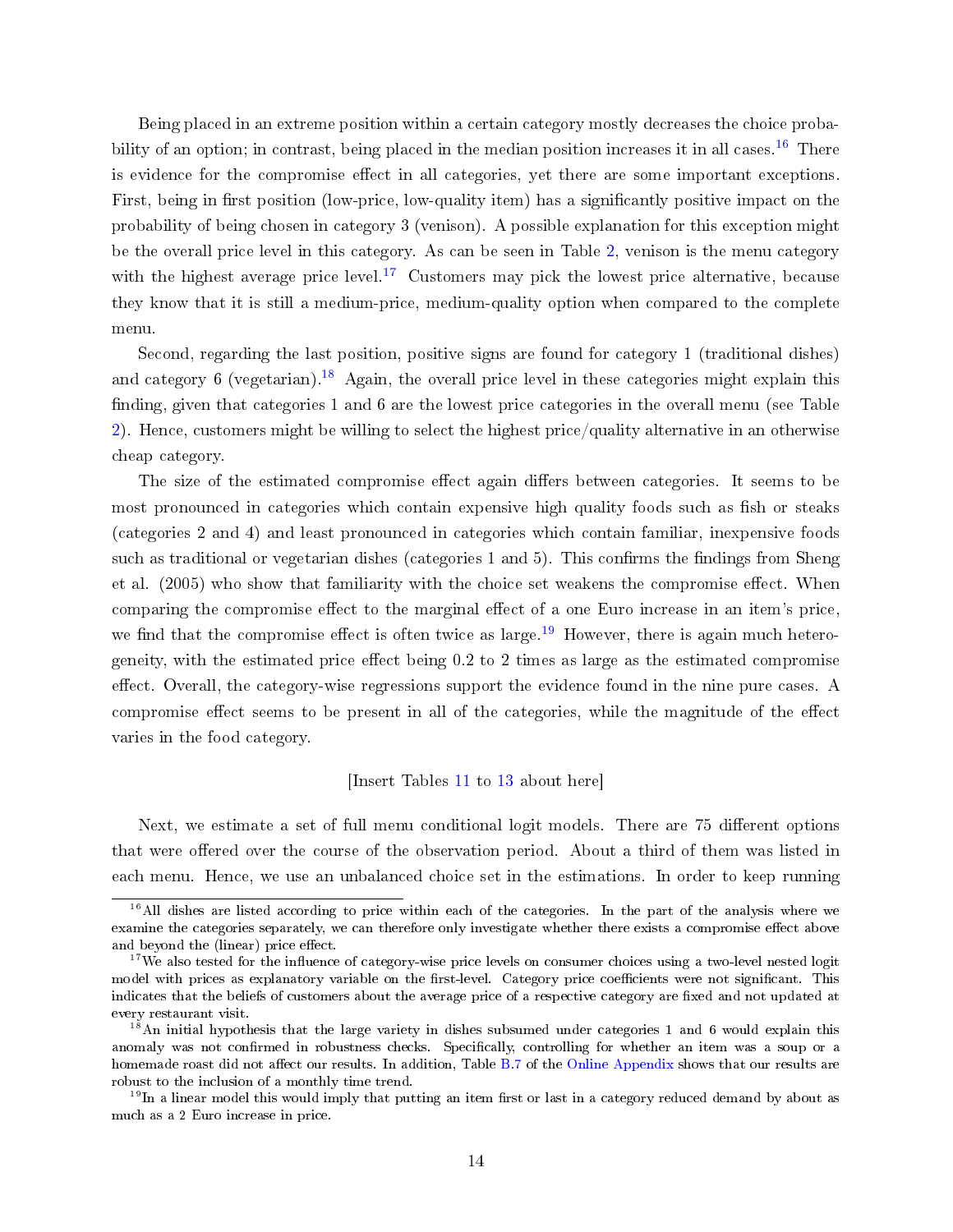times for the computations tractable, we included only alternative-specific constants and number of main dishes on the bill as controls. Table [11](#page-31-0) displays the estimated marginal effects and Table [13](#page-33-0) displays the corresponding coefficient estimates. We find a significant effect of around 20 percent for the last position within category. Hence, if a dish is the highest-price, highest-quality option of a category, this reduces its choice probability considerably and about as much as a one Euro increase in prices. In contrast, being the lowest-price, lowest-quality option as well as being placed in a middle position does not have a signicant impact on the market share.

#### 4.2.2 Relaxing the IIA assumption

The previous analysis assumes separability in the utility function across choices and categories. This assumption might not always be satisfied. As a robustness check we estimate a set of mixed logit models with random coefficients on all price and position variables. This allows us to relax IIA by introducing correlation in unobserved factors across choices. The results for the full set of menu choices are displayed in Table  $14.^{20}$  $14.^{20}$  $14.^{20}$  $14.^{20}$  We find that the coefficient on the last position regressor of the mixed logits has a standard deviation that is significantly different from zero. However, comparing likelihood values and information criteria displayed in Tables [13](#page-33-0) and [14](#page-33-1) reveals that the mixed logit model does not provide a significantly better fit to the data. Regarding the size and significance of the coefficients, we find that the compromise effect for the last position is more pronounced in the mixed logit model. Otherwise, the results are very similar. $^{21}$  $^{21}$  $^{21}$ 

[Insert Table [14](#page-33-1) about here]

#### 4.2.3 Addressing potential endogeneity

So far, we have treated an option's menu position as an exogenous variable. However, this assumption may be violated, for example, if the restaurant owner takes advantage of the compromise effect when designing the menu.<sup>[22](#page-16-2)</sup> To accommodate such concerns, we investigate whether an item's position in the current menu is signicantly related to its popularity in past menu periods. We collapse all our data to a panel with 21 menu periods and a number of up to 75 dishes per menu period.<sup>[23](#page-16-3)</sup> This data structure allows us to investigate, for example, whether a certain dish gets moved to the middle of a category if it generated a lot of revenue during the last menu period.

We estimate dish-fixed effects regressions with position variables on the left hand side and with lagged revenue per month (in logs) and price variables on the right hand side.<sup>[24](#page-16-4)</sup> Lagged prices need

<span id="page-16-1"></span><span id="page-16-0"></span> $^{20}$ Results of mixed logit models for each of the categories can be found in Tables [C.1](#page-26-0) to [C.6](#page-31-0) of the [Online Appendix.](https://docs.google.com/viewer?a=v&pid=sites&srcid=ZGVmYXVsdGRvbWFpbnxwaWFwaW5nZXJ8Z3g6NGE1NjFiMGE2NTVjYzAyMw)

 $21$  Given the enormous size of our dataset, the estimation of the mixed logit models is computationally very demanding. Marginal effects with the corresponding standard errors could therefore not be obtained for this class of models.

<span id="page-16-2"></span> $^{22}$ Another concern might be that more (or fewer) items are placed in a category to increase or decrease the attention of customers. We investigate this in Table [D.1](#page-32-0) of the [Online Appendix](https://docs.google.com/viewer?a=v&pid=sites&srcid=ZGVmYXVsdGRvbWFpbnxwaWFwaW5nZXJ8Z3g6NGE1NjFiMGE2NTVjYzAyMw) and find no evidence supporting this hypothesis.

<span id="page-16-4"></span><span id="page-16-3"></span><sup>&</sup>lt;sup>23</sup>Dishes varied over menu periods, such that this yields an unbalanced panel.

 $^{24}$ Note that we lose the first menu period by introducing lagged explanatory variables. This reduces the number of menu periods to 20.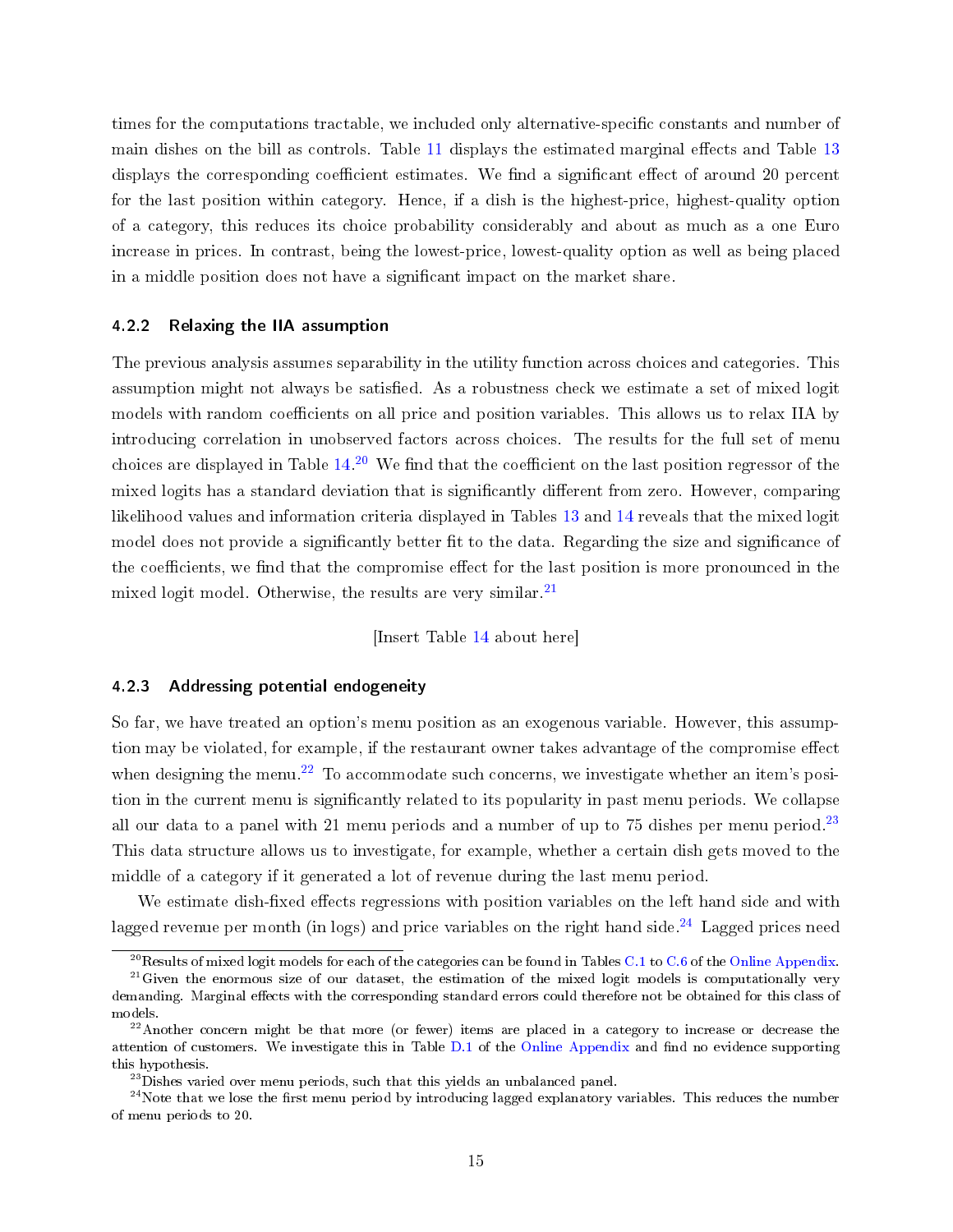to be accounted for in this analysis, because prices and positions are closely linked in the way the menu is set up (by ascending order of price). After conditioning on the price, revenue is informative of a dish's popularity, i.e., it indicates how many times a certain item has been chosen while keeping prices constant. Table [15](#page-34-0) displays the results of this exercise. It shows that a one hundred Euro increase in revenue per month (starting at the average of 385 Euro) generated by a certain dish over the last menu period is not significantly correlated with extreme positions in the current menu. Moreover, the estimated coefficients are rather small. Only with respect to the median position we do find that a one hundred Euro increase in revenue is associated with a 2 to 4 percent increase in the probability that the dish can be found in a median position with a coefficient that is close to significant at the 10-percent level in the balanced panel.

#### [Insert Tables [15](#page-34-0) to [17](#page-35-0) about here]

We thus proceed with an instrumental variable strategy as described in the last part of Section [3.](#page-7-0) Specifically, we follow the strategy proposed by BLP using overall market shares as dependent variables and temperatures as well as past position variables as instruments for the estimated constants. To construct market shares, we use the universe of restaurant purchases over each of the menu periods. For each of the 21 menu periods  $m$ , we observe nine dishes continuously. Adding one outside option per category and period and dropping the first menu period, due to the use of lagged variables as instruments, leaves us with 300 observations.<sup>[25](#page-17-0)</sup> We then employ the BLP estimation strategy in a model with covariates that comprise item prices and position variables where the position variables are instrumented with the average outside temperature over the current menu period and position indicators from the previous menu period. Moreover, we introduce individual unobserved heterogeneity in the price coefficients to allow for correlated errors across choices.

Past menu position indicators are valid instruments for the position in the current menu as they do not influence current customer choices except through their influence on the current position. To evaluate their strength, Table  $16$  presents the first stage estimation results. We find that the current position of an item in the menu is strongly predicted by its past position with adjusted R-squares above 60 percent and F-statistics strongly exceeding 100.

The results of the causal BLP models are presented in Table [17.](#page-35-0) Our estimates strongly support the hypothesis of a compromise effect. If a dish is listed first or last within a category, this has a strong negative effect on choice utility (columns 1 and 2). On the contrary, being listed at the medium position yields a strong positive effect (columns 3 and 4). All estimated effects are highly significant at the 1-percent level and the estimated coefficients are robust to the inclusion of additional covariates such as the average business climate or the average number of dishes on the bill in a menu period.<sup>[26](#page-17-1)</sup>

<span id="page-17-0"></span><sup>&</sup>lt;sup>25</sup>Constructing such an outside option is necessary to obtain a complete set of market shares and because much of the variability in the data stems from exactly those options that are added to or deleted from the menu over time.

<span id="page-17-1"></span> $^{26}$ We could also include evening or weekend indicators in the set of control variables, but those hardly vary across menu periods.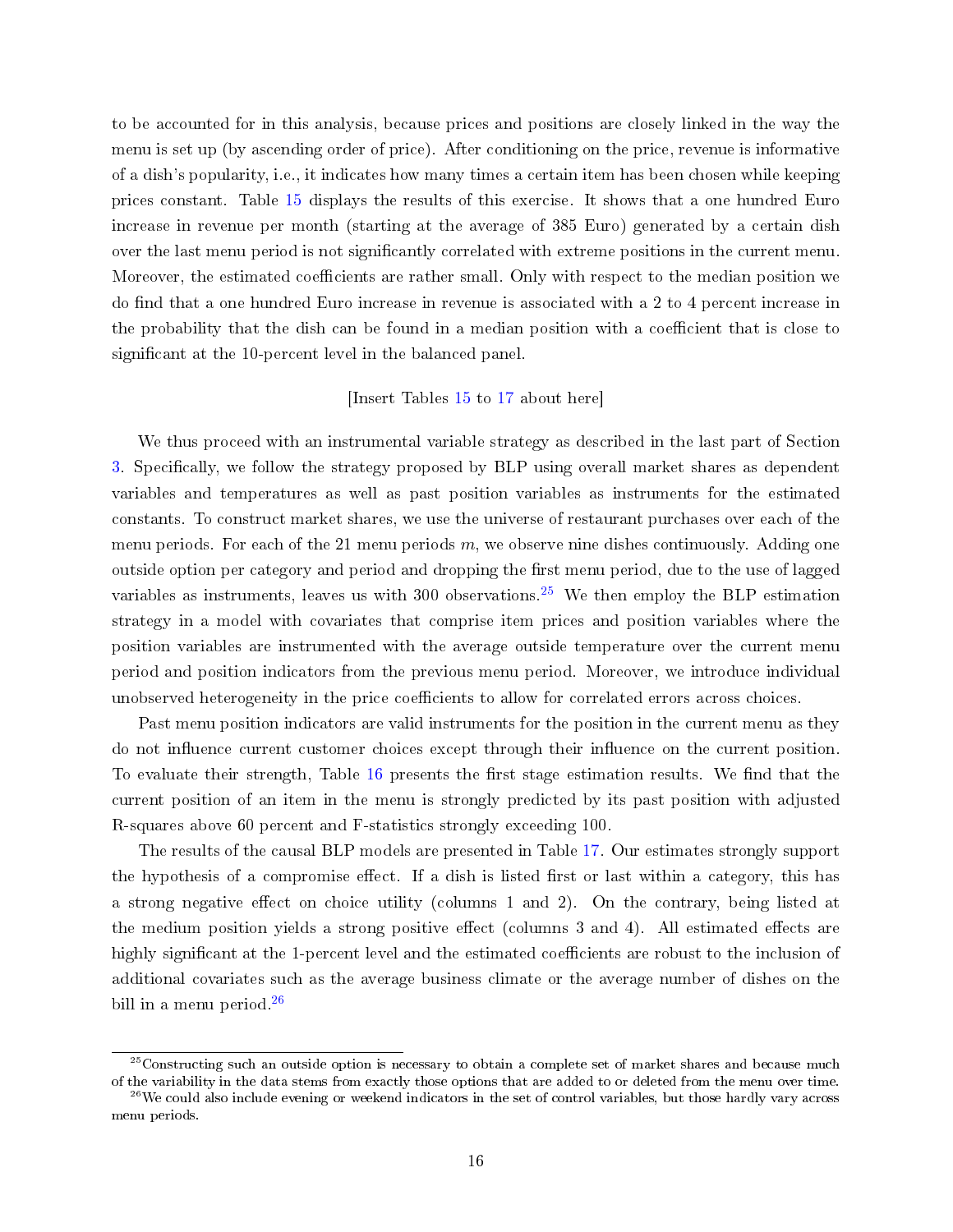#### 4.2.4 Group size effects

We conclude the analysis by investigating whether the compromise effect varies across group size. Communication between customers may weaken the compromise effect (Simonson and Nowalis 2000, Chuang et al. 2012). To investigate this hypothesis, we split our data by the number of main dishes per bill and then rerun the conditional logit regressions and the BLP analysis. Table [18](#page-35-1) displays the conditional logit results for single dish bills (columns 1 and 2) and for bills with more than one main dish (columns 3 and 4). We find that the compromise effect for the last position is significant only if individuals dine in groups. Similarly, the analysis that uses the BLP estimator indicates that the compromise effect is pronounced when customers dine in groups.<sup>[27](#page-18-1)</sup> We proceed by investigating whether the results differ for other group size cutoffs and for large groups of more than four individuals (results not displayed), but we do not find any differences in the position coefficients with respect to an analysis that comprises all bills with 2, 3 or 4 main dishes.<sup>[28](#page-18-2)</sup>

#### [Insert Table [18](#page-35-1) about here]

This subgroup analysis, however, comes with three caveats. First, given our data, we cannot investigate whether individuals who dine alone are systematically different from individuals who eat and pay in groups. In fact, individuals who go to a restaurant by themselves might (almost by definition) be less sensitive to compromise effects. Second, while coefficients are insignificant in the analysis of the single main dish bills, the point estimates are far from zero and the effects are less precisely estimated due to the smaller sample size. Third, we do not observe actual group size, but only the number of main dishes per bill. Hence, some of the single eaters in our data might in fact have eaten in groups with separate bills per person.

### <span id="page-18-0"></span>5 Conclusion

This paper provides evidence for the compromise effect in a real-world choice situation. Using a dataset of individual choices at a specialties restaurant, we find that the market share of an extreme option increases on average by five percentage points if it becomes a compromise option. The strength of the effect, however, varies substantially between product categories. The effect is most pronounced in categories which contain expensive, high quality foods and least pronounced in categories which contain inexpensive, familiar items. Moreover, we find that the size of a consumer group may change the magnitude of the compromise effect. While choices by groups exhibit a significant compromise effect, it becomes statistically insignificant for single individuals.

These results validate a large literature that analyzes the scope and magnitude of the compromise effect using hypothetical choice experiments. Specifically, they show that the compromise effect

<span id="page-18-2"></span><span id="page-18-1"></span><sup>&</sup>lt;sup>27</sup>See Tables [E.1](#page-33-0) and [E.2](#page-33-1) of the [Online Appendix.](https://docs.google.com/viewer?a=v&pid=sites&srcid=ZGVmYXVsdGRvbWFpbnxwaWFwaW5nZXJ8Z3g6NGE1NjFiMGE2NTVjYzAyMw)

 $^{28}$ We find insignificant or even positive coefficient on the price variable for singles and for very large groups, which may imply that individuals choose more expensive items when they are by themselves or if they can hide in a group whilst being sure that someone else will pay the bill. Similarly, the compromise effect tends to vanish in very large groups of more than 12 individuals. These groups however make up for a very small part of the sample  $(<0.3\%)$ , such that we cannot derive robust conclusions for them.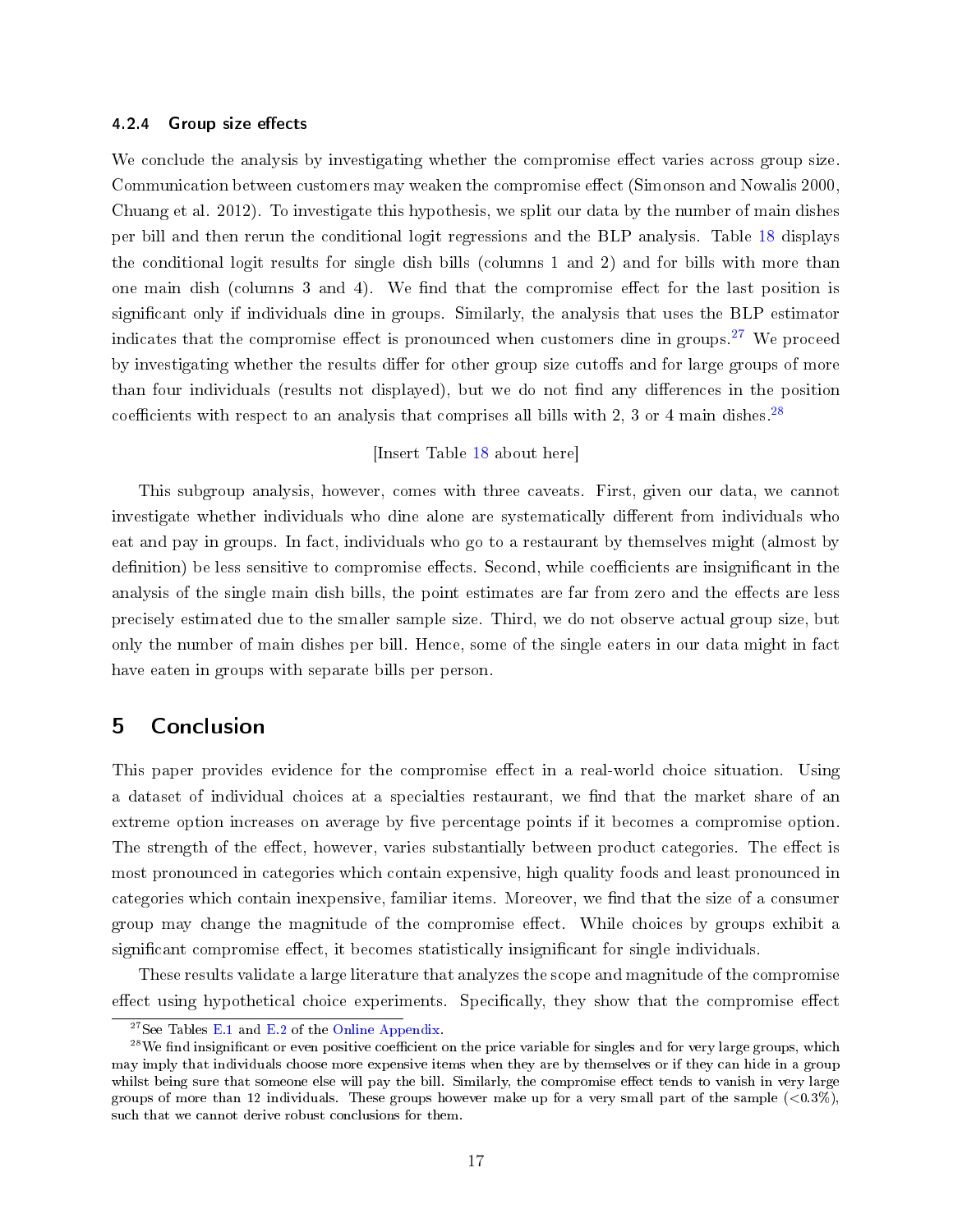may arise in environments that exhibit many features which potentially reduce the strength of the compromise effect, i.e., a large choice set, decision makers who are familiar with the choice situation and (most likely) also with some options from the choice set, as well as the opportunity of communication between customers to discuss or recommend choices.

Practitioners and marketers can take advantage of these results by appropriately designing choice menus. This seems to be especially relevant for menus in which a large set of options is organized in several sub-categories (as is common in restaurants) and consumers have to weigh alternatives with respect to several attributes. There are plenty of examples outside of gastronomy where this is the case, e.g., internet commerce, trade of complex goods (such as cars) with many optional addons, voting in political elections, or Likert scales in surveys. In particular, the availability of large datasets on consumer choices will allow firms to fine-tune their strategies to exploit the compromise effect in the future.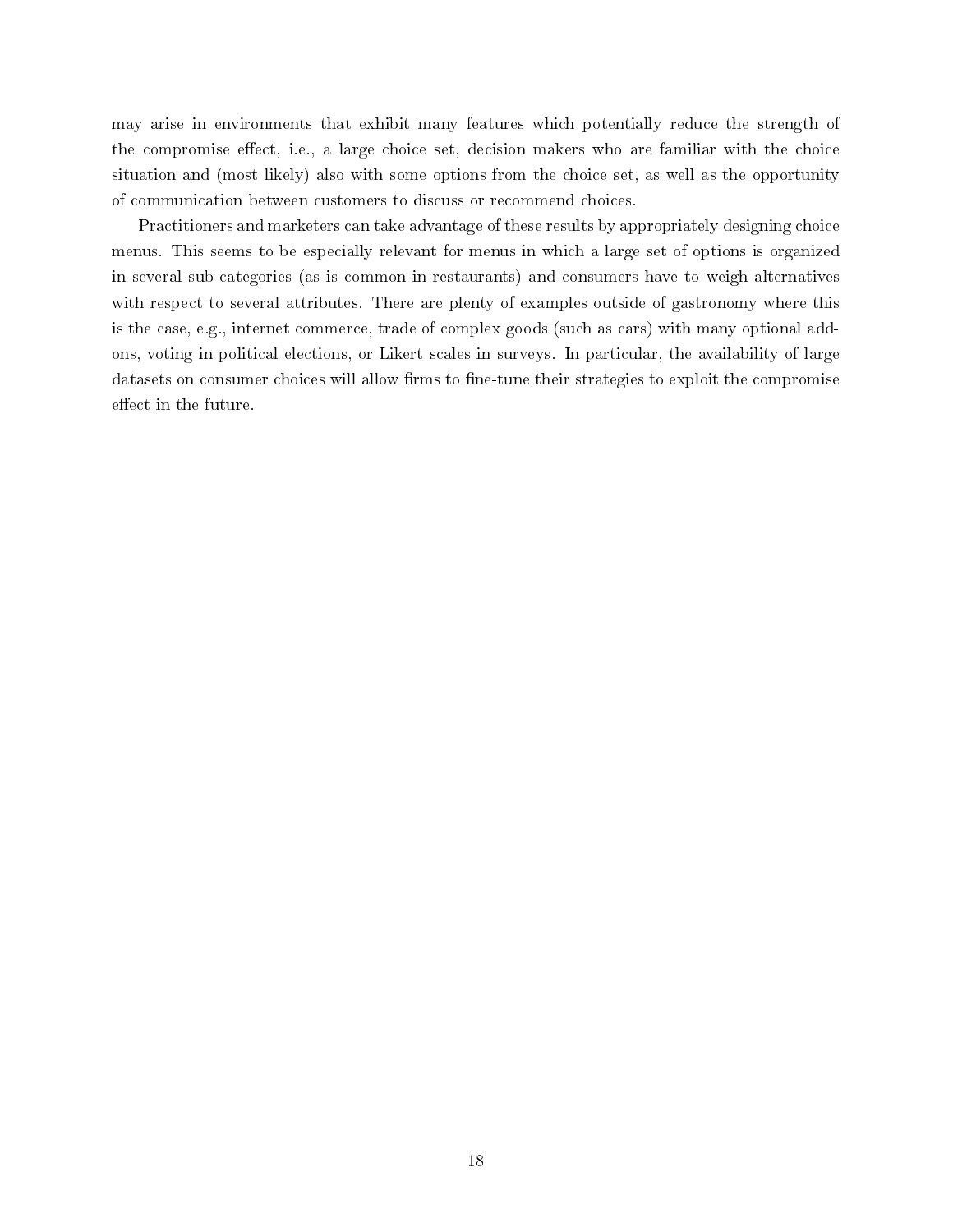## References

- Abeler, J., Marklein, F., forthcoming. Fungibility, Labels, and Consumption. Journal of the European Economic Association.
- Apesteguia, J., Ballester, M., 2013. Choice by sequential procedures. Games and Economic Behavior  $77(1), 90-99.$
- Berry, S., Levinsohn, J., Pakes, A., 1995. Automobile prices in market equilibrium. Econometrica  $63(4)$ ,  $841-890$ .
- Cameron, A. C., Trivedi, P. K., 2009. Microeconomics Using Stata. Stata Press.
- Chuang, S.-C., Cheng, Y.-H., Hsu, C.-T., 2012. The influence of suggestions of reference groups in the compromise effect. Journal of Economic Psychology  $33(3)$ ,  $554-565$ .
- De Clippel, G., Eliaz, K., 2012. Reason-based Choice: A Bargaining Rationale for the Attraction and Compromise Effects. Theoretical Economics  $7(1)$ , 125–162.
- Dhar, R., Nowlis, S. M., Sherman, S. J., 2000. Trying hard or hardly trying: An analysis of context effects in choice. Journal of Consumer Psychology  $9(4)$ ,  $189-200$ .
- Dhar, R., Simonson, I., 2003. The Effect of Forced Choice on Choice. Journal of Marketing Research  $40(2)$ ,  $146-160$ .
- DellaVigna, S., 2009. Psychology and Economics: Evidence from the Field. Journal of Economic Literature  $47(2)$ ,  $315-372$ .
- DellaVigna, S., Malmendier, U., 2006. Paying Not to Go to the Gym. American Economic Review  $96(3), 694-719.$
- Doyle, J. R., O'Connor, D. J., Reynolds, G. M., Bottomley, P. A., 1999. The robustness of the asymmetrically dominated effect: Buying frames, phantom alternatives, and in-store purchases. Psychology and Marketing  $16(3)$ ,  $225-243$ .
- Ehlers, L., Sprumont, Y., 2008. Weakened WARP and top-cycle choice rules. Journal of Mathematical Economics  $44(1)$ , 87-94.
- Iyengar, S. S., Lepper, M. R., 2000. When choice is demotivating: Can one desire too much of a good thing? Journal of Personality and Social Psychology  $79(6)$ ,  $995-1006$ .
- Kamenica, E., 2008. Contextual Inference in Markets: On the Informational Content of Product Lines. American Economic Review  $98(5)$ ,  $2127-2149$ .
- Kivetz, R., Netzer, O., Srinivasan, V., 2004a. Alternative models for capturing the compromise effect. Journal of Marketing Research  $41(3)$ , 237-257.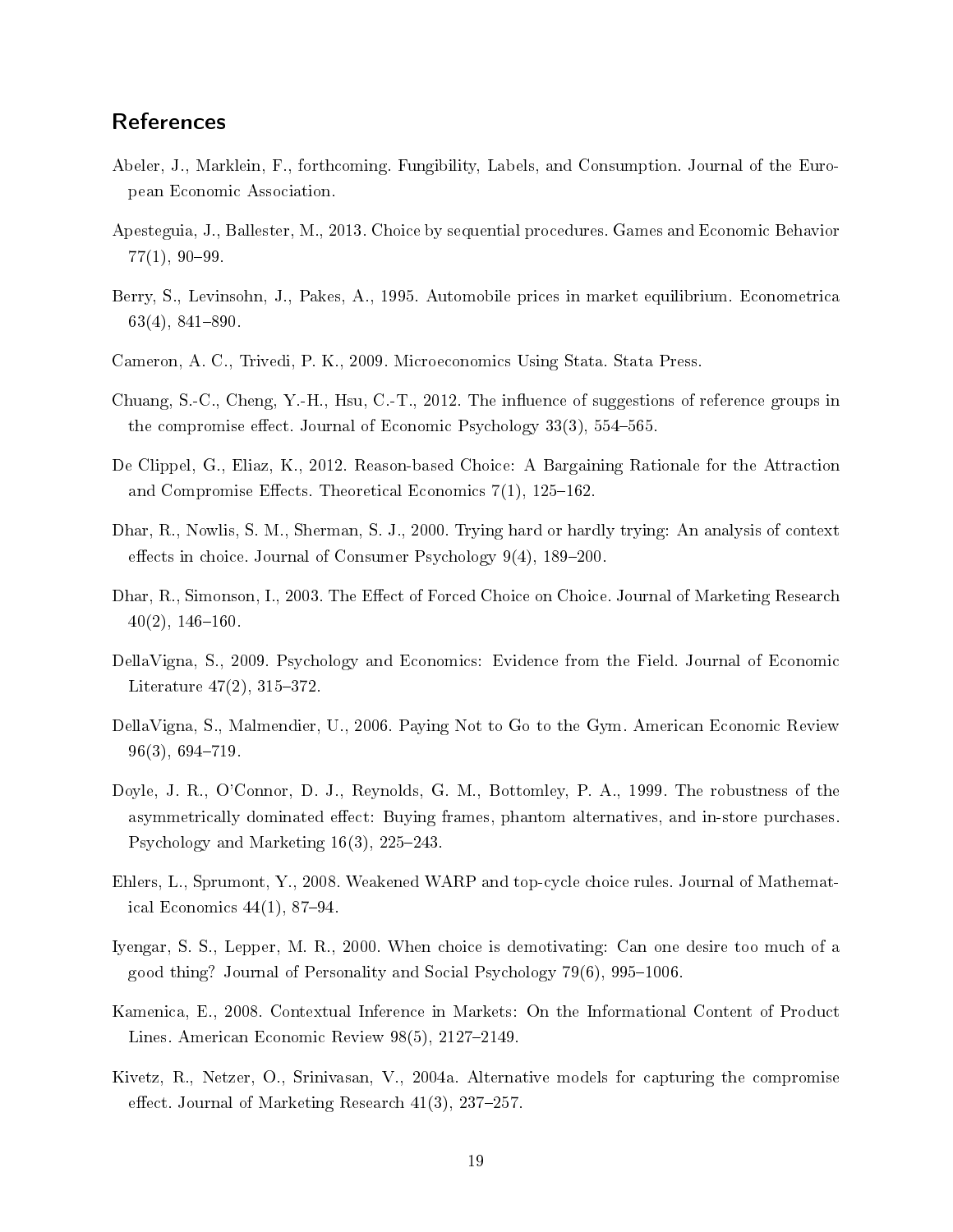- Kivetz, R., Netzer, O., Srinivasan, V., 2004b. Extending compromise effect models to complex buying situations and other context effects. Journal of Marketing Research  $41(3)$ ,  $262-268$ .
- Levitt, S., List, J. A., 2007. Viewpoint: On the generalizability of lab behaviour to the field. Canadian Journal of Economics  $40(2)$ ,  $347-370$ .
- List, J., Rasul, I., 2010. Field Experiments in Labor Economics. In D. Card and O. Ashenfelter (eds): Handbook of Labor Economics (Vol. 4a), Amsterdam, North Holland.
- Lombardi, M., 2008. Uncovered set choice rules. Social Choice and Welfare  $31(2)$ ,  $271-279$ .
- Manzini, P., Mariotti, M., 2007. Sequentially Rationalizable Choice. American Economic Review  $97(5)$ ,  $1824-1839$ .
- Masatlioglu, Y., Ok, E., 2005. Rational choice with status quo bias. Journal of Economic Theory  $121(1), 1-29.$
- Prelec, D., Wernerfelt, B., Zettelmeyer, F., 1997. The Role of Inference in Context Effects: Inferring What You Want from What is Available. Journal of Consumer Research  $24(1)$ ,  $118-125$ .
- Rubinstein, A., Salant, Y., 2006. A model of choice from lists. Theoretical Economics  $1(1)$ , 3–17.
- Salant, Y., Rubinstein, A., 2008.  $(A, f)$ : Choice with Frames. Review of Economic Studies 75(4), 1287-1296.
- Sheng, S., Parker, A. M., Nakamoto, K., 2005. Understanding the mechanism and determinants of compromise effects. Psychology and Marketing  $22(7)$ , 591–609.
- Simonson, I., 1989. Choice Based on Reasons: The Case of Attraction and Compromise Effects. Journal of Consumer Research  $16(2)$ ,  $158-174$ .
- Simonson, I., Tversky, A., 1992. Choice in Context: Tradeoff Contrast and Extremeness Aversion. Journal of Marketing Research  $29(3)$ ,  $281-295$ .
- Simonson, I., Nowlis, S. M., 2000. The role of explanations and need for uniqueness in consumer decision making: Unconventional choices based on reasons. Journal of Consumer Research 27(1),  $49 - 68$ .
- Train, K., 2003. Discrete choice methods with simulation. Cambridge University Press, New York.
- Tversky, A., Simonson, I., 1993. Context-Dependent Preferences. Management Science 39(10), 1179 1189.
- Vincent, D. W., 2015. The Berry-Levinsohn-Pakes estimator of the random-coefficients logit demand model. Stata Journal  $15(3)$ ,  $854-880$ .
- Wernerfelt, B., 1995. A rational reconstruction of the compromise effect: Using market data to infer utilities. Journal of Consumer Research  $21(4)$ ,  $627-633$ .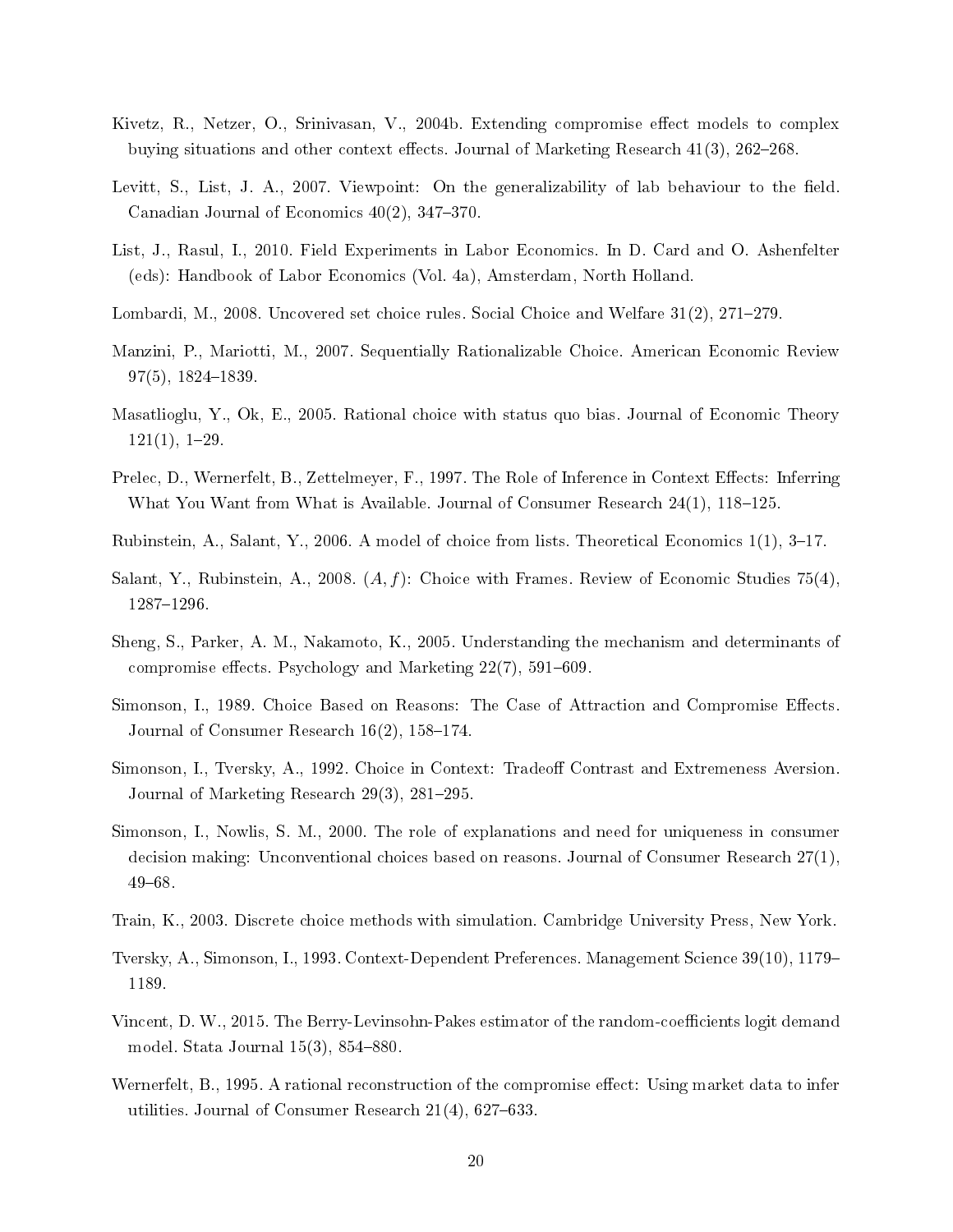## <span id="page-22-0"></span>Tables

| Variable                          | Mean  | Std. Dev. | Min.     | Max.  |
|-----------------------------------|-------|-----------|----------|-------|
| price of item in EUR (per unit)   | 10.05 | 2.63      | 3.5      | 17.8  |
| number of dishes in category      | 4.92  | 1.44      | 2        | 8     |
| first position within category    | 0.23  | 0.42      | 0        |       |
| last position within category     | 0.22  | 0.42      |          |       |
| median position within category   | 0.38  | 0.49      | 0        |       |
| number of main dishes on the bill | 3.62  | 2.24      |          | 15    |
| outside table                     | 0.29  | 0.46      | 0        |       |
| monthly business climate          | 96.69 | 7 04      | 82.3     | 108.9 |
| evening order                     | 0.28  | 0.45      | 0        |       |
| public holiday                    | 0.05  | 0.22      | 0        |       |
| weekend                           | 0.57  | 0.49      | $^{(1)}$ |       |
| N                                 |       | 88113     |          |       |

|  | <b>Table 1:</b> Summary statistics of the main explanatory variables |  |  |  |  |  |  |  |
|--|----------------------------------------------------------------------|--|--|--|--|--|--|--|
|--|----------------------------------------------------------------------|--|--|--|--|--|--|--|

Notes: The table displays means and standard deviations of the main explanatory variables. Outside table indicates whether a table is located in the outside area of the restaurant. Monthly business climate refers to the CESifo monthly business cycle indicator. Evening order indicates whether a dish was ordered after 5pm. Public holiday indicates whether a dish was ordered on a public holiday. Weekend indicates whether a dish was ordered on a weekend.

Table 2: Summary statistics by category

<span id="page-22-1"></span>

|             |        |      | $\bullet$<br>random shares<br>price |       |        | first position |        | last position |        | median position |        |
|-------------|--------|------|-------------------------------------|-------|--------|----------------|--------|---------------|--------|-----------------|--------|
|             | N      | All  | Median                              | Mean  | StdDev | Mean           | StdDev | Mean          | StdDev | Mean            | StdDev |
| traditional | 24.689 | 0.15 | 0.22                                | 8.85  | 2.01   | 0.14           | 0.35   | 0.31          | 0.46   | 0.25            | 0.43   |
| fish        | 13.568 | 0.21 | 0.31                                | 11.07 | 1.64   | 0.19           | 0.40   | 0.18          | 0.38   | 0.37            | 0.48   |
| venison     | 13.763 | 0.24 | 0.43                                | 12.95 | 1.82   | 0.25           | 0.43   | 0.16          | 0.37   | 0.54            | 0.50   |
| steak       | 19.402 | 0.21 | 0.35                                | 10.75 | 1.58   | 0.23           | 0.42   | 0.19          | 0.39   | 0.44            | 0.50   |
| poultry     | 7.436  | 0.29 | 0.42                                | 9.51  | 2.34   | 0.32           | 0.47   | 0.26          | 0.44   | 0.50            | 0.50   |
| vegetarian  | 9.255  | 0.22 | 0.33                                | 6.36  | 2.00   | 0.42           | 0.49   | 0.17          | 0.38   | 0.28            | 0.45   |

Notes: The table displays means and standard deviations of the position variables by category. Random share (All) refers to the share of dishes that would have been ordered at random, as defined by one divided by the average total number of dishes per category. Random share (Median) refers to the share of median dishes that would have been ordered if preferences were random. The middle position is defined such that it equals the median whenever there is an unequal number of items. When there is an equal number of items within a category, the two middle items are both defined to be at the median position within the category.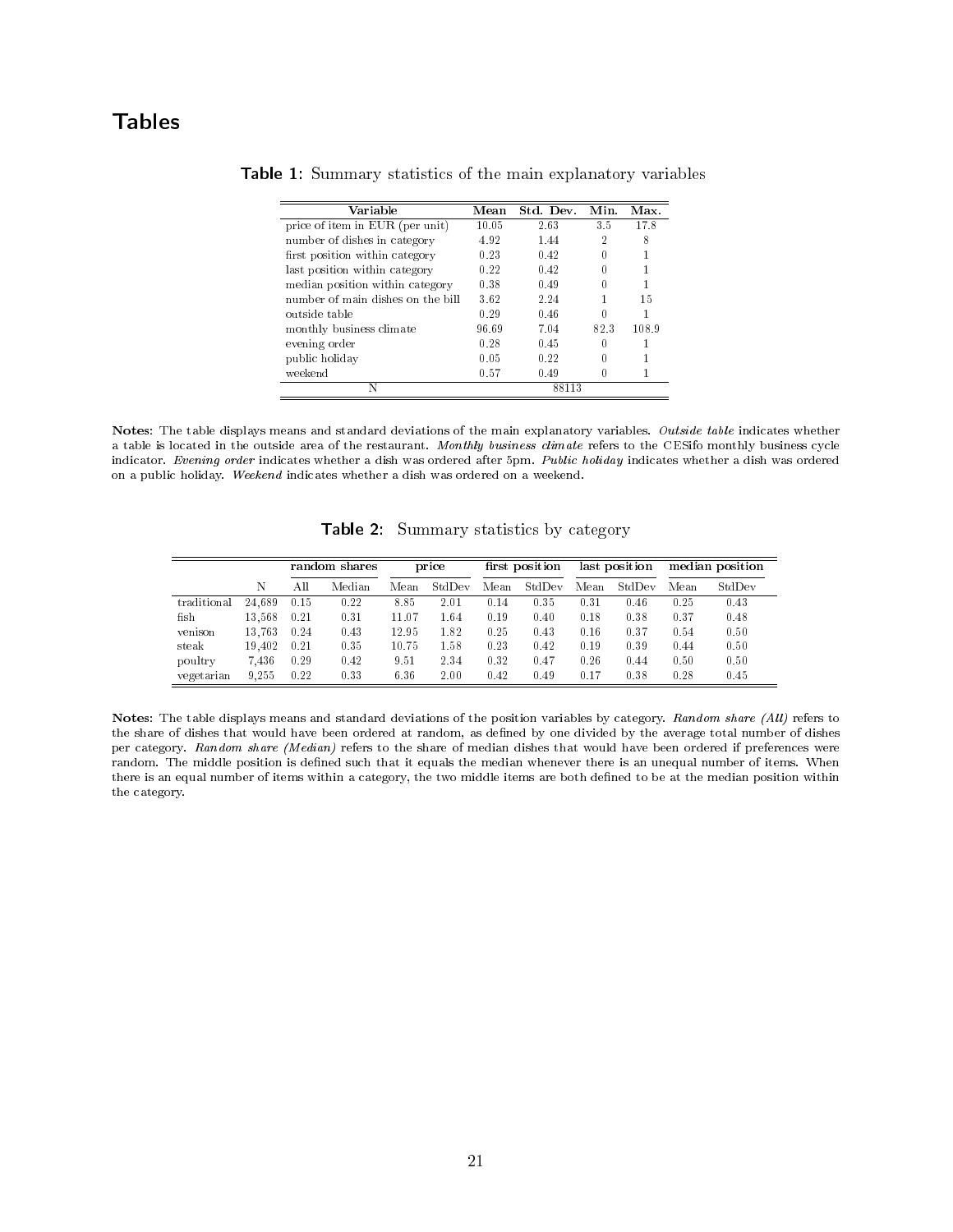|              | Case 1                      |                                        | Case 2       |                             |                                                                                                                   |                                                                            | Case 3                     |          |  |  |
|--------------|-----------------------------|----------------------------------------|--------------|-----------------------------|-------------------------------------------------------------------------------------------------------------------|----------------------------------------------------------------------------|----------------------------|----------|--|--|
| Position     | Menu $\cal S$               | Menu $T$                               | Position     | Menu $S$                    | Menu $T$                                                                                                          | Position                                                                   | Menu $\cal S$              | Menu $T$ |  |  |
| $\mathbf u$  |                             | 12.03                                  | $\mathbf u$  | 8.68                        | 6.47                                                                                                              | $\rm V$                                                                    |                            | 11.09    |  |  |
| $\mathbf{v}$ | 7.65                        | 8.58                                   | $\rm V$      | 37.19                       | 33.81                                                                                                             | W                                                                          | 23.71                      | 25.50    |  |  |
| W            | 22.06                       | 15.08                                  | W            | 28.51                       | 20.14                                                                                                             | $\mathbf x$                                                                | 38.26                      | 26.16    |  |  |
| $\mathbf x$  | 28.83                       | 25.73                                  | $\mathbf x$  | 7.02                        | 6.47                                                                                                              | y                                                                          | 19.69                      | 23.01    |  |  |
| y            | 15.66                       | 15.35                                  | y            | 18.60                       | 20.14                                                                                                             | $\rm{Z}$                                                                   | 18.34                      | 14.24    |  |  |
| $\mathbf{Z}$ | 25.80                       | 23.24                                  | $\rm{Z}$     |                             | 12.95                                                                                                             |                                                                            |                            |          |  |  |
| N obs.       | 562                         | 723                                    | N obs.       | 242                         | 139                                                                                                               | N obs.                                                                     | 447                        | 604      |  |  |
|              |                             | Pearson chi2(5) = $1.2e+03$ Pr = 0.000 |              |                             | Pearson chi2(5) = 173.7027 Pr = 0.000 Pearson chi2(4) = 437.1481 Pr = 0.000                                       |                                                                            |                            |          |  |  |
|              | $\Delta P_1(v) = 0.92$      |                                        |              | $\Delta P_1(y) = 1.55$      |                                                                                                                   |                                                                            | $\Delta P_1(w) = 1.78$     |          |  |  |
|              | $\Delta P_2(v) = 4.08$      |                                        |              | $\Delta P_2(y) = 7.49$      |                                                                                                                   |                                                                            | $\Delta P_2(w) = 7.78^*$   |          |  |  |
|              | $\Delta P_3(v) = 2.10$      |                                        |              | $\Delta P_3(y) = 4.55$      |                                                                                                                   | $\Delta P_3(w) = 4.96^{**}$                                                |                            |          |  |  |
|              | Case 4                      |                                        |              | Case 5                      |                                                                                                                   | Case 6                                                                     |                            |          |  |  |
| Position     | Menu $\cal S$               | Menu $T$                               | Position     | Menu $\cal S$               | Menu $T$                                                                                                          | Position                                                                   | Menu $\cal S$              | Menu $T$ |  |  |
| $\rm V$      |                             | 13.38                                  | $\mathbf{W}$ | 26.66                       | 24.84                                                                                                             | $\ensuremath{\text{W}}$                                                    | 25.00                      | 8.54     |  |  |
| W            | 20.82                       | 16.56                                  | $\mathbf x$  | 46.26                       | 36.87                                                                                                             | $\mathbf x$                                                                | 55.73                      | 25.20    |  |  |
| $\mathbf x$  | 32.39                       | 30.57                                  | $\mathbf{y}$ | 27.08                       | 28.77                                                                                                             | y                                                                          | 19.27                      | 24.39    |  |  |
| y            | 30.85                       | 28.03                                  | $\rm{z}$     |                             | 9.52                                                                                                              | $\rm{Z}$                                                                   |                            | 41.87    |  |  |
| $\rm{Z}$     | 15.94                       | 11.46                                  |              |                             |                                                                                                                   |                                                                            |                            |          |  |  |
| N obs.       | 389                         | 157                                    | N obs.       | 4,265                       | 5,367                                                                                                             | N obs.                                                                     | 192                        | 492      |  |  |
|              |                             | Pearson chi2(4) = 265.6338 Pr = 0.000  |              |                             |                                                                                                                   | Pearson chi2(3) = 1.4e+03 Pr = 0.000 Pearson chi2(3) = 445.5654 Pr = 0.000 |                            |          |  |  |
|              | $\Delta P_1(w) = -4.26$     |                                        |              | $\Delta P_1(y) = 1.69^{**}$ |                                                                                                                   | $\Delta P_1(y) = 5.12^*$                                                   |                            |          |  |  |
|              | $\Delta P_2(w) = -2.45$     |                                        |              | $\Delta P_2(y) = 3.27***$   |                                                                                                                   |                                                                            | $\Delta P_2(y) = 30.54***$ |          |  |  |
|              | $\Delta P_3(w) = -1.70$     |                                        |              | $\Delta P_3(y) = 4.71***$   |                                                                                                                   |                                                                            | $\Delta P_3(y) = 22.69***$ |          |  |  |
|              | Case 7                      |                                        |              | Case 8                      |                                                                                                                   |                                                                            | $\rm Case ~ 9$             |          |  |  |
| Position     | Menu $\cal S$               | Menu $T$                               | Position     | Menu $S$                    | Menu $T$                                                                                                          | Position                                                                   | Menu $S$                   | Menu $T$ |  |  |
| W            | 27.68                       | 17.20                                  | $\rm V$      | 45.00                       | 48.06                                                                                                             | $\mathbf u$                                                                | 44.79                      | 36.71    |  |  |
| $\mathbf x$  | 50.87                       | 38.53                                  | $\mathbf W$  | 16.50                       | 17.95                                                                                                             | $\rm V$                                                                    | 17.35                      | 17.72    |  |  |
| y            | 21.45                       | 23.39                                  | $\mathbf x$  | 28.50                       | 10.17                                                                                                             | $\mathbf W$                                                                | 13.88                      | 12.03    |  |  |
| $\rm{z}$     |                             | 20.87                                  | $\mathbf{y}$ | 10.00                       | 12.76                                                                                                             | $\mathbf x$                                                                | 12.62                      | 5.70     |  |  |
|              |                             |                                        | z            |                             | 11.07                                                                                                             | $\mathbf y$                                                                | 11.36                      | 14.56    |  |  |
|              |                             |                                        |              |                             |                                                                                                                   | $\rm{Z}$                                                                   |                            | 13.29    |  |  |
| N obs.       | 289                         | 436                                    | N obs.       | 200                         | 1.003                                                                                                             | N obs.                                                                     | 317                        | 158      |  |  |
|              |                             |                                        |              |                             | Pearson chi2(3) = 226.8622 Pr = 0.000 Pearson chi2(4) = 264.3349 Pr = 0.000 Pearson chi2(5) = 249.0974 Pr = 0.000 |                                                                            |                            |          |  |  |
|              | $\Delta P_1(y) = 1.94$      |                                        |              | $\Delta P_1(y) = 2.76$      |                                                                                                                   | $\Delta P_1(y) = 3.20$                                                     |                            |          |  |  |
|              | $\Delta P_2(y) = 13.97***$  |                                        |              | $\Delta P_2(y) = 2.80$      |                                                                                                                   |                                                                            | $\Delta P_2(y) = 8.17^*$   |          |  |  |
|              | $\Delta P_3(y) = 8.11^{**}$ |                                        |              | $\Delta P_3(y) = 4.35^*$    |                                                                                                                   |                                                                            | $\Delta P_3(y) = 5.43^*$   |          |  |  |

<span id="page-23-0"></span>Table 3: Absolute market shares and descriptive compromise effect measures  $\Delta P_1$ ,  $\Delta P_2$  and  $\Delta P_3$ 

Notes: Cases 1-9 correspond to the quasi-experimental changes in the menu, i.e., where only a single item was newly introduced to the menu. The compromise effect measures displayed in this table correspond to the measures introduced in Section [3.2,](#page-9-0) with e.g.  $\Delta P_1(y) = P(y; T) - P(y; S)$ ,  $\Delta P_2(y) = P(y, v; T) - P(y, v; S)$  and  $\Delta P_3(y) = P(y, S - y; T) - P(y, S - y; S)$ , with S being the smaller and  $T$  being the larger set of choices. All compromise effect measures are expressed in percentage points and were computed for the alternative that was exposed to the compromise effect (in bold). P-values in parentheses. \* p  $< 0.1$ , \*\*  ${\rm p}\,<\,0.05,\,$  \*\*\*  ${\rm p}\,<\,0.01.$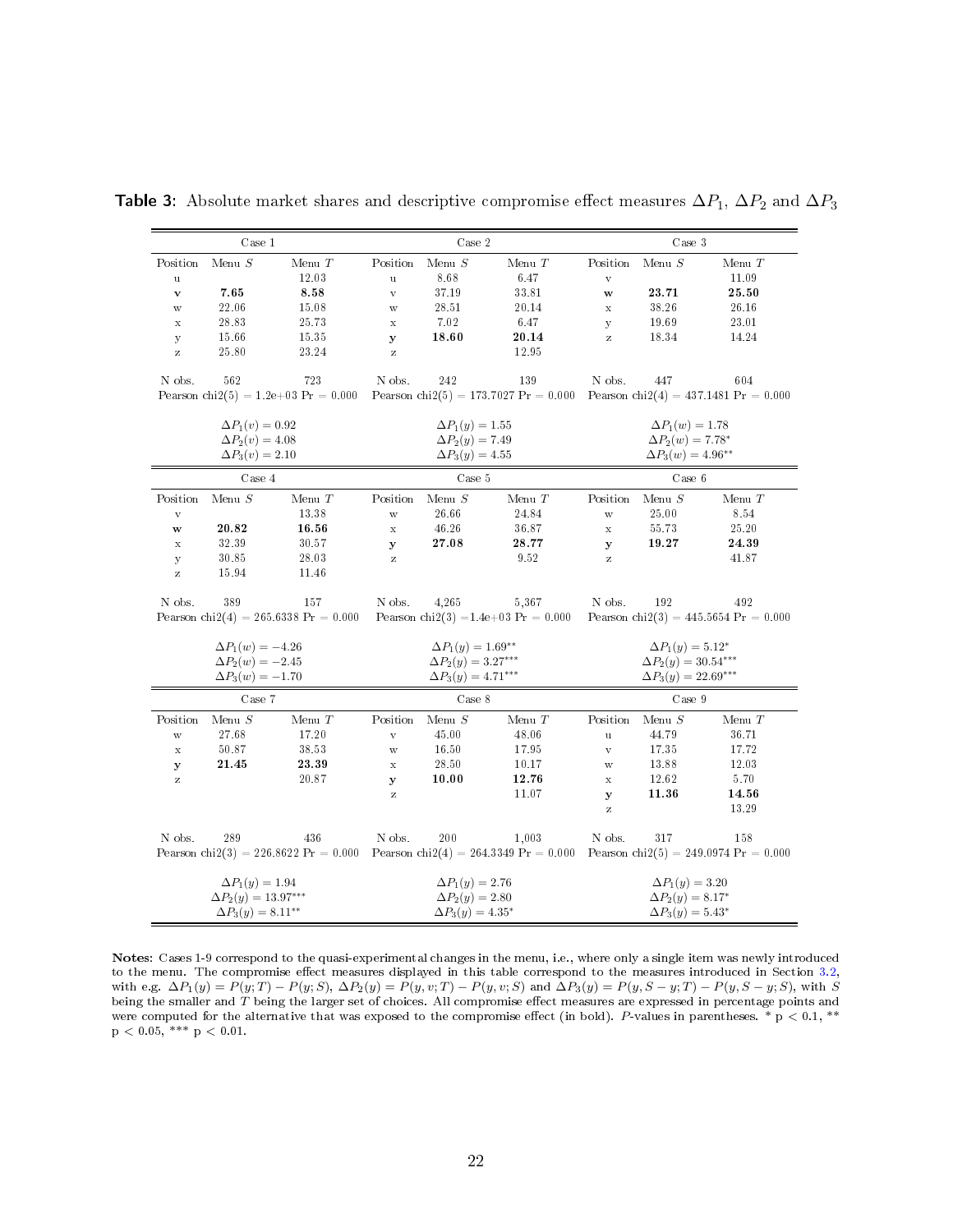<span id="page-24-0"></span>

|                                                   | case 1                                                                  | case 2                 | case 3                 | case 4                 | case 5                                   | case 6                               | case 7                                | case 8                                                       | case 9                 |
|---------------------------------------------------|-------------------------------------------------------------------------|------------------------|------------------------|------------------------|------------------------------------------|--------------------------------------|---------------------------------------|--------------------------------------------------------------|------------------------|
| marginal effect<br>(no control variables)         | 0.0220<br>(0.197)                                                       | 0.0455<br>(0.321)      | $0.0496*$<br>(0.077)   | $-0.0170$<br>(0.666)   | $0.0471***0.2269***0.0811**$<br>(0.000)  | (0.000)                              | (0.019)                               | $0.0435*$<br>(0.073)                                         | 0.0543<br>(0.137)      |
| Prob > chi2<br>Log Likelihood<br>N obs<br>N cases | 0.2121<br>-1841.7292 -590.96752 -1329.9726 -703.19099<br>5.990<br>1,198 | 0.7506<br>1,815<br>363 | 0.0052<br>3.936<br>984 | 0.8124<br>2.100<br>525 | 0.0000<br>-9801.8057<br>27,363<br>9,121  | 0.0000<br>-478.44243<br>1,434<br>478 | 0.0413<br>$-657.1973$<br>1.902<br>634 | 0.000<br>-1303.3907-655.76913<br>4.368<br>1.092              | 0.2080<br>2,270<br>454 |
| marginal effect<br>(control variables)            | 0.0159<br>(0.425)                                                       | $-0.033$<br>(0.696)    | 0.0163<br>(0.774)      | $-0.0883$<br>(0.197)   | $0.0306***$<br>(0.037)                   | $0.270***$<br>(0.000)                | 0.0482<br>(0.427)                     | $0.111***$<br>(0.000)                                        | 0.0965<br>(0.435)      |
| Prob > chi2<br>Log Likelihood<br>N obs<br>N cases | 0.0002<br>-1812 9257 -473 48776 -1289 9225 -677 65195<br>5,990<br>1,198 | 0.0000<br>1,815<br>363 | 0.0000<br>3.936<br>984 | 0.0003<br>2.100<br>525 | 0.0000<br>$-9603.446$<br>27,363<br>9,121 | 0.0001<br>-468.94195<br>1,434<br>478 | 0.0003<br>1.902<br>634                | 0.0000<br>-639.46458 -1232.3855 -618.93288<br>4.368<br>1,092 | 0.0001<br>2,270<br>454 |

Table 4: Compromise effects regressions

Notes: The case-specific marginal effect refers to the alternative that was exposed to the compromise effect (see alternatives in bold in Table [3\)](#page-23-0). Control variables used to obtain the bottom estimates were an indicator variable for outside table, business climate, indicator for public holiday, weekend and evening indicators and the number of main dishes on the bill. Standard errors were computed using the delta method. P-values in parentheses. \* p  $<$  0.1, \*\* p  $<$  0.05, \*\*\* p  $<$  0.01.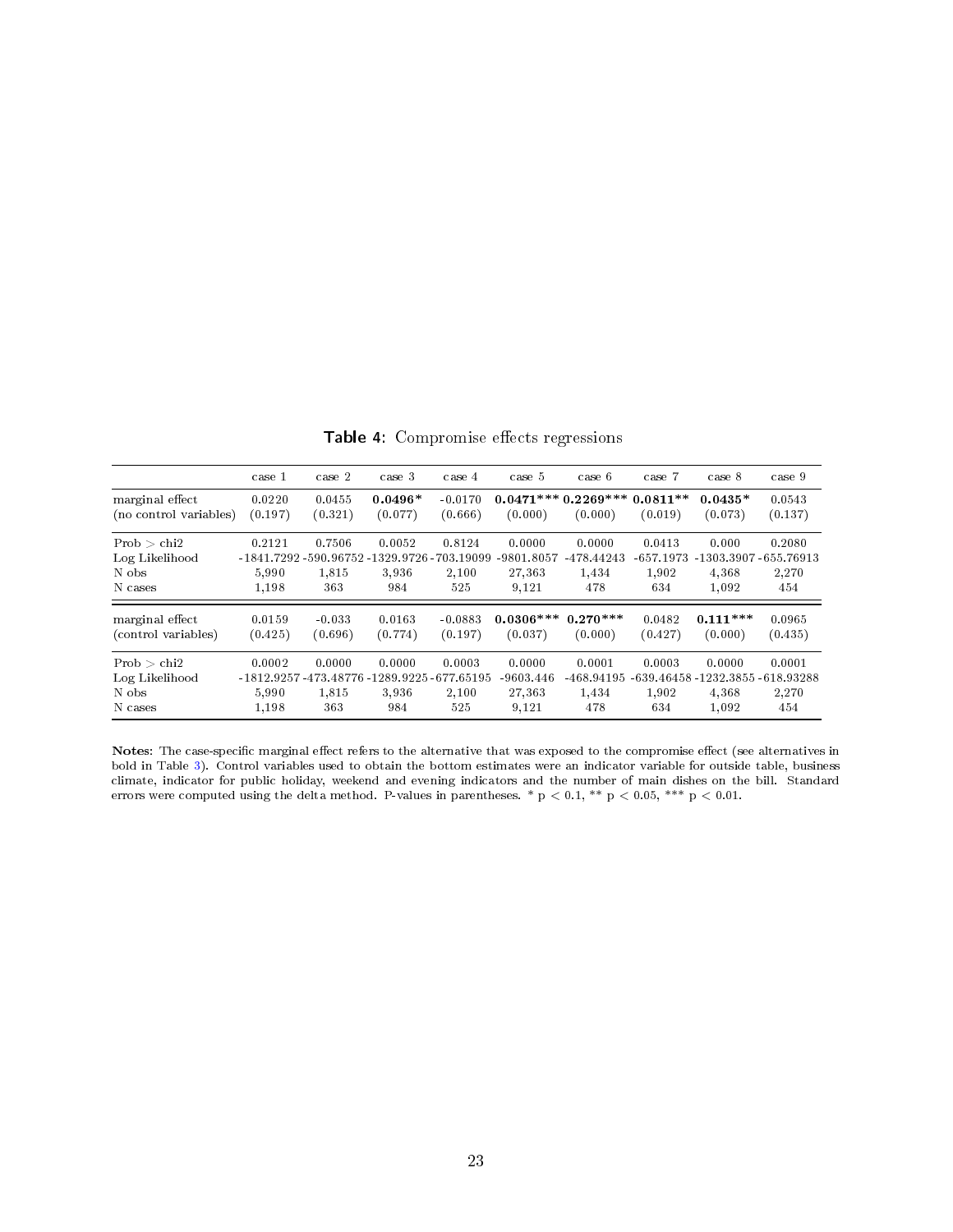<span id="page-25-0"></span>

|                               |                | Marginal effects of the position coefficient (percent) |            |                  |                    |            |
|-------------------------------|----------------|--------------------------------------------------------|------------|------------------|--------------------|------------|
|                               |                | first<br>position                                      |            | last<br>position | median<br>position |            |
| dish1                         | $-0.100***$    | $-0.131***$                                            | $0.963***$ | $1.263***$       | 0.0350             | 0.0400     |
| dish2                         | $-0.099***$    | $-0.130***$                                            | $0.964***$ | $1.276***$       | 0.0350             | 0.0400     |
| dish3                         | $-0.101***$    | $-0.133***$                                            | $0.536***$ | $0.615***$       | 0.0350             | 0.0410     |
| dish4                         | $-0.110***$    | $-0.152***$                                            | $0.986***$ | 1.382***         | 0.0350             | 0.0410     |
| dish5                         | $-0.105***$    | $-0.137***$                                            | $1.025***$ | $1.358***$       | 0.0360             | 0.0410     |
| dish <sub>6</sub>             | $-0.107***$    | $-0.144***$                                            | $0.926***$ | $1.207***$       | 0.0340             | 0.0390     |
| dish7                         | $-0.094***$    | $-0.122***$                                            | $0.850***$ | $1.084***$       | 0.0320             | 0.0360     |
| dish8                         | $-0.102***$    | $-0.134***$                                            | $0.960***$ | $1.256***$       | 0.0350             | 0.0400     |
| dish9                         | $-0.099***$    | $-0.129***$                                            | $0.919***$ | $1.204***$       | 0.0340             | 0.0390     |
| dish10                        | $-0.095***$    | $-0.124***$                                            | $0.608***$ | $0.725***$       | 0.0330             | 0.0380     |
| dish11                        | $-0.102***$    | $-0.133***$                                            | $0.540***$ | $0.616***$       | 0.0360             | 0.0410     |
| dish12                        | $-0.105***$    | $-0.137***$                                            | $1.070***$ | $1.429***$       | 0.0360             | 0.0400     |
| dish13                        | $-0.103***$    | $-0.133***$                                            | $1.031***$ | $1.329***$       | 0.0350             | 0.0390     |
| dish14                        | $-0.098***$    | $-0.129***$                                            | $1.029***$ | $1.400***$       | 0.0340             | 0.0390     |
| $\boldsymbol{N}$              | 165571         | 165571                                                 | 165571     | 165571           | 165571             | 165571     |
| constant                      | Yes            | Yes                                                    | Yes        | Yes              | Yes                | Yes        |
| price                         | Yes            | Yes                                                    | Yes        | Yes              | Yes                | Yes        |
| first position                | Yes            | Yes                                                    | No         | No               | No                 | No         |
| last position                 | No             | No                                                     | Yes        | Yes              | No                 | No         |
| median position               | No             | No                                                     | No         | No               | Yes                | Yes        |
| business climate              | N <sub>o</sub> | Yes                                                    | No         | Yes              | No                 | Yes        |
| weekend                       | No             | Yes                                                    | No         | Yes              | No                 | Yes        |
| evening                       | No             | Yes                                                    | No         | Yes              | No                 | Yes        |
| number of main dishes on bill | No             | Yes                                                    | No         | Yes              | No                 | Yes        |
| Log lik.                      | $-44697.9$     | $-44139.6$                                             | $-44442.6$ | -43839.7         | $-44699.8$         | $-44142.7$ |
| AIC                           | 89425.8        | 88413.2                                                | 88915.2    | 87813.3          | 89429.5            | 88419.4    |
| <b>BIC</b>                    | 89576.0        | 89084.4                                                | 89065.5    | 88484.5          | 89579.8            | 89090.5    |

**Table 5:** Marginal effects category 1 (traditional dishes)

Notes: All marginal effects are percentages computed from a conditional logit model. If the position is indicated by a dummy variable (first position, last position, median position)  $dp/dx$  is computed for discrete change of indicator variable from 0 to 1. The percentage changes in response to a one Euro increase in the respective price (own-price effects) in a model that controls for extreme positions and a constant are -0.224\*\*\* (dish 1), -0.221\*\*\* (dish 2), -0.228\*\*\* (dish 3), -0.224\*\*\* (dish 4), -0.231\*\*\* (dish 5), -0.217\*\*\* (dish 6), -0.208\*\*\* (dish 7), -0.223\*\*\* (dish 8), -0.221\*\*\* (dish 9), -0.213\*\*\* (dish 10), -0.232\*\*\* (dish 11), -0.236\*\*\* (dish 12), -0.230\*\*\* (dish 13), -0.222\*\*\* (dish 14). Signicance levels refer to one-sided t-tests. P-values in parentheses. \*  $p < 0.1$ , \*\*  $p < 0.05$ , \*\*\*  $p < 0.01$ .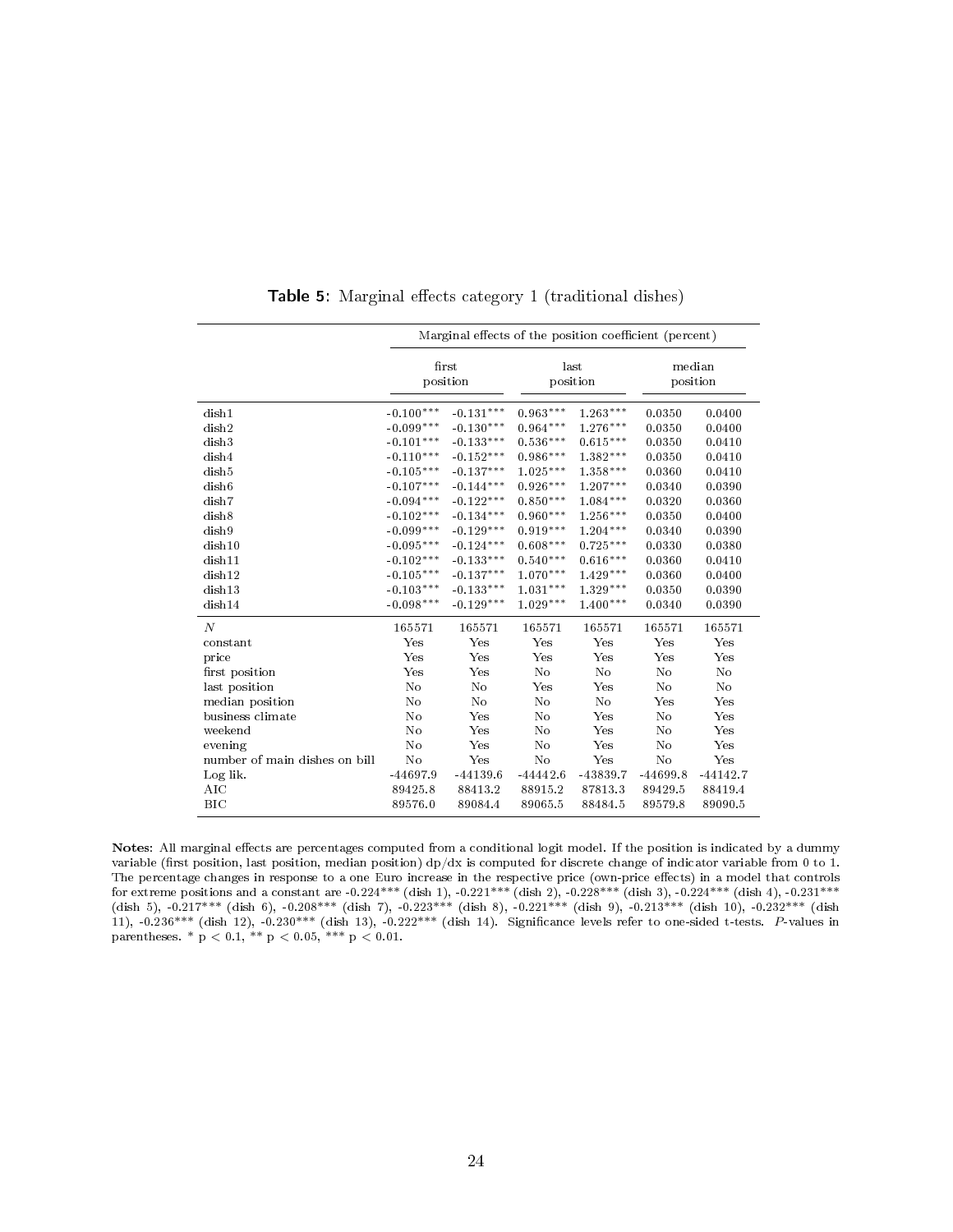<span id="page-26-0"></span>

|                               |            |                   | Marginal effects of the position coefficient (percent) |                  |            |                    |
|-------------------------------|------------|-------------------|--------------------------------------------------------|------------------|------------|--------------------|
|                               |            | first<br>position |                                                        | last<br>position |            | median<br>position |
| dish1                         | $-0.067$   | $-0.062$          | $-0.499***$                                            | $-0.607$         | $0.315***$ | 0.354              |
| dish2                         | $-0.064*$  | $-0.057$          | $-0.328***$                                            | $-0.362***$      | $0.243***$ | $0.258***$         |
| dish3                         | $-0.067*$  | $-0.060$          | $-0.451***$                                            | $-0.514***$      | $0.295***$ | $0.316***$         |
| dish4                         | $-0.067*$  | $-0.061$          | $-0.505***$                                            | $-0.583$         | $0.316***$ | 0.343              |
| dish5                         | $-0.067*$  | $-0.060$          | $-0.420***$                                            | $-0.475***$      | $0.279***$ | $0.298***$         |
| dish <sub>6</sub>             | $-0.068$   | $-0.061$          | $-0.510***$                                            | $-0.589***$      | $0.321***$ | $0.346***$         |
| dish7                         | $-0.067*$  | $-0.061$          | $-0.404***$                                            | $-0.458***$      | $0.271***$ | $0.294***$         |
| dish8                         | $-0.068$   | $-0.060$          | $-0.343***$                                            | $-0.372$         | $0.246***$ | 0.257              |
| dish9                         | $-0.068*$  | $-0.061$          | $-0.341***$                                            | $-0.375***$      | $0.296***$ | $0.317***$         |
| dish10                        | $-0.066$   | $-0.059$          | $-0.329***$                                            | $-0.363***$      | $0.298***$ | $0.323*$           |
| dish11                        | $-0.064*$  | $-0.056$          | $-0.466***$                                            | $-0.520**$       | $0.294***$ | $0.309**$          |
| dish12                        | $-0.066*$  | $-0.060$          | $-0.336***$                                            | $-0.371***$      | $0.311***$ | $0.339***$         |
| dish13                        | $-0.071$   | $-0.061$          | $-0.334***$                                            | $-0.354$         | $0.307***$ | 0.311              |
| dish14                        | $-0.067*$  | $-0.060$          | $-0.500***$                                            | $-0.578$         | $0.314***$ | 0.339              |
| dish15                        | $-0.073$   | $-0.065$          | $-0.341***$                                            | $-0.375***$      | $0.321***$ | $0.347***$         |
| dish16                        | $-0.066*$  | $-0.059$          | $-0.409***$                                            | $-0.463***$      | $0.293***$ | $0.315***$         |
| dish17                        | $-0.064*$  | $-0.057$          | $-0.325***$                                            | $-0.355$         | $0.231***$ | 0.242              |
| dish18                        | $-0.066*$  | $-0.059$          | $-0.495***$                                            | $-0.560***$      | $0.311***$ | $0.329***$         |
| dish19                        | $-0.064*$  | $-0.058$          | $-0.429***$                                            | $-0.481***$      | $0.279***$ | $0.298***$         |
| dish20                        | $-0.066*$  | $-0.059$          | $-0.336***$                                            | $-0.368***$      | $0.240***$ | $0.253***$         |
| dish21                        | $-0.067*$  | $-0.058$          | $-0.497***$                                            | $-0.550$         | $0.314***$ | 0.327              |
| dish22                        | $-0.067*$  | $-0.060$          | $-0.499***$                                            | $-0.584***$      | $0.313***$ | $0.341***$         |
| $\boldsymbol{N}$              | 61560      | 61560             | 61560                                                  | 61560            | 61560      | 61560              |
| constant                      | Yes        | Yes               | Yes                                                    | Yes              | Yes        | Yes                |
| price                         | Yes        | Yes               | Yes                                                    | Yes              | Yes        | Yes                |
| first position                | Yes        | Yes               | No                                                     | No               | No         | No                 |
| last position                 | No         | No                | Yes                                                    | Yes              | No         | No                 |
| median position               | No         | No                | No                                                     | No               | Yes        | Yes                |
| business climate              | No         | Yes               | No                                                     | Yes              | No         | Yes                |
| weekend                       | No         | Yes               | No                                                     | Yes              | No         | Yes                |
| evening                       | No         | Yes               | No                                                     | Yes              | No         | Yes                |
| number of main dishes on bill | No         | Yes               | No                                                     | Yes              | No         | Yes                |
| Log lik.                      | $-19255.0$ | $-18891.7$        | $-19209.8$                                             | $-18846.0$       | $-19222.6$ | $-18862.3$         |
| AIC                           | 38556.0    | 37997.5           | 38465.6                                                | 37905.9          | 38491.2    | 37938.6            |
| <b>BIC</b>                    | 38763.6    | 38963.5           | 38673.2                                                | 38871.9          | 38698.9    | 38904.5            |

Table 6: Marginal effects category  $2$  (fish)

Notes: All marginal effects are percentages computed from a conditional logit model. If the position is indicated by a dummy variable (first position, last position, median position)  $dp/dx$  is computed for discrete change of indicator variable from 0 to 1. The percentage changes in response to a one Euro increase in the respective price (own-price effects) in a model that controls for extreme positions and a constant are -0.115\*\*\* (dish 1), -0.11\*\*\* (dish 2), -0.116\*\*\* (dish 3), -0.116\*\*\* (dish 4), -0.115\*\*\* (dish 5), -0.116\*\*\* (dish 6), -0.115\*\*\* (dish 7), -0.118\*\*\* (dish 8), -0.117\*\*\* (dish 9), -0.11\*\*\* (dish 10), -0.11\*\*\* (dish 11), -0.114\*\*\* (dish 12), -0.113\*\*\* (dish 13), -0.115\*\*\* (dish 14) , -0.117\*\*\* (dish 15) , -0.113\*\*\* (dish 16) , -0.109\*\*\* (dish 17) , -0.114\*\*\* (dish 18) , -0.111\*\*\* (dish 19) , -0.114\*\*\* (dish 20) , -0.114\*\*\* (dish 21) , -0.115\*\*\* (dish 22). *P*-values in parentheses. \* p  $<$ 0.1, \*\*  $p < 0.05$ , \*\*\*  $p < 0.01$ .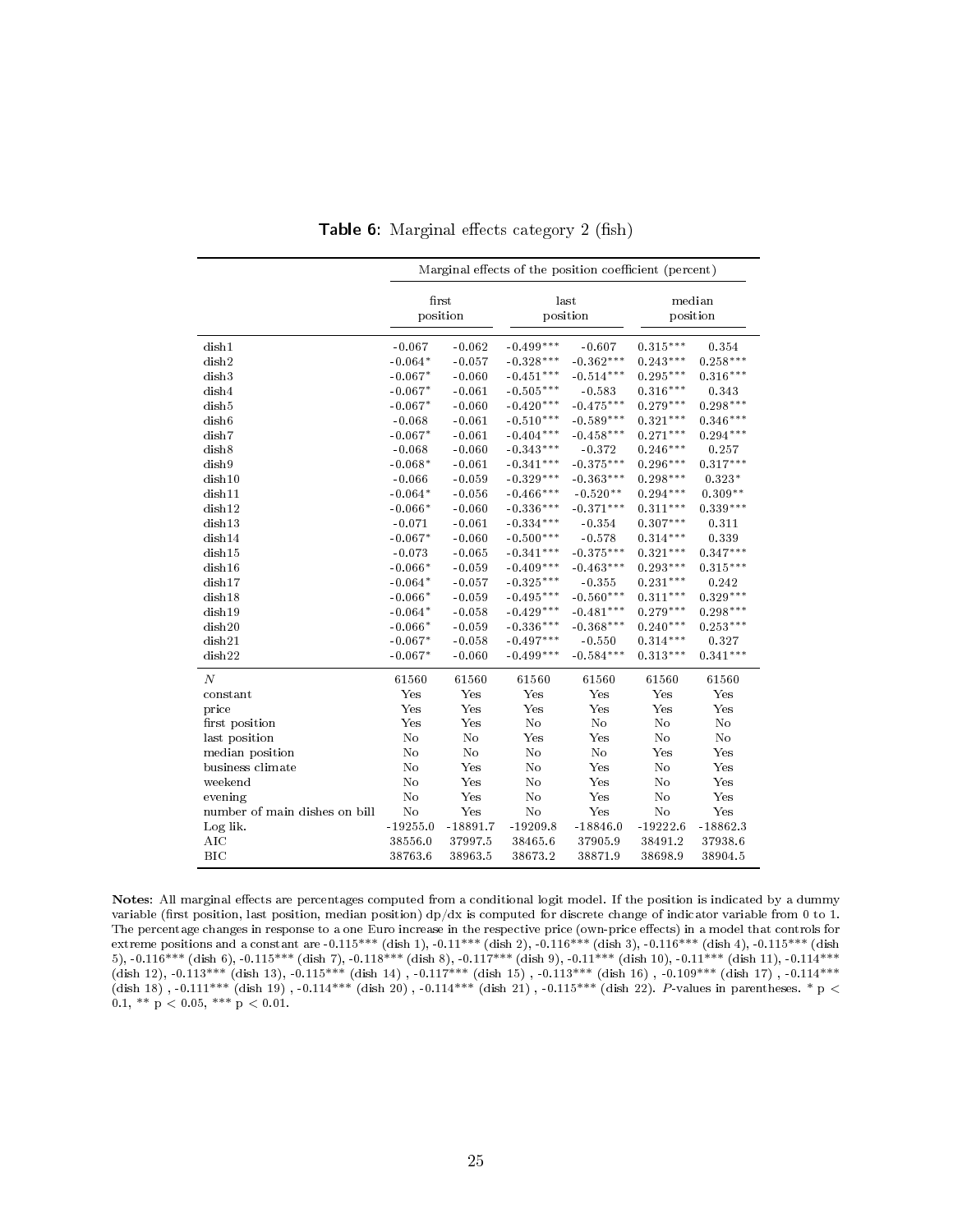|                               |            |            |                  | Marginal effects of the position coefficient (percent) |            |                    |
|-------------------------------|------------|------------|------------------|--------------------------------------------------------|------------|--------------------|
|                               | first      | position   | last<br>position |                                                        |            | median<br>position |
| dish1                         | $0.108**$  | 0.066      | $-3.139***$      | $-3.547***$                                            | $-0.029$   | 0.013              |
| dish2                         | $0.093**$  | 0.054      | $-0.858***$      | $-0.922***$                                            | $-0.026$   | 0.010              |
| dish3                         | $0.102**$  | 0.061      | $-1.691***$      | $-1.919***$                                            | $-0.028$   | 0.012              |
| dish4                         | $0.107**$  | 0.070      | $-2.823***$      | $-5.569$                                               | $-0.029$   | 0.013              |
| dish5                         | $0.114**$  | 0.069      | $-0.815***$      | $-0.864***$                                            | $-0.031$   | 0.013              |
| dish <sub>6</sub>             | $0.099***$ | 0.067      | $-1.006***$      | $-1.155$                                               | $-0.029$   | 0.014              |
| dish7                         | $0.090***$ | 0.054      | $-0.807***$      | $-0.863***$                                            | $-0.026$   | 0.011              |
| dish8                         | $0.110**$  | 0.065      | $-3.132***$      | $-3.813***$                                            | $-0.030$   | 0.013              |
| dish9                         | $0.096***$ | 0.057      | $-0.876***$      | $-0.943***$                                            | $-0.027$   | 0.011              |
| $\boldsymbol{N}$              | 56402      | 56402      | 56402            | 56402                                                  | 56402      | 56402              |
| constant                      | Yes        | Yes        | Yes              | Yes                                                    | Yes        | Yes                |
| price                         | Yes        | Yes        | Yes              | Yes                                                    | Yes        | Yes                |
| first position                | Yes        | Yes        | No               | No                                                     | No         | No                 |
| last position                 | No         | No         | Yes              | Yes                                                    | No         | No                 |
| median position               | No         | No         | No               | No                                                     | Yes        | $_{\rm Yes}$       |
| business climate              | No         | Yes        | No               | Yes                                                    | No         | Yes                |
| weekend                       | No         | Yes        | No               | Yes                                                    | No         | Yes                |
| evening                       | No         | Yes        | No               | Yes                                                    | No         | Yes                |
| number of main dishes on bill | No         | Yes        | No               | Yes                                                    | No         | Yes                |
| Log lik.                      | $-18827.0$ | $-18605.0$ | $-18053.9$       | $-17690.6$                                             | $-18829.9$ | $-18605.7$         |
| AIC                           | 37674.0    | 37294.0    | 36127.8          | 35465.2                                                | 37679.7    | 37295.4            |
| <b>BIC</b>                    | 37763.4    | 37669.5    | 36217.2          | 35840.7                                                | 37769.1    | 37670.9            |

Table 7: Marginal effects category 3 (venison)

Notes: All marginal effects are percentages computed from a conditional logit model. If the position is indicated by a dummy variable (first position, last position, median position)  $dp/dx$  is computed for discrete change of indicator variable from 0 to 1. The percentage changes in response to a one Euro increase in the respective price (own-price effects) in a model that controls for extreme positions and a constant are -0.424\*\*\* (dish 1), -0.364\*\*\* (dish 2), -0.409\*\*\* (dish 3), -0.415\*\*\* (dish 4), -0.44\*\*\* (dish 5), -0.424\*\*\* (dish 6), -0.387\*\*\* (dish 7), -0.426\*\*\* (dish 8), -0.387\*\*\* (dish 9). P-values in parentheses. \* p < 0.1, \*\* p  $< 0.05,$  \*\*\* p  $< 0.01$ .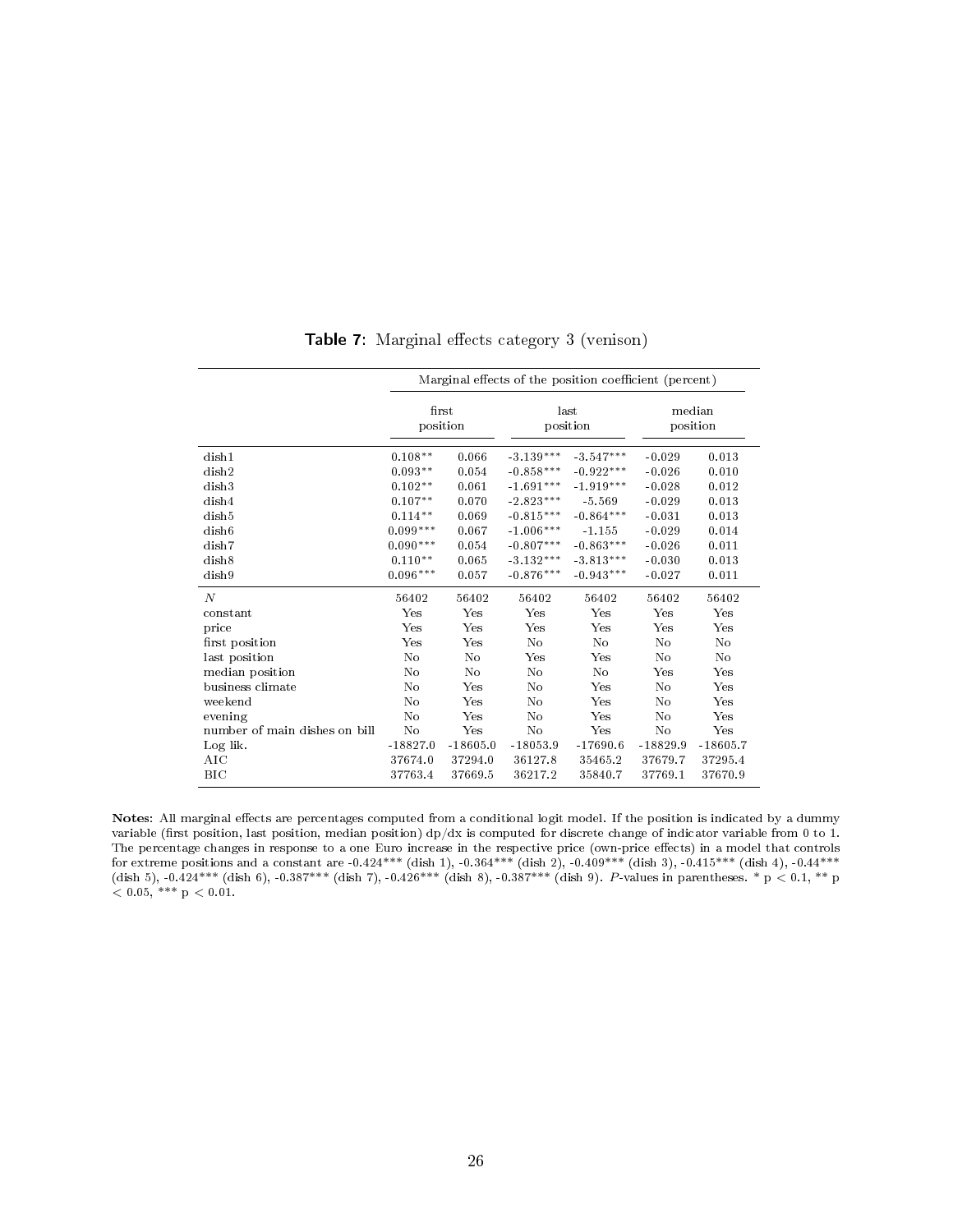|                               | Marginal effects of the position coefficient (percent) |             |              |                  |                    |            |  |  |  |
|-------------------------------|--------------------------------------------------------|-------------|--------------|------------------|--------------------|------------|--|--|--|
|                               | first<br>position                                      |             |              | last<br>position | median<br>position |            |  |  |  |
| dish1                         | $-0.835***$                                            | $-0.752***$ | $-0.025$     | $-0.00800$       | $0.093***$         | $0.093***$ |  |  |  |
| dish2                         | $-0.829***$                                            | $-0.743***$ | $-0.024$     | $-0.00700$       | $0.090***$         | $0.088***$ |  |  |  |
| dish3                         | $-0.850***$                                            | $-0.772***$ | $-0.029$     | $-0.00800$       | $0.114***$         | $0.112***$ |  |  |  |
| dish4                         | $-0.833***$                                            | $-0.750***$ | $-0.025$     | $-0.00700$       | $0.097***$         | $0.095***$ |  |  |  |
| dish5                         | $-0.817***$                                            | $-0.727***$ | $-0.022$     | $-0.00700$       | $0.085***$         | $0.083***$ |  |  |  |
| dish <sub>6</sub>             | $-2.454***$                                            | $-1.870***$ | $-0.025$     | $-0.00700$       | $0.098***$         | $0.098***$ |  |  |  |
| $\boldsymbol{N}$              | 86387                                                  | 86387       | 86387        | 86387            | 86387              | 86387      |  |  |  |
| constant                      | $_{\rm Yes}$                                           | Yes         | $_{\rm Yes}$ | Yes              | Yes                | Yes        |  |  |  |
| price                         | $_{\rm Yes}$                                           | Yes         | $_{\rm Yes}$ | Yes              | Yes                | Yes        |  |  |  |
| first position                | $_{\rm Yes}$                                           | Yes         | No           | No               | No                 | No         |  |  |  |
| last position                 | No                                                     | No          | Yes          | Yes              | No                 | No         |  |  |  |
| median position               | No                                                     | No          | No           | No               | Yes                | Yes        |  |  |  |
| business climate              | No                                                     | No          | No           | Yes              | No                 | Yes        |  |  |  |
| weekend                       | No                                                     | Yes         | No           | Yes              | No                 | Yes        |  |  |  |
| evening                       | No                                                     | Yes         | No           | Yes              | No                 | Yes        |  |  |  |
| number of main dishes on bill | No                                                     | Yes         | No           | Yes              | No                 | Yes        |  |  |  |
| Log lik.                      | $-27000.3$                                             | $-26655.3$  | $-26999.6$   | $-26654.4$       | $-26991.5$         | $-26647.7$ |  |  |  |
| AIC                           | 54012.5                                                | 53362.7     | 54013.2      | 53362.8          | 53997.1            | 53349.3    |  |  |  |
| ВIС                           | 54068.7                                                | 53606.2     | 54078.8      | 53615.7          | 54062.7            | 53602.2    |  |  |  |

Table 8: Marginal effects category 4 (steaks)

Notes: All marginal effects are percentages computed from a conditional logit model. Estimates displayed in columns 1 and 2 have to be interpreted with caution because the likelihood is not globally concave (too little variation in the data). If the position is indicated by a dummy variable (first position, last position, median position)  $dp/dx$  is computed for discrete change of indicator variable from 0 to 1. The percentage changes in response to a one Euro increase in the respective price (own-price effects) in a model that controls for extreme positions and a constant are -0.329\*\*\* (dish 1), -0.315\*\*\* (dish 2), -0.367\*\*\* (dish 3),  $-0.324***$  (dish 4),  $-0.29***$  (dish 5),  $-0.323***$  (dish 6).  $P$ -values in parentheses. \* p  $< 0.1, **$  p  $< 0.05, **$  p  $< 0.01.$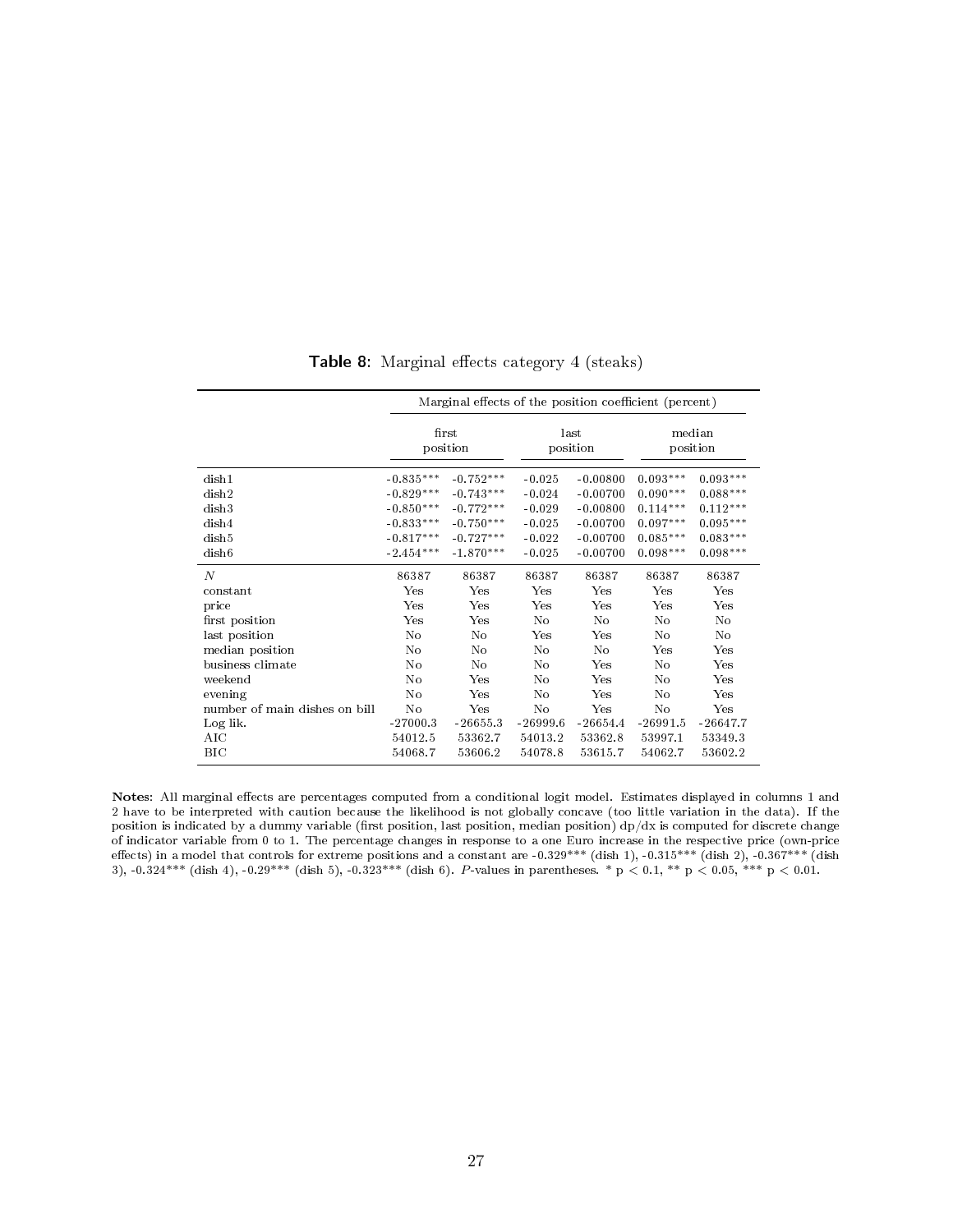|                               |           |              | Marginal effects of the position coefficient (percent) |                  |                    |              |
|-------------------------------|-----------|--------------|--------------------------------------------------------|------------------|--------------------|--------------|
|                               | first     | position     |                                                        | last<br>position | median<br>position |              |
| dish1                         | 0.010     | 0.109        | $-0.601***$                                            | $-0.619***$      | $0.139***$         | 0.0880       |
| dish2                         | 0.010     | 0.110        | $-0.814***$                                            | $-0.837***$      | $0.154***$         | 0.0940       |
| dish3                         | 0.009     | 0.103        | $-0.495***$                                            | $-0.504***$      | $0.129***$         | 0.0820       |
| dish4                         | 0.010     | 0.100        | $-0.489***$                                            | $-0.501***$      | $0.151***$         | 0.0930       |
| dish5                         | 0.011     | 0.109        | $-0.617***$                                            | $-0.631***$      | $0.166***$         | 0.101        |
| dish <sub>6</sub>             | 0.011     | 0.117        | $-0.832***$                                            | $-0.858***$      | $0.159***$         | 0.0980       |
| dish7                         | 0.010     | 0.096        | $-0.544***$                                            | $-0.553***$      | $0.148***$         | 0.0890       |
| dish8                         | 0.008     | 0.077        | $-0.423***$                                            | $-0.430***$      | $0.116***$         | 0.0690       |
| $\boldsymbol{N}$              | 24928     | 24928        | 24928                                                  | 24928            | 24928              | 24928        |
| constant                      | Yes       | Yes          | Yes                                                    | Yes              | Yes                | Yes          |
| price                         | Yes       | Yes          | Yes                                                    | Yes              | Yes                | $_{\rm Yes}$ |
| first position                | Yes       | $_{\rm Yes}$ | No                                                     | No               | No                 | No           |
| last position                 | No        | No           | Yes                                                    | Yes              | No                 | No           |
| median position               | No        | No           | No                                                     | No               | Yes                | $_{\rm Yes}$ |
| business climate              | No        | Yes          | No                                                     | Yes              | No                 | Yes          |
| weekend                       | No        | Yes          | No                                                     | Yes              | No                 | Yes          |
| evening                       | No        | $_{\rm Yes}$ | No                                                     | Yes              | No                 | Yes          |
| number of main dishes on bill | No        | Yes          | No                                                     | Yes              | No                 | Yes          |
| Log lik.                      | $-8177.0$ | $-8066.3$    | $-8096.4$                                              | $-7990.9$        | $-8173.5$          | $-8065.3$    |
| AIC                           | 16371.9   | 16206.6      | 16210.8                                                | 16055.8          | 16365.0            | 16204.5      |
| <b>BIC</b>                    | 16445.1   | 16507.2      | 16283.9                                                | 16356.4          | 16438.2            | 16505.1      |

Table 9: Marginal effects category 5 (poultry)

Notes: All marginal effects are percentages computed from a conditional logit model. If the position is indicated by a dummy variable (first position, last position, median position)  $dp/dx$  is computed for discrete change of indicator variable from 0 to 1. The percentage changes in response to a one Euro increase in the respective price (own-price effects) in a model that controls for extreme positions and a constant are -0.111\* (dish 1), -0.113\* (dish 2), -0.106\* (dish 3), -0.109 (dish 4), -0.12 (dish 5), -0.118 (dish 6),  $-0.111$  (dish 7),  $-0.087*$  (dish 8). P-values in parentheses. \* p  $< 0.1$ , \*\* p  $< 0.05$ , \*\*\* p  $< 0.01$ .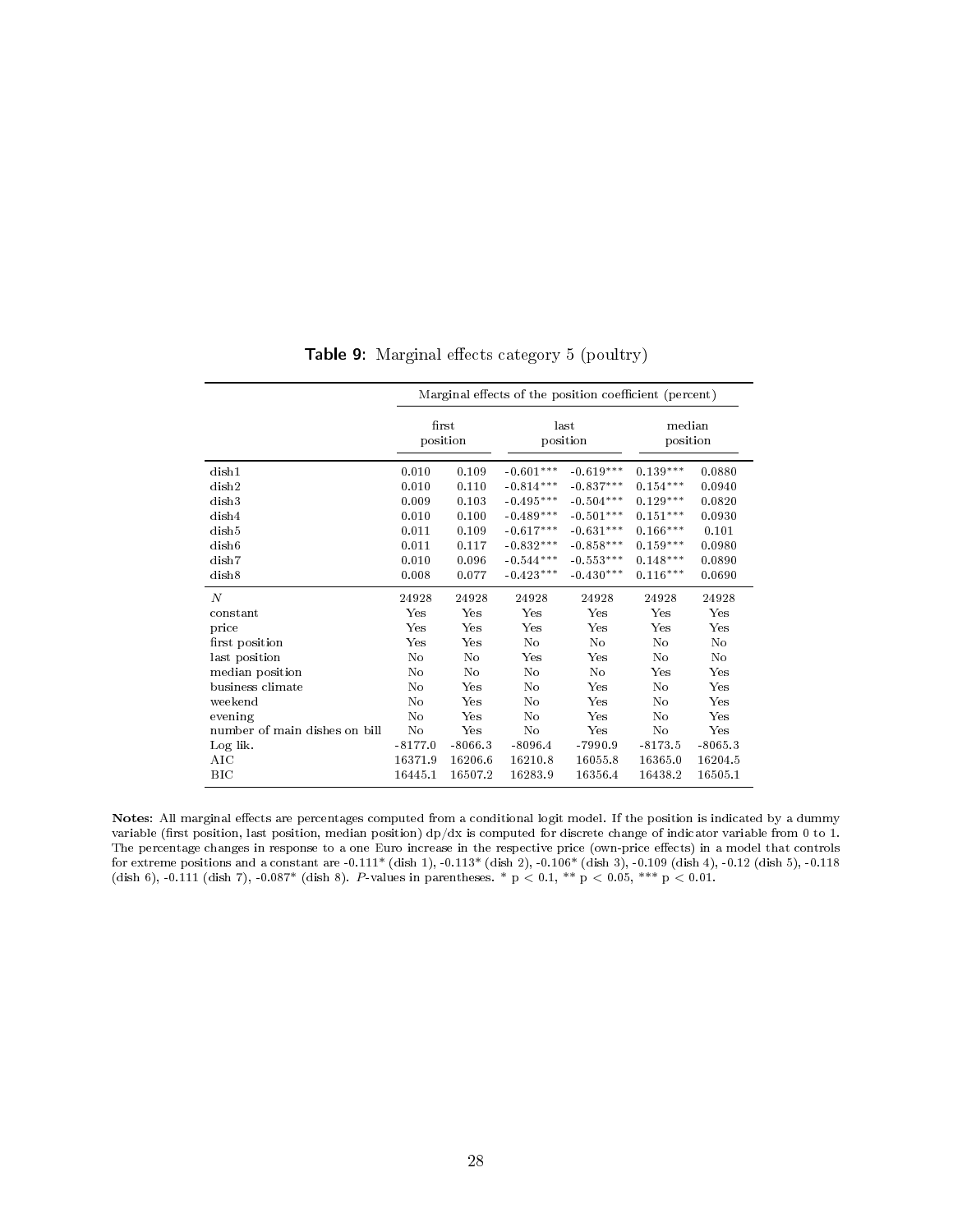<span id="page-30-0"></span>

|                               |                   |            |            | Marginal effects of the position coefficient (percent) |            |                    |
|-------------------------------|-------------------|------------|------------|--------------------------------------------------------|------------|--------------------|
|                               | first<br>position |            |            | last<br>position                                       |            | median<br>position |
| dish1                         | $-0.229***$       | $-0.138$   | 0.015      | 0.013                                                  | $0.088**$  | 0.106              |
| dish2                         | $-0.224***$       | $-0.139$   | 0.014      | 0.013                                                  | $0.086**$  | 0.106              |
| dish3                         | $-0.222***$       | $-0.132*$  | 0.014      | 0.013                                                  | $0.086**$  | $0.101**$          |
| dish4                         | $-0.223***$       | $-0.131$   | 0.014      | 0.012                                                  | $0.085**$  | 0.100              |
| dish <sub>5</sub>             | $-0.222***$       | $-0.132*$  | 0.014      | 0.013                                                  | $0.090**$  | $0.107**$          |
| dish <sub>6</sub>             | $-0.219***$       | $-0.139$   | 0.014      | 0.013                                                  | $0.091**$  | 0.119              |
| $_{\rm dish7}$                | $-0.229***$       | $-0.138$   | 0.015      | 0.013                                                  | $0.091**$  | $0.109**$          |
| dish8                         | $-0.235***$       | $-0.135*$  | 0.014      | 0.012                                                  | $0.091**$  | $0.108**$          |
| dish9                         | $-0.225***$       | $-0.134*$  | 0.014      | 0.013                                                  | $0.094*$   | $0.114***$         |
| dish10                        | $-0.224***$       | $-0.132*$  | 0.014      | 0.013                                                  | $0.092**$  | $0.109**$          |
| dish11                        | $-0.222***$       | $-0.122$   | 0.014      | 0.011                                                  | $0.092*$   | 0.101              |
| dish12                        | $-0.218***$       | $-0.131*$  | 0.014      | 0.013                                                  | $0.084**$  | $0.100**$          |
| dish13                        | $-0.217***$       | $-0.123*$  | 0.014      | 0.012                                                  | $0.083**$  | $0.094**$          |
| dish14                        | $-0.255***$       | $-0.144*$  | 0.014      | 0.013                                                  | $0.090**$  | $0.108**$          |
| dish15                        | $-0.225***$       | $-0.135*$  | 0.014      | 0.013                                                  | $0.094*$   | $0.115*$           |
| dish16                        | $-0.232***$       | $-0.126*$  | 0.012      | 0.011                                                  | $0.079**$  | $0.094**$          |
| $\boldsymbol{N}$              | 39134             | 39134      | 39134      | 39134                                                  | 39134      | 39134              |
| constant                      | Yes               | Yes        | Yes        | Yes                                                    | Yes        | Yes                |
| price                         | Yes               | Yes        | Yes        | Yes                                                    | Yes        | Yes                |
| first position                | Yes               | Yes        | No         | No                                                     | No         | N <sub>o</sub>     |
| last position                 | No                | No         | Yes        | Yes                                                    | No         | No                 |
| median position               | No                | No         | No         | No                                                     | Yes        | Yes                |
| business climate              | No                | Yes        | No         | Yes                                                    | No         | Yes                |
| weekend                       | No                | Yes        | No         | Yes                                                    | No         | Yes                |
| evening                       | No                | Yes        | No         | Yes                                                    | No         | Yes                |
| number of main dishes on bill | No                | Yes        | No         | Yes                                                    | No         | Yes                |
| Log lik.                      | $-12028.2$        | $-11703.1$ | $-12037.7$ | $-11704.8$                                             | $-12035.5$ | $-11702.3$         |
| AIC                           | 24090.4           | 23560.2    | 24109.5    | 23563.6                                                | 24105.1    | 23558.7            |
| BIC                           | 24236.2           | 24220.4    | 24255.2    | 24223.9                                                | 24250.9    | 24218.9            |

Table 10: Marginal effects category 6 (vegetarian dishes)

Notes: All marginal effects are percentages computed from a conditional logit model. If the position is indicated by a dummy variable (first position, last position, median position)  $dp/dx$  is computed for discrete change of indicator variable from 0 to 1. The percentage changes in response to a one Euro increase in the respective price (own-price effects) in a model that controls for extreme positions and a constant are 0.147\* (dish 1), 0.143\* (dish 2), 0.142\* (dish 3), 0.142\* (dish 4), 0.141\* (dish 5), 0.139\* (dish 6), 0.148\*\* (dish 7), 0.140\* (dish 8), 0.144\* (dish 9), 0.143\* (dish 10), 0.141\* (dish 11), 0.138\* (dish 12), 0.137\* (dish 13),  $0.142**$  (dish 14),  $0.144*$  (dish 15),  $0.122*$  (dish 16).  $P$ -values in parentheses. \* p  $< 0.1,$  \*\* p  $< 0.05,$  \*\*\* p  $< 0.01.$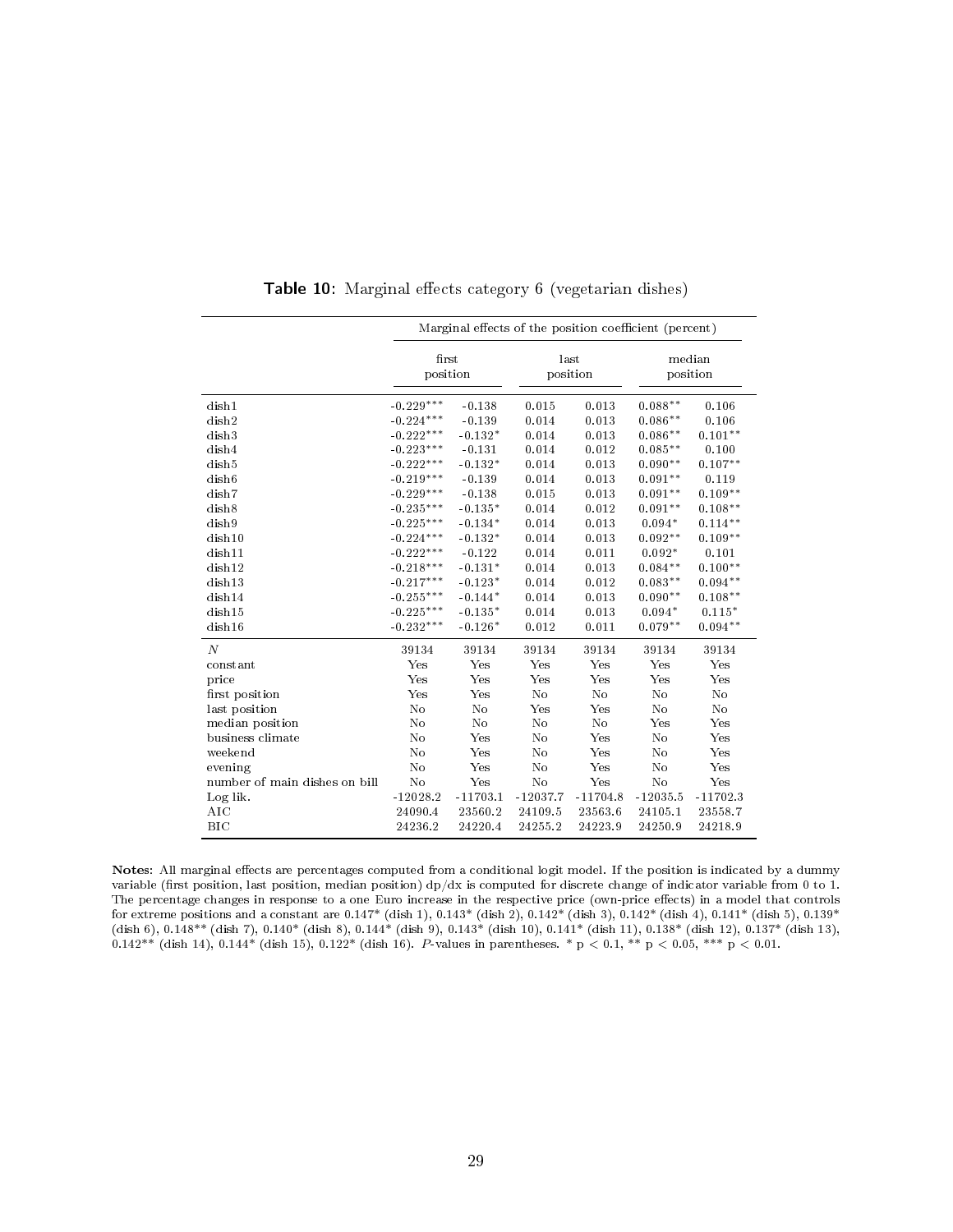<span id="page-31-0"></span>

|                  |                |                | Marginal effects of the position coefficient (percent) |                          |                |                    |
|------------------|----------------|----------------|--------------------------------------------------------|--------------------------|----------------|--------------------|
|                  | first          | position       |                                                        | last<br>position         |                | median<br>position |
| dish1            | 0.067          | 0.061          | $-0.181***$                                            | $-0.179***$              | 0.031          | 0.029              |
| dish2            | 0.066          | 0.060          | $-0.180***$                                            | $-0.179***$              | 0.031          | 0.029              |
| dish3            | 0.067          | 0.061          | $-0.219**$                                             | $-0.217**$               | 0.031          | 0.029              |
| dish4            | 0.063          | 0.057          | $-0.183*$                                              | $-0.181$                 | 0.031          | 0.029              |
| dish5            | 0.066          | 0.060          | $-0.182***$                                            | $-0.180***$              | 0.030          | 0.028              |
| dish6            | 0.062          | 0.057          | $-0.180***$                                            | $-0.179***$              | 0.030          | 0.028              |
| dish7            | 0.066          | 0.060          | $-0.179***$                                            | $-0.177***$              | 0.030          | 0.028              |
| dish8            | 0.065          | 0.060          | $-0.182***$                                            | $-0.180***$              | 0.031          | 0.029              |
| dish9            | 0.066          | 0.061          | $-0.183***$                                            | $-0.181***$              | 0.030          | 0.028              |
| dish10           | 0.066          | 0.060          | $-0.204**$                                             | $-0.202**$               | 0.030          | 0.028              |
| dish11           | 0.067          | 0.061          | $-0.219$                                               | $-0.217$                 | 0.031          | 0.029              |
| dish12           | 0.067          | 0.061          | $-0.181*$                                              | $-0.180*$                | 0.030          | 0.028              |
| dish13           | 0.067          | 0.061          | $-0.182*$                                              | $-0.181**$               | 0.030          | 0.028              |
| dish14           | 0.067          | 0.061          | $-0.180*$                                              | $-0.179*$                | 0.031          | 0.029              |
| dish15           | 0.067          | 0.061          | $-0.220$                                               | $-0.218$                 | 0.031          | 0.029              |
| dish16           | 0.066          | 0.060          | $-0.181***$                                            | $-0.179***$              | 0.030          | 0.028              |
| dish17           | 0.067          | 0.061          | $-0.206$                                               | $-0.204$                 | 0.030          | 0.029              |
| dish18           | 0.067          | 0.061          | $-0.221$                                               | $-0.219$                 | 0.031          | 0.029              |
| dish19           | 0.067          | 0.061          | $-0.203**$                                             | $-0.201**$               | 0.030          | 0.028              |
| dish20           | 0.067          | 0.061          | $-0.221$                                               | $-0.219$                 | 0.031          | 0.029              |
| dish21           | 0.067          | 0.061          | $-0.197**$                                             | $-0.196**$               | 0.030          | 0.028              |
| dish22           | 0.068          | 0.062          | $-0.186$                                               | $-0.184$                 | 0.030          | 0.028              |
| dish23           | 0.067          | 0.061          | $-0.182**$                                             | $-0.180**$               | 0.031          | 0.029              |
| dish24           | 0.064          | 0.059          | $-0.181***$                                            | $-0.180***$              | 0.031          | 0.029              |
| dish25           | 0.066          | 0.060          | $-0.217**$                                             | $-0.215*$                | 0.030          | 0.029              |
| dish26           | 0.067          | 0.061          | $-0.181$                                               | $-0.180$                 | 0.031          | 0.029              |
| dish27           | 0.062          | 0.057          | $-0.182**$                                             | $-0.180*$                | 0.031          | 0.029              |
| dish28           | 0.067          | 0.061          | $-0.220$                                               | $-0.219$                 | 0.031          | 0.029              |
| dish29           | 0.063          | 0.058          | $-0.185**$                                             | $-0.183**$               | 0.031          | 0.029              |
| dish30           | 0.067          | 0.061          | $-0.198**$                                             | $-0.196**$               | 0.030          | 0.028              |
| dish31           | 0.066          | 0.060          | $-0.178*$                                              | $-0.177*$                | 0.029          | 0.028              |
| dish32           | 0.066          | 0.060          | $-0.215*$                                              | $-0.213*$                | 0.030          | 0.028              |
| dish33           | 0.067          | 0.061          | $-0.206**$                                             | $-0.204**$               | 0.030          | 0.028              |
| dish34           | 0.067          | 0.061          | $-0.183*$                                              | $-0.181$                 | 0.030          | 0.028              |
| dish35           | 0.067          | 0.061          | $-0.220*$                                              | $-0.218*$                | 0.031          | 0.029              |
| dish36           | 0.067          | 0.061          | $-0.218$                                               | $-0.216$                 | 0.031          | 0.029              |
| dish37           | 0.067          | 0.061          | $-0.219**$                                             | $-0.217*$                | 0.031          | 0.029              |
| dish38           | 0.066          | 0.060          | $-0.181***$                                            | $-0.179***$              | 0.030          | 0.028              |
| dish39           | 0.067          | 0.061          | $-0.197***$                                            | $-0.195***$              | 0.030          | 0.028              |
| dish40           | 0.067          | 0.061          | $-0.220$                                               | $-0.218$                 | 0.031          | 0.029              |
| dish41           | 0.067          |                | $-0.181$                                               | $-0.180$                 |                | 0.028              |
|                  |                | 0.061          |                                                        |                          | 0.030          |                    |
| dish42<br>dish43 | 0.062<br>0.062 | 0.057<br>0.057 | $-0.182*$<br>$-0.180***$                               | $-0.180*$<br>$-0.179***$ | 0.030<br>0.030 | 0.028<br>0.028     |
| dish44           |                |                |                                                        |                          |                |                    |
|                  | 0.067          | 0.061          | $-0.221$<br>$-0.182***$                                | $-0.219$<br>$-0.180***$  | 0.031<br>0.030 | 0.029              |
| dish45           | 0.065          | 0.059          |                                                        |                          |                | 0.028              |
| dish46           | 0.067          | 0.061          | $-0.184***$                                            | $-0.182***$              | 0.030          | 0.028              |
| dish47           | 0.066          | 0.060          | $-0.179***$                                            | $-0.177***$              | 0.029          | 0.028              |
| dish48           | 0.067          | 0.061          | $-0.220**$                                             | $-0.218**$               | 0.031          | 0.029              |
| dish49           | 0.066          | 0.060          | $-0.188***$                                            | $-0.186***$              | 0.030          | 0.028              |
| dish50           | 0.066          | 0.060          | $-0.180***$                                            | $-0.179***$              | 0.030          | 0.028              |

 ${\sf Table\ 11:}$  Marginal effects, full choice set (part 1)

Continued on next page ...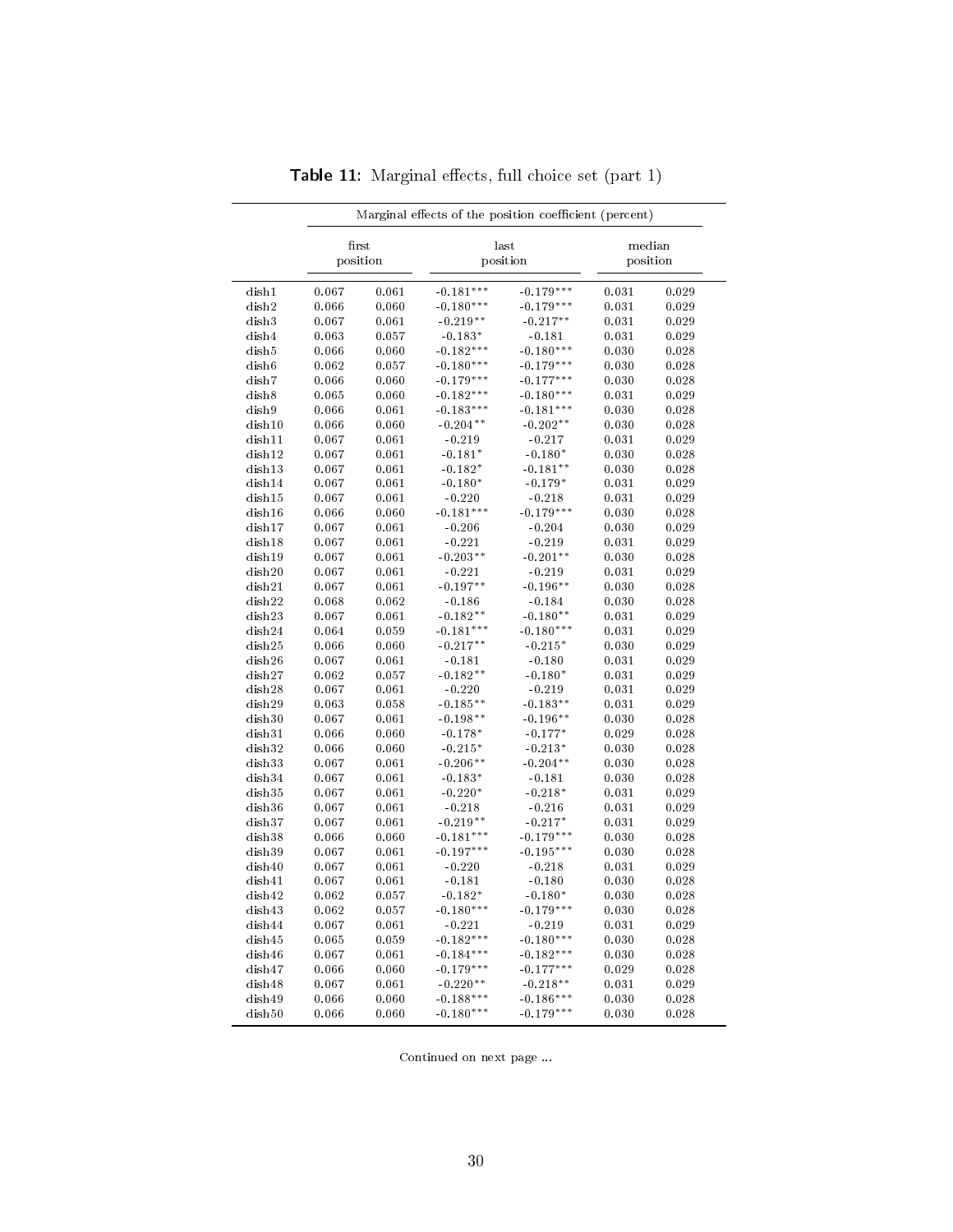<span id="page-32-0"></span>

|                               |            |                   | Marginal effects of the position coefficient (percent) |                  |           |                    |  |
|-------------------------------|------------|-------------------|--------------------------------------------------------|------------------|-----------|--------------------|--|
|                               |            | first<br>position |                                                        | last<br>position |           | median<br>position |  |
| dish51                        | 0.062      | 0.057             | $-0.181***$                                            | $-0.180***$      | 0.030     | 0.028              |  |
| dish52                        | 0.067      | 0.061             | $-0.193**$                                             | $-0.192**$       | 0.030     | 0.028              |  |
| dish53                        | 0.067      | 0.061             | $-0.218**$                                             | $-0.217**$       | 0.031     | 0.029              |  |
| dish54                        | 0.066      | 0.060             | $-0.182***$                                            | $-0.180***$      | 0.030     | 0.028              |  |
| dish55                        | 0.062      | 0.057             | $-0.180***$                                            | $-0.178***$      | 0.030     | 0.028              |  |
| dish56                        | 0.064      | 0.059             | $-0.192***$                                            | $-0.190**$       | 0.031     | 0.029              |  |
| dish57                        | 0.067      | 0.061             | $-0.215**$                                             | $-0.213**$       | 0.031     | 0.029              |  |
| dish58                        | 0.062      | 0.057             | $-0.179*$                                              | $-0.178*$        | 0.030     | 0.028              |  |
| dish59                        | 0.060      | 0.055             | $-0.176***$                                            | $-0.174***$      | 0.029     | 0.027              |  |
| dish60                        | 0.067      | 0.061             | $-0.182*$                                              | $-0.181*$        | 0.030     | 0.028              |  |
| dish61                        | 0.067      | 0.061             | $-0.184$                                               | $-0.183$         | 0.030     | 0.028              |  |
| dish62                        | 0.067      | 0.061             | $-0.185***$                                            | $-0.183***$      | 0.030     | 0.028              |  |
| dish63                        | 0.067      | 0.061             | $-0.181$                                               | $-0.180$         | 0.030     | 0.028              |  |
| dish64                        | 0.067      | 0.061             | $-0.186***$                                            | $-0.185**$       | 0.030     | 0.029              |  |
| dish65                        | 0.067      | 0.061             | $-0.220$                                               | $-0.218$         | 0.031     | 0.029              |  |
| dish66                        | 0.067      | 0.061             | $-0.198$                                               | $-0.196$         | 0.030     | 0.029              |  |
| dish67                        | 0.065      | 0.060             | $-0.183***$                                            | $-0.181***$      | 0.031     | 0.029              |  |
| dish68                        | 0.067      | 0.061             | $-0.220**$                                             | $-0.218**$       | 0.031     | 0.029              |  |
| dish69                        | 0.067      | 0.061             | $-0.207**$                                             | $-0.205**$       | 0.031     | 0.029              |  |
| dish70                        | 0.067      | 0.061             | $-0.218*$                                              | $-0.216*$        | 0.031     | 0.029              |  |
| dish71                        | $\bf0.067$ | 0.061             | $-0.181**$                                             | $-0.180*$        | 0.030     | 0.028              |  |
| dish72                        | 0.066      | 0.060             | $-0.181*$                                              | $-0.180*$        | 0.030     | 0.028              |  |
| dish73                        | 0.064      | 0.059             | $-0.181**$                                             | $-0.180**$       | 0.030     | 0.028              |  |
| dish74                        | 0.067      | 0.061             | $-0.221$                                               | $-0.219$         | 0.031     | 0.029              |  |
| dish75                        | 0.062      | 0.057             | $-0.181***$                                            | $-0.180***$      | 0.030     | 0.028              |  |
| $\boldsymbol{N}$              | 82100      | 82100             | 82100                                                  | 82100            | 82100     | 82100              |  |
| constant                      | Yes        | Yes               | Yes                                                    | Yes              | Yes       | Yes                |  |
| price                         | Yes        | Yes               | Yes                                                    | Yes              | Yes       | Yes                |  |
| first position                | Yes        | Yes               | No                                                     | No               | No        | N <sub>o</sub>     |  |
| last position                 | No         | No                | Yes                                                    | Yes              | No        | No                 |  |
| median position               | No         | No                | No                                                     | No               | Yes       | Yes                |  |
| number of main dishes on bill | $\rm No$   | Yes               | No                                                     | Yes              | $\rm No$  | Yes                |  |
| Log lik.                      | $-9973.4$  | $-9904.4$         | $-9969.9$                                              | $-9901.0$        | $-9973.5$ | $-9904.5$          |  |
| AIC                           | 20098.8    | 20108.8           | 20091.9                                                | 20101.9          | 20099.0   | 20108.9            |  |
| BIC                           | 20806.8    | 21506.1           | 20799.9                                                | 21499.3          | 20807.0   | 21506.3            |  |

**Table 12:** Marginal effects, full choice set (part 2)

Notes: All marginal effects are percentages computed from a conditional logit model. If the position is indicated by a dummy variable (first position, last position, median position)  $dp/dx$  is computed for discrete change of indicator variable from 0 to 1. The percentage changes in response to a one Euro increase in the respective price (own-price effects) in a model that controls for extreme positions and a constant are  $-0.201^{**}$  (dish 1),  $-0.2^{**}$  (dish 2),  $-0.202^{**}$  (dish 3),  $-0.202$  (dish 4),  $-0.202^{**}$  (dish 5),  $-0.199**$  (dish 6),  $-0.198***$  (dish 7),  $-0.2**$  (dish 8),  $-0.201**$  (dish 9),  $-0.199**$  (dish 10),  $-0.202$  (dish 11),  $-0.203*$  (dish 12), -0.203\* (dish 13), -0.201\* (dish 14), -0.203 (dish 15), -0.2\*\* (dish 16), -0.202 (dish 17), -0.203 (dish 18), -0.202\*\* (dish 19), -0.202\*\* (dish 20), -0.203 (dish 21), -0.204 (dish 22), -0.203\*\* (dish 23), -0.2\*\* (dish 24), -0.2\*\* (dish 25), -0.204\*\* (dish 26), -0.201\* (dish 27), -0.203 (dish 28), -0.203\*\* (dish 29), -0.201\*\* (dish 30), -0.199\* (dish 31), -0.199\* (dish 32), -0.201\*\* (dish 33), -0.201 (dish 34), -0.202\* (dish 35), -0.201 (dish 36), -0.202\*\* (dish 37), -0.2\*\* (dish 38), -0.201\*\* (dish 39), -0.202 (dish 40), -0.203 (dish 41), -0.2\* (dish 42), -0.2\*\* (dish 43), -0.203 (dish 44), -0.201\*\* (dish 45), -0.201\*\* (dish 46), -0.198\*\*\* (dish 47), -0.203\*\* (dish 48), -0.2\*\* (dish 49), -0.199\*\* (dish 50), -0.2\*\* (dish 51), -0.201\*\* (dish 52), -0.201\*\* (dish 53), -0.2\*\* (dish 54), -0.2\*\* (dish 55), -0.203\*\* (dish 56), -0.202\*\* (dish 57), -0.2\*\* (dish 58), -0.193\*\*\* (dish 59), -0.202\* (dish 60), -0.203 (dish 61),  $-0.202^{**}$  (dish 62),  $-0.203$  (dish 63),  $-0.202^{**}$  (dish 64),  $-0.203$  (dish 65),  $-0.203$  (dish 66),  $-0.202^{**}$  (dish 67),  $-0.203^{**}$  (dish 68), -0.203\*\* (dish 69), -0.201\*\* (dish 70), -0.202\*\* (dish 71), -0.2\* (dish 72), -0.202\*\* (dish 73), -0.204 (dish 74), -0.199\*\*\* (dish 75). P-values in parentheses. \*  $p < 0.1$ , \*\*  $p < 0.05$ , \*\*\*  $p < 0.01$ .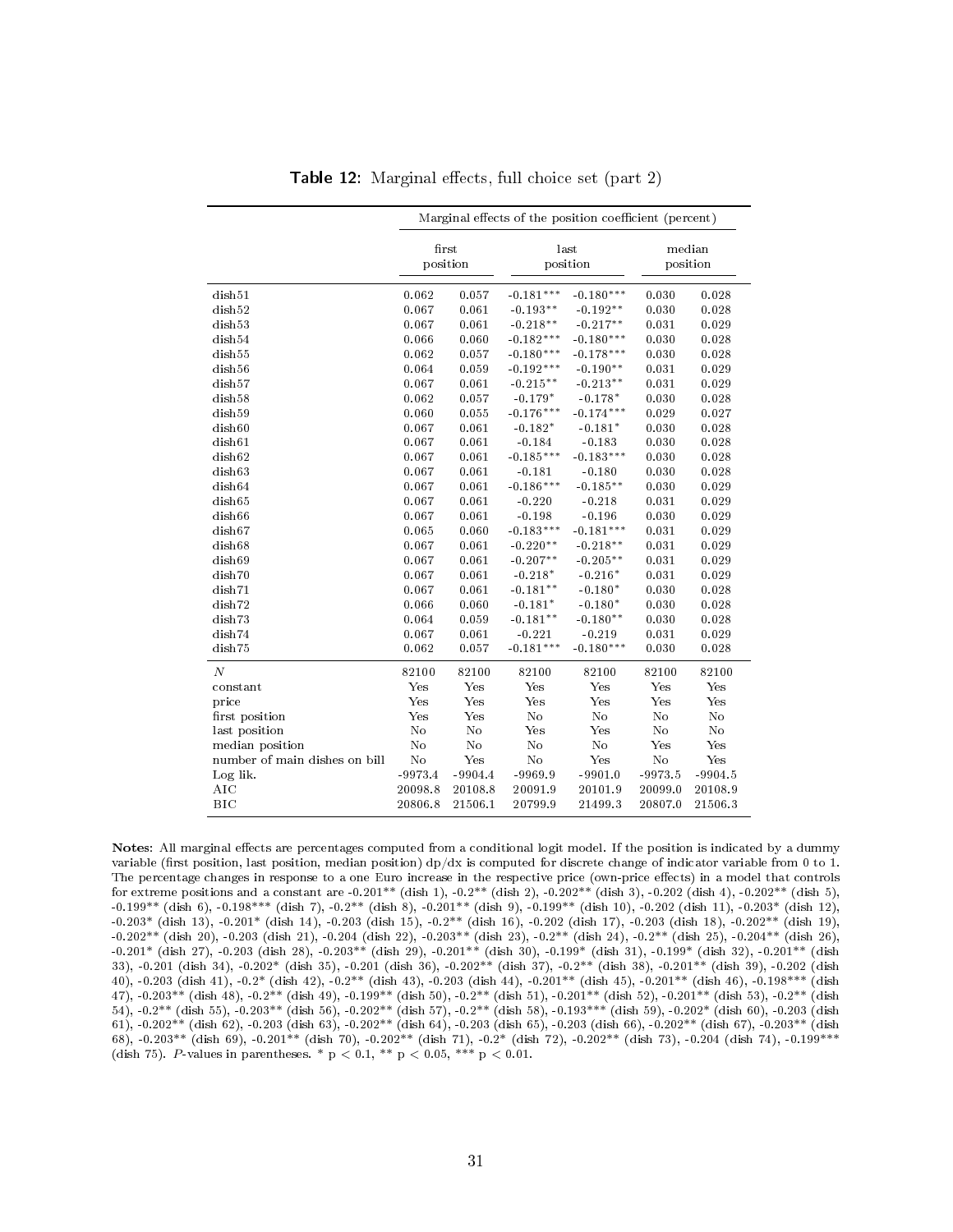<span id="page-33-0"></span>

|                                 |                                          | extremes                                 |                                          | median position                          |
|---------------------------------|------------------------------------------|------------------------------------------|------------------------------------------|------------------------------------------|
| price of item (per unit)        | $-0.204**$<br>(0.01)                     | $-0.208***$<br>(0.01)                    | $-0.205***$<br>(0.01)                    | $-0.209***$<br>(0.01)                    |
| first position within category  | 0.0612<br>(0.53)                         | 0.0558<br>(0.57)                         |                                          |                                          |
| last position within category   | $-0.200***$<br>(0.01)                    | $-0.198***$<br>(0.01)                    |                                          |                                          |
| median position within category |                                          |                                          | 0.0306<br>(0.61)                         | 0.0287<br>(0.63)                         |
| constant                        | Yes                                      | Yes                                      | Yes                                      | Yes                                      |
| number of main dishes on bill   | No                                       | Yes                                      | No                                       | Yes                                      |
| N<br>Log lik.<br>AIC<br>BІC     | 82100<br>$-9969.7$<br>20093.5<br>20810.8 | 82100<br>$-9900.8$<br>20103.6<br>21510.3 | 82100<br>$-9973.5$<br>20099.0<br>20807.0 | 82100<br>$-9904.5$<br>20108.9<br>21506.3 |

Table 13: Conditional logit full choice set

<span id="page-33-1"></span>Notes: Estimates are based on a random draw from the full dataset. P-values in parentheses. \*  $p < 0.1$ , \*\*  $p < 0.05$ , \*\*\* p  $<\,0.01.$ 

|                                   |                               | extremes                      |                               | median position               |
|-----------------------------------|-------------------------------|-------------------------------|-------------------------------|-------------------------------|
| price of item (per unit)          | $-0.210***$<br>(0.01)         | $-0.216***$<br>(0.01)         | $-0.205***$<br>(0.01)         | $-0.210***$<br>(0.01)         |
| first position within category    | 0.0410<br>(0.75)              | 0.0494<br>(0.64)              |                               |                               |
| last position within category     | $-0.413***$<br>(0.00)         | $-0.447***$<br>(0.00)         |                               |                               |
| median position within category   |                               |                               | 0.0252<br>(0.71)              | 0.0268<br>(0.66)              |
| SD<br>price of item (per unit)    | 0.0756<br>(0.55)              | $-0.0922$<br>(0.40)           | $-0.0118$<br>(0.91)           | $-0.0133$<br>(0.88)           |
| first position within category    | 0.301<br>(0.62)               | 0.173<br>(0.73)               |                               |                               |
| last position within category     | $1.028***$<br>(0.00)          | $1.124***$<br>(0.00)          |                               |                               |
| median position within category   |                               |                               | $-0.198$<br>(0.73)            | $-0.116$<br>(0.78)            |
| constant                          | Yes                           | Yes                           | Yes                           | Yes                           |
| number of main dishes on bill     | No                            | Yes                           | No                            | Yes                           |
| $\overline{N}$<br>Log lik.<br>AIC | 82100<br>$-9966.1$<br>20092.1 | 82100<br>$-9896.3$<br>20100.7 | 82100<br>$-9973.4$<br>20102.9 | 82100<br>$-9904.4$<br>20112.8 |

Table 14: Mixed logit full choice set

Notes: Estimates are based on a random draw from the full dataset. P-values in parentheses. \*  $p < 0.1$ , \*\*  $p < 0.05$ , \*\*\* p  $< 0.01$ .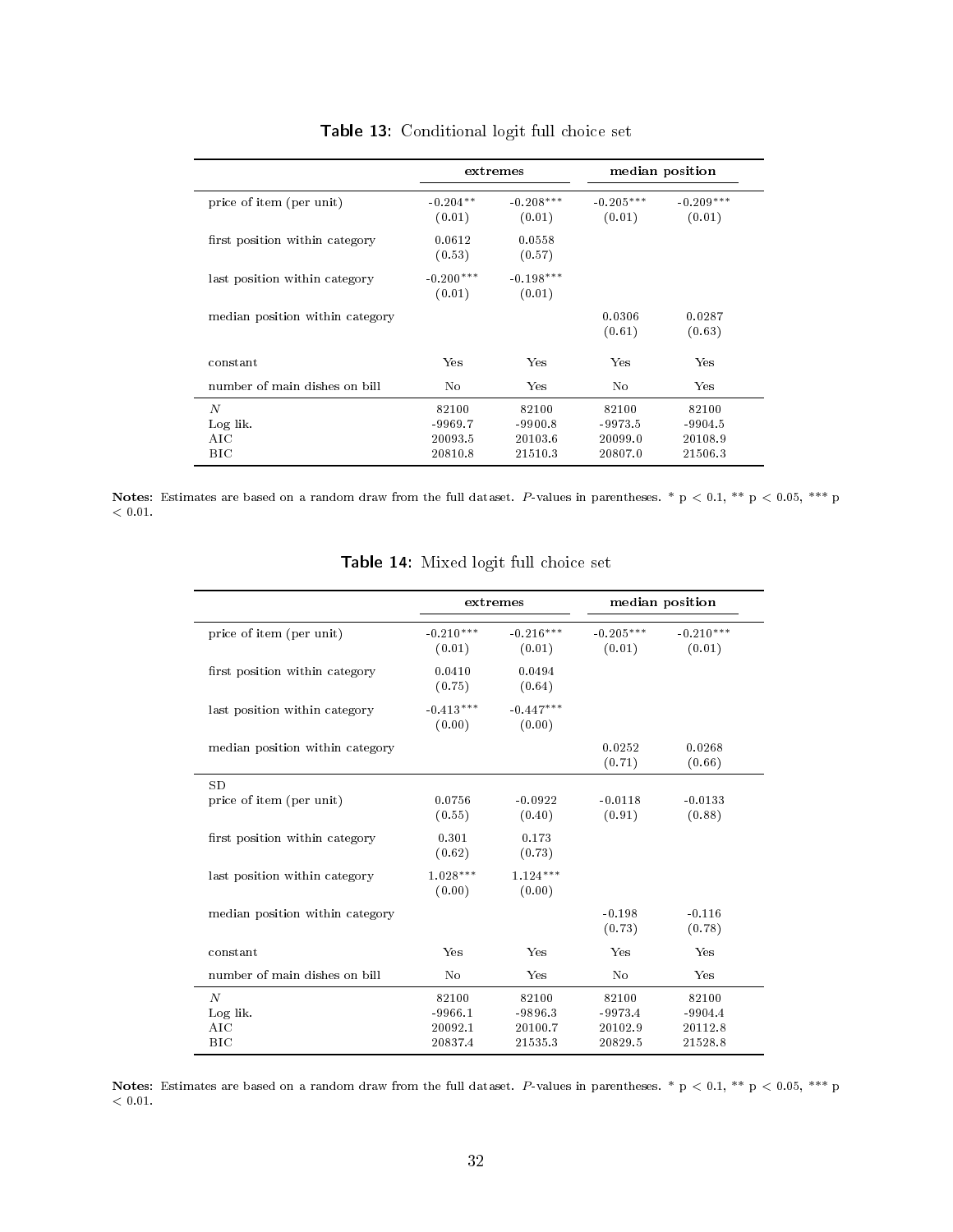| panel FEs regression              | first position        |                   | last position     |                  | median position  |                  |
|-----------------------------------|-----------------------|-------------------|-------------------|------------------|------------------|------------------|
| revenue $(m-1)$ , EUR in hundreds | $-0.000770$<br>(0.83) | 0.00250<br>(0.64) | 0.00726<br>(0.59) | 0.0160<br>(0.43) | 0.0210<br>(0.19) | 0.0403<br>(0.12) |
| Observations                      | 439                   | 180               | 439               | 180              | 439              | 180              |
| R <sub>2</sub>                    | 0.00128               | 0.0369            | 0.00941           | 0.0219           | 0.0358           | 0.134            |
| constant                          | Yes                   | Yes               | Yes               | Yes              | Yes              | Yes              |
| price $(m-1)$                     | Yes                   | Yes               | Yes               | Yes              | <b>Yes</b>       | Yes              |
| business climate                  | Yes                   | Yes               | Yes               | Yes              | Yes              | Yes              |
| outside temperature               | Yes                   | Yes               | <b>Yes</b>        | <b>Ves</b>       | Yes              | Yes              |
| AIC                               | $-164.5$              | $-24.20$          | $-190.8$          | $-70.93$         | 165.4            | 128.7            |
| <b>BIC</b>                        | $-148.2$              | $-11.43$          | $-174.5$          | $-58.16$         | 181.7            | 141.4            |

<span id="page-34-0"></span>Table 15: Panel fixed effects estimates of how the position of a dish is affected by past revenue

Notes: Estimates are based on a collapsed version of the full dataset, where for each of the 21 menu periods  $m$ , we observe  $i$ dishes (the first period needs to be dropped in the estimations because of the lagged explanatory variable). Control variables comprise the price, the average business climate in the menu period and the average outside temperature to account for seasonality effects. Each included dish needs to be part of at least 2 menus. The second column of each model contains the results for a balanced panel to account for the fact that the restaurant owner may not only change positions, but also dishes over time. P-values in parentheses. \*  $p < 0.1$ , \*\*  $p < 0.05$ , \*\*\*  $p < 0.01$ .

| BLP                                             | lagged position effect       |                              |                              |  |  |
|-------------------------------------------------|------------------------------|------------------------------|------------------------------|--|--|
| first position $(m-1)$                          | $0.756***$<br>(0.00)         |                              |                              |  |  |
| last position (m-1)                             |                              | $0.828***$<br>(0.00)         |                              |  |  |
| median position $(m-1)$                         |                              |                              | $0.762***$<br>(0.00)         |  |  |
| outside temperature                             | 0.00124<br>(0.52)            | $-0.000427$<br>(0.77)        | $-0.00182$<br>(0.49)         |  |  |
| Observations<br>Rsqu-adj.<br>F-stat<br>constant | 300<br>0.675<br>125.9<br>Yes | 300<br>0.772<br>247.1<br>Ves | 300<br>0.620<br>203.2<br>Yes |  |  |

#### <span id="page-34-1"></span>Table 16: First stage estimates of the BLP-IV model

Notes: Estimates are based on linear regressions. We use a collapsed version of the full dataset, where for each of the 21 menu periods  $m$ , we observe nine dishes continuously. Adding one outside (other) option per category (6) and period (21) and dropping the first menu period (due to the use of lagged variables as instruments) yields 300 observations. Business climate and group size variables were aggregated on the menu level. P-values in parentheses. \*  $p < 0.1$ , \*\*  $p < 0.05$ , \*\*\*  $p < 0.01$ .